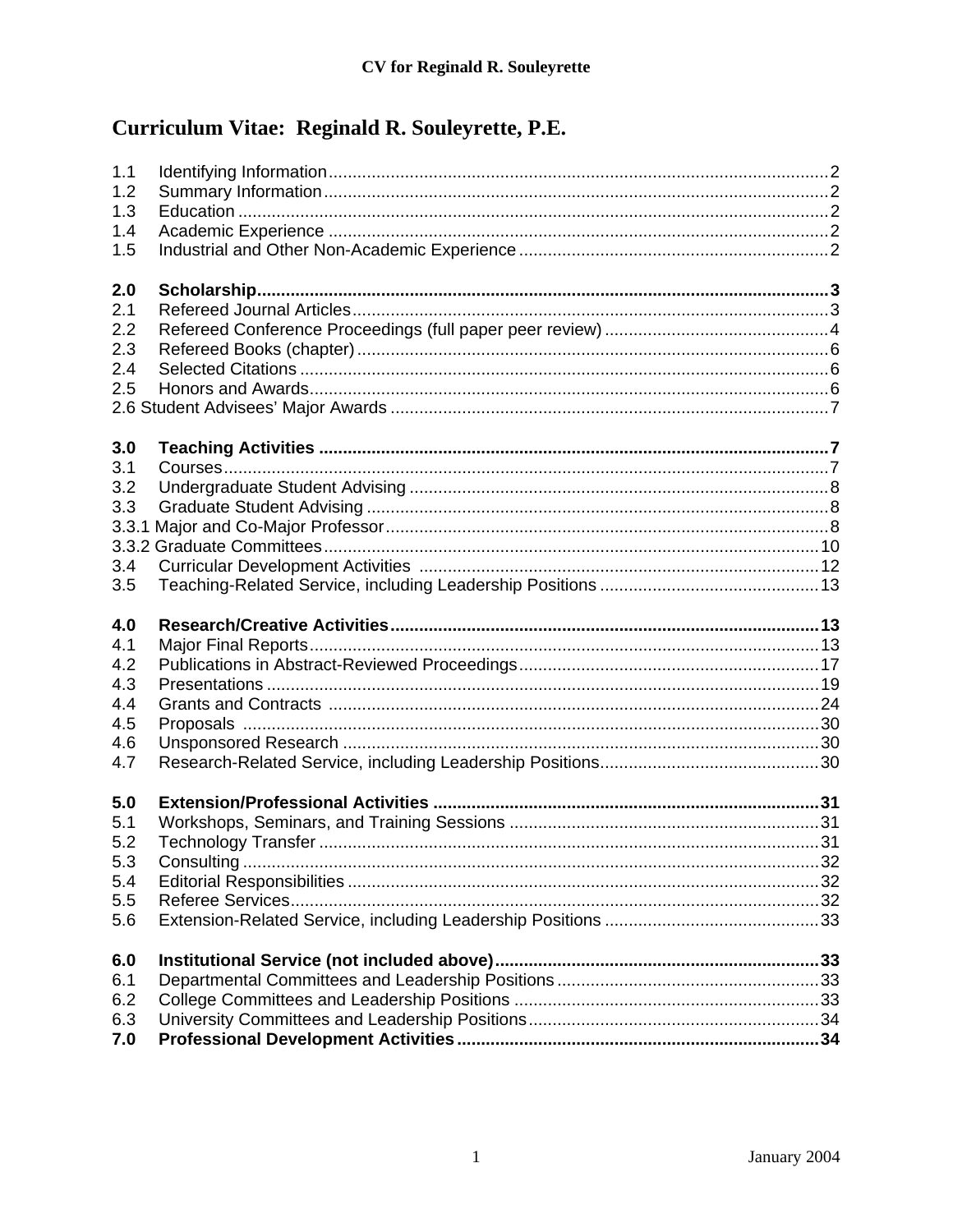# <span id="page-1-0"></span>**1.1 Identifying Information**

Professor and Division Leader Department of Civil, Construction and Environmental Engineering (CCEE) Iowa State University (ISU) 380 Town Engineering Ames, Iowa 50011

Associate Director and Chair, Interdisciplinary Transportation Masters Program Center for Transportation Research and Education (CTRE) 2901 South Loop Drive, Suite 3100 Ames, Iowa 50010-8632

Phone: (515) 294-5453, Fax: (515) 294-0467 [reg@iastate.edu,](mailto:reg@iastate.edu) [http://www.eng.iastate.edu/~reg/](http://www.eng.iastate.edu/~reg) Birth date, place: 9/9/62, Lexington, Kentucky Citizenship: USA Registration: P.E., Iowa #14662

## **1.2 Summary Information**

**Scholarship (see Section 2):** 38 refereed papers and one book chapter; Awards for teaching, research and service: Dow, Schaeffer, Anderlik, Governor's Volunteer, National Safety Council (2), and UNLV Regents. **Teaching Activities (see Section 3):** average course evaluation 4.3/5.0; 26 M.S. graduates and 3 Ph.D. graduates; 12 courses developed or redeveloped. **Research Activities (see Section 4):** 84 project reports and other papers; 97 conference presentations; 95 sponsored projects for \$6.3 million as principal investigator (P.I.) or Co-P.I. (\$4.4 million as sole P.I.); chair and secretary of two national committees. **Other:** Chair of Interdisciplinary Graduate Transportation Program; Associate Director of CTRE.

## **1.3 Education**

- Ph.D. Civil Engineering (Transportation), University of California, Berkeley, 1989.
- M.S. Civil Engineering (Transportation), University of Texas at Austin, 1986.
- B.S. Civil Engineering (Honors), University of Texas at Austin, 1984.

## **1.4 Academic Experience**

- Professor, CCEE, ISU, July 2003-present.
- Associate Professor, CCEE, ISU, July 1996-June 2003.
- Assistant Professor of CCEE, ISU, June 1993-June 1996.
- Assistant Professor of Civil and Environmental Engineering, University of Nevada, Las Vegas (UNLV), August 1989-May 1993.

## **1.5 Industrial and Other Non-Academic Experience**

- Consultant to local government and industry.
- Leigh Fischer and Assoc. (then owned by KPMG), project engineer/programmer, June-August 1987.
- WHM Consultants, staff engineer, May-July 1986.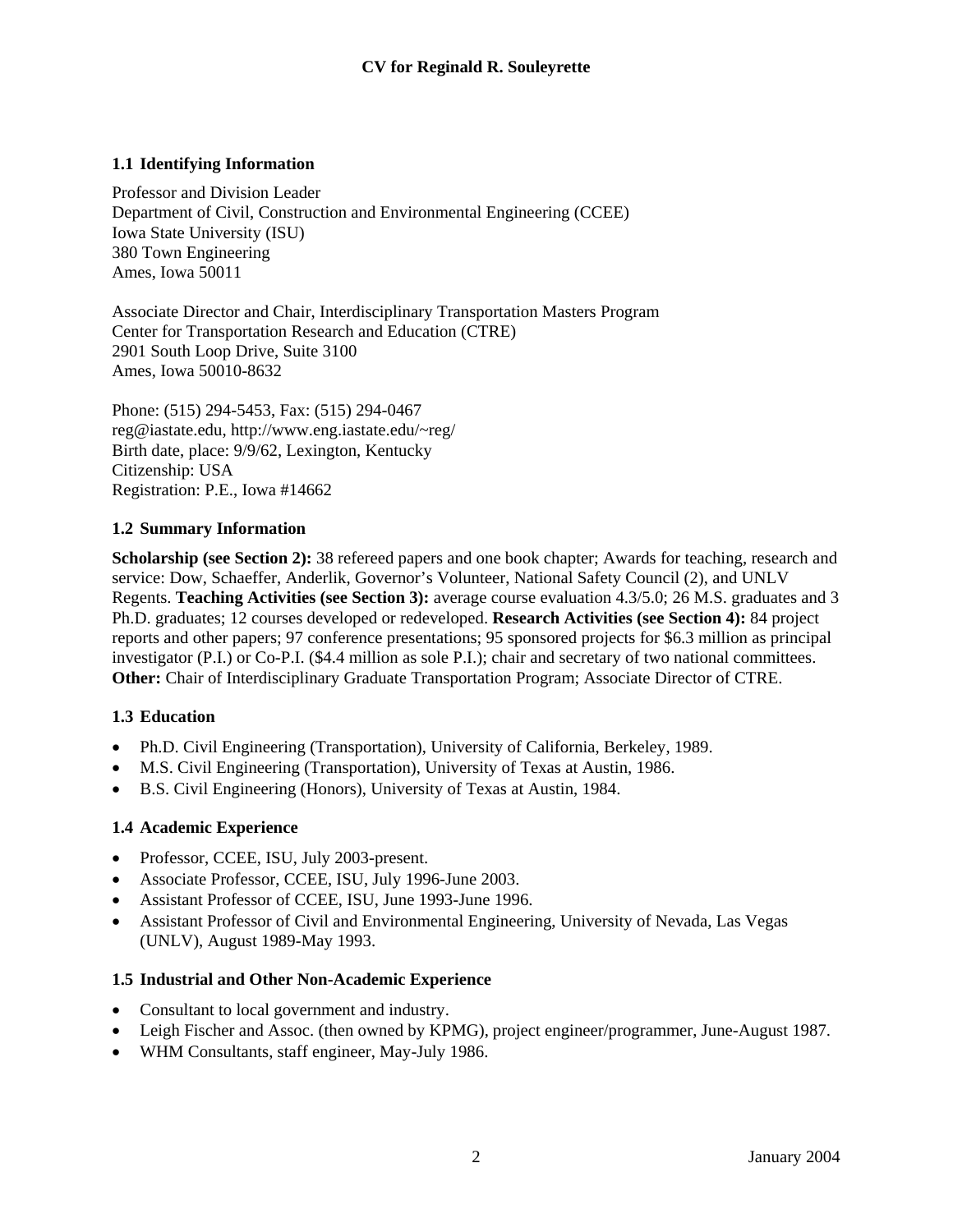## <span id="page-2-0"></span>**2.0 Scholarship**

#### **2.1 Refereed Journal Articles**

#### *Published:*

- 25. Veneziano, David (graduate student), Shauna L. Hallmark, and Reginald R. Souleyrette (25%), "Accuracy of Light Detection and Ranging Derived Terrain Data for Highway Location," *Computer-Aided Civil and Infrastructure Engineering,* Vol. 19, 2004, pp. 130-143.
- 24. Khattak, Aemal, Shauna L. Hallmark, and Reginald R. Souleyrette (20%), "Application of Light Detection and Ranging (LIDAR) Technology to Highway Safety," *Transportation Research Record (TRR)*, *Journal of the Transportation Research Board*, No. 1836, 2003, pp. 7-15.
- 23. Hallmark, Shauna L., William G. Schuman, Steven W. Kadolph, and Reginald R. Souleyrette (10%), "Integration of Spatial Point Features with Linear Referencing Methods," *TRR, Journal of the Transportation Research Board,* No. 1836, 2003, pp. 102-110.
- 22. Veneziano, David (graduate student), Reginald R. Souleyrette (30%), and Shauna L. Hallmark, "Integration of Light Detection and Ranging (LIDAR) Technology with Photogrammetry in Highway Location and Design," *TRR, Journal of the Transportation Research Board*, No. 1836, 2003, pp. 1-6.
- 21. Anderson, M.D. (former graduate student), and R.R. Souleyrette (30%), "Pseudo-Dynamic Travel Model Application to Assess Traveler Information," *Transportation*, Vol. 29, No. 3, August 2002, pp. 307-319.
- 20. Khattak, Aemal, Michael D. Pawlovich (graduate student), Reginald R. Souleyrette (20%), and Shauna Hallmark, "Factors Related to More Severe Older Driver Traffic Crash Injuries," *Journal of Transportation Engineering*, American Society of Civil Engineers (ASCE), Vol. 128, No. 3, May/June 2002, pp. 243-249.
- 19. Easa, Said M., Tim R. Strauss, Yasser Hassan, and Reginald R. Souleyrette (20%), "Three-Dimensional Transportation Analysis: Planning and Design," *Journal of Transportation Engineering*, ASCE, Vol. 128, No. 3, May/June 2002, pp. 250-258.
- 18. Shadewald, Jerry K. (graduate student), Shauna Hallmark, and Reginald R. Souleyrette (25%), "Visualizing System-Wide Economic Impacts of Transportation Projects," *Journal of Urban Planning and Development*, Vol. 127, No. 4., December 2001, pp. 158-168.
- 17. Souleyrette, Reginald R. (50%), David J. Plazak, Tim R. Strauss, and Stephen J. Andrle, "Applications of State Employment Data to Transportation Planning," *TRR, Journal of the Transportation Research Board*, No. 1768, 2001, pp. 26-35.
- 16. Souleyrette, Reginald R. (50%), T.H. Maze, Tim Strauss, Dave Preissig (graduate student), and Ayman G. Smadi, "Freight Planning Typology," *TRR, Journal of the Transportation Research Board*, No. 1613, 1998, pp. 12-19.
- 15. Shanmuganathan, Raju (graduate student), Reginald R. Souleyrette (25%), and Tom Maze, "A Dynamic Bayesian Approach to Estimate the Impact of Speed Limit Changes," *TRR, Journal of the Transportation Research Board*, No. 1640, 1998, pp. 47-56.
- 14. Souleyrette, Reginald R. (50%), and Michael D. Anderson (graduate student), "Developing Small Area Network Planning Models using Desktop GIS," *Journal of Urban Planning and Development*, Vol. 124, No. 2, June 1998, pp. 55-71.
- 13. Cadwallader, Capt. William, and Reginald R. Souleyrette (50%), "GIS Aids in Romania's Communism-to-Capitalism Transition," *GeoInfo Systems*, Vol. 8, No. 1, January 1998, pp. 30-34.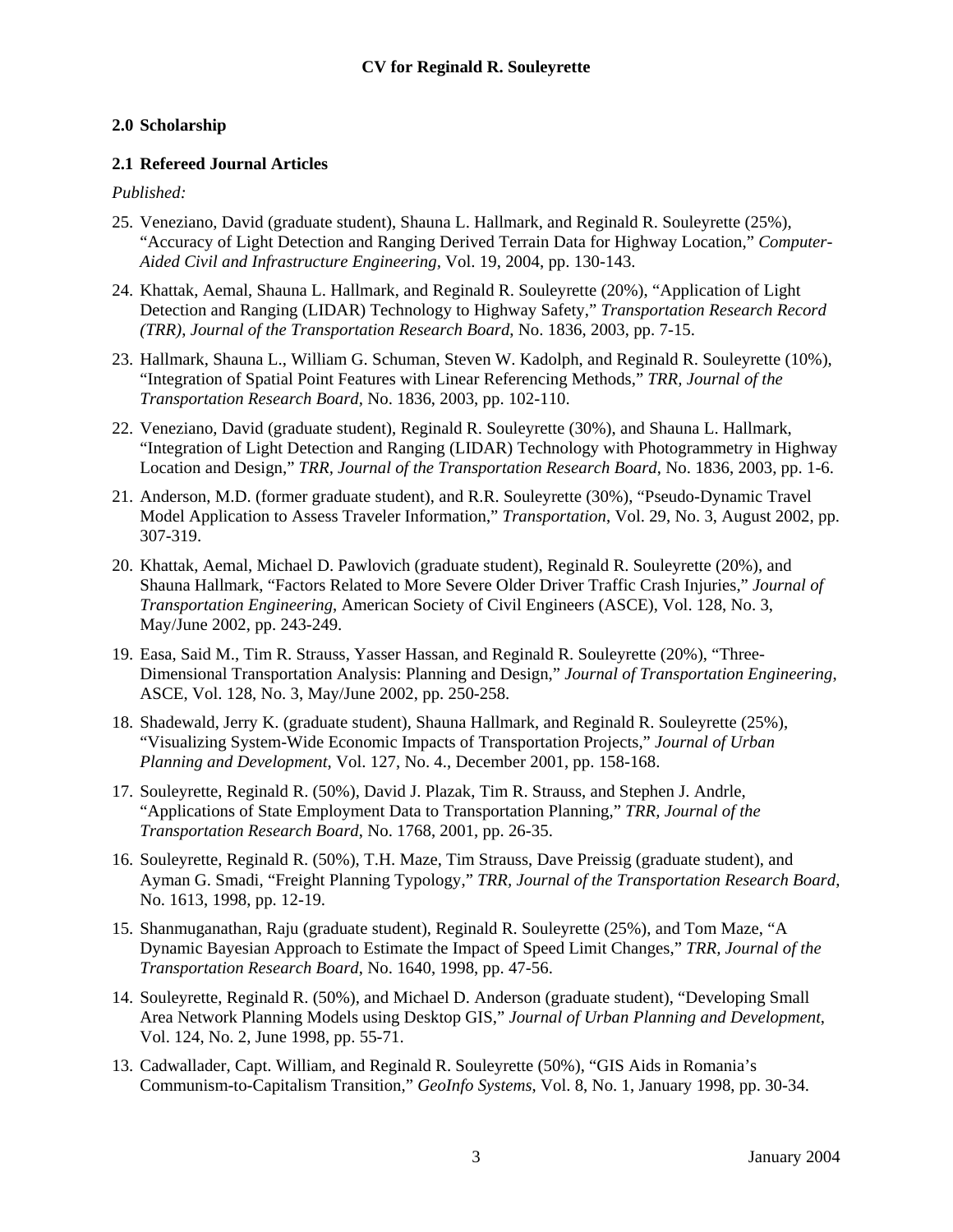- <span id="page-3-0"></span>12. Kamyab, Ali (graduate student), T.H. Maze, and Reginald R. Souleyrette (15%), "Application of Vehicle Specific Information in Adaptive Intersection Traffic Signal Control," *Transportation Quarterly*, Vol. 50, No. 2, Spring 1996, pp. 159-168.
- 11. Kamyab, Alireza (graduate student), T.H. Maze, and Reginald R. Souleyrette (15%), "Evaluation of Vehicle Specific Information in a Traffic Signal Control," *Journal of Transportation Engineering*, Vol. 122, No. 6, November/December 1996, pp. 421-429.
- 10. Anderson, Michael D. (graduate student), and Reginald R. Souleyrette (50%), "A GIS-Based Transportation Forecast Model for Use in Smaller Urban and Rural Areas," *TRR, Journal of the Transportation Research Board*, No. 1551, 1996, pp. 95-104.
- 9. Pawlovich, Michael D. (graduate student), Ed Jaselskis, and Reginald R. Souleyrette (25%), "Emerging Concepts in Innovative Sign Management Programs," *TRR, Journal of the Transportation Research Board*, No. 1553, 1996. pp. 12-17.
- 8. Garrison, William L., and Reginald R. Souleyrette (50%), "Transportation, Innovation and Development: The Companion Innovation Hypothesis," *The Logistics and Transportation Review*, Vol. 32, No. 1, March 1996, pp. 1-20.
- 7. Souleyrette, Reginald R. (50%), Zachary N. Hans (graduate student), William L. Garrison, and Lorne Wazny, "Analysis of Trends Underlying Urban/Regional Impacts of Traffic Growth," *Journal of Urban Planning and Development*, Vol. 121, No. 4, December 1995, pp. 158-171.
- 6. Hans, Zachary N. (graduate student), and Reginald R. Souleyrette, "GIS and Network Models: Issues for Three Potential Applications," *Journal of Advanced Transportation*, Vol. 29, No. 3, Fall 1995, pp. 355-373.
- 5. Souleyrette, Reginald R. (60%), and Shashi K. Sathisan, "Applications of GIS for Radioactive Materials Transportation," *Microcomputers in Civil Engineering* (now *Computer-Aided Civil and Infrastructure Engineering*), Vol. 9, 1994, pp. 295-303.
- 4. Garrison, William L., and Reginald R. Souleyrette (50%), "The Relationship between Transportation and Innovation," *Transportation Quarterly*, Vol. 48, No. 3, Summer 1994, pp. 257-265.
- 3. Robuste, Francesc, Carlos F. Daganzo, and Reginald R. Souleyrette (25%), "Implementing Vehicle Routing Models," *Transportation Research Part B*, Vol. 24B, No. 4, August 1990, pp. 263-286.
- 2. Garrison, William L., and Reginald R. Souleyrette (50%), "The Relations between Transportation and Production," *TRR, Journal of the Transportation Research Board*, No. 1262, 1990, pp. 21-30.
- 1. Souleyrette, Reginald R. (75%), Hani S. Mahmassani, and C. Michael Walton, "An Operational Typology for Toll Financing of Highway Facilities," *TRR, Journal of the Transportation Research Board*, No. 1077, 1986, pp. 5-12.

## **2.2 Refereed Conference Proceedings (full paper peer review)**

- 14. Harrison, Sheldon, Shauna Hallmark and Reginald R. Souleyrette (25%), "Sensitivity Analysis of Travel Demand Models for Small and Medium-Sized Communities and Rural Areas," *Proceedings of the 83rd Annual Meeting of TRB*, Washington, DC, January 2004.
- 13. Plazak, David, and Reginald R. Souleyrette (25%), "Process to Identify High Priority Corridors for Access Management Near Large Urban Areas in Iowa Using Spatial Data," *Proceedings of the TRB Annual Access Management Conference*, Austin, TX, June 2002.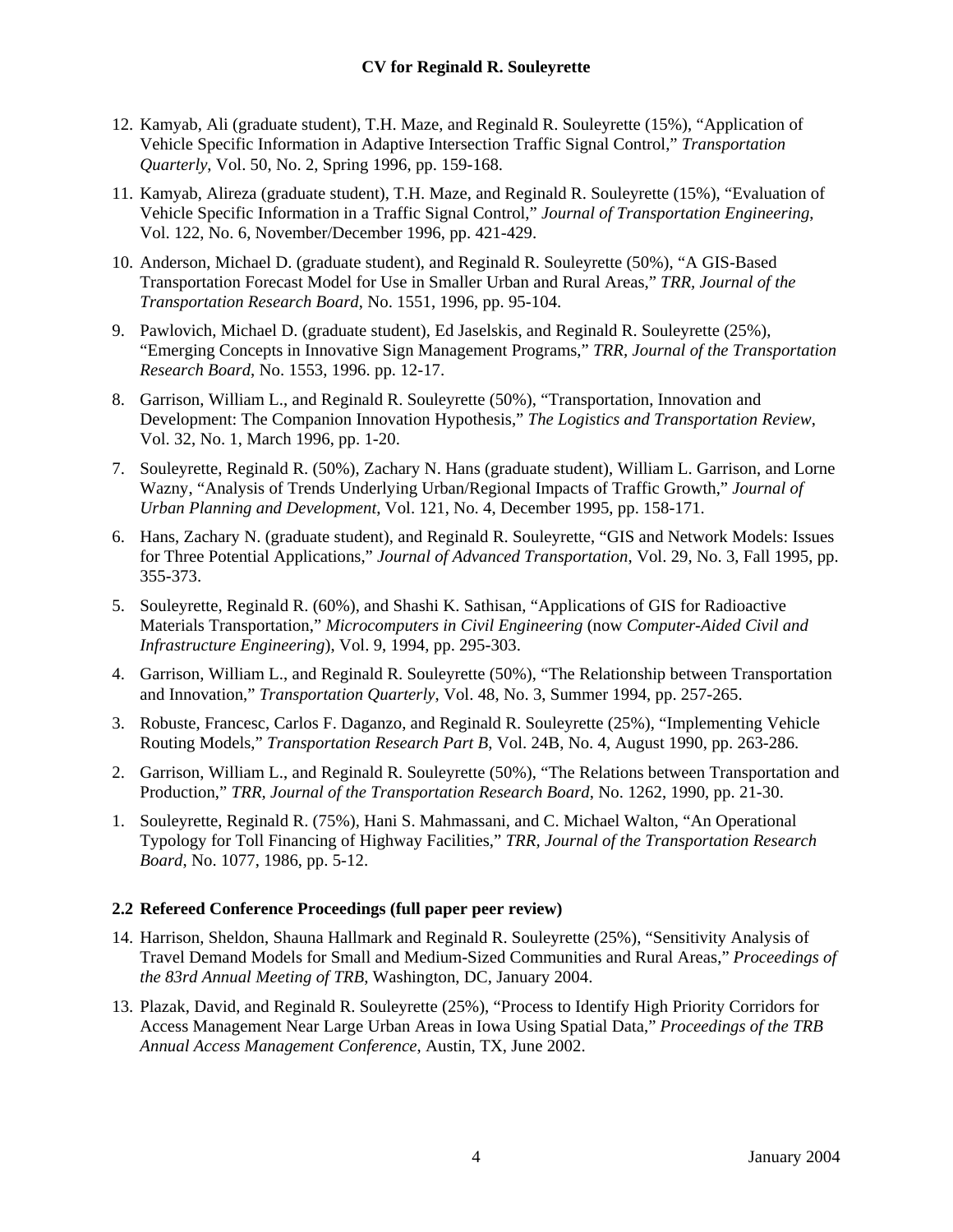- 12. Veneziano, David (graduate student), Shauna Hallmark, Kamesh Mantravadi (graduate student), and Reginald R. Souleyrette (10%), "Evaluating Remotely Sensed Images for Use in Inventorying Roadway Features," *Proceedings of the ASCE AATT Conference*, Cambridge, MA, August 2002.
- 11. Souleyrette, Reginald R. (50%), Ali Kamyab and Zach Hans (former graduate students), and Aemal Khattak, "Systematic Identification of High Crash Locations," *Proceedings of the 81st Annual Meeting of TRB*, Washington, DC, January 2002.
- 10. Anderson, Michael D. (graduate student), and Reginald R. Souleyrette (25%), "A Network Demand Model for Rural Bypass Planning," *Proceedings of the 79th Annual Meeting of TRB*, Washington, DC, January 2000.
- 9. Khattak, Aemal, Michael D. Pawlovich (graduate student), and Reginald R. Souleyrette (25%), "An Investigation of Injury Severity of Older Drivers in Iowa," *Proceedings of the 79th Annual Meeting of TRB*, Washington, D. C., January, 2000.
- 8. Strauss, Tim R., Reginald R. Souleyrette (25%), Daniel J. Gieseman (former graduate student), and Tom Maze, "Development of a GIS-Based Crash Location Tool," *6th World Congress on Intelligent Transportation Systems*, Toronto, October 1999.
- 7. Anderson, M.D. and W.C. Vodrazka (graduate students), and R.R. Souleyrette (50%), "Iowa Travel Model Performance, 20 Years Later," *Transportation, Land Use and Air Quality*, ASCE, Portland, OR, May 17-20, 1998, pp. 586-595.
- 6. Albrecht, C.P. (graduate student), D. Plazak, and R.R. Souleyrette (10%), "Access Management and Land Use: A Proposed Process," *Transportation, Land Use and Air Quality*, ASCE, Portland, OR, May 17-20, 1998, pp. 94-103.
- 5. Sathisan, Shashi K., Reginald R. Souleyrette (40%), and Soon-tin Lim (graduate student), "GIS-Based Applications for Rail Infrastructure Analysis," *Guessing the Future: Coping with Uncertainty in Infrastructure Planning and Infrastructure Management: New Challenges, New Methods*, ASCE, Denver, July 21-23, 1993, pp. 347-351.
- 4. Souleyrette, Reginald R. (60%), Shashi K. Sathisan, and Emelinda Parentela (graduate student), "Hotel-Casino Trip Generation Analysis Using GIS," *Site Traffic Impact Assessment*, ASCE, Chicago, June 8-10, 1992, pp. 52-56.
- 3. Souleyrette, Reginald R. (50%), Shashi K. Sathisan, David E. James, and Soon-tin Lim (graduate student), "GIS for Transportation and Air Quality Analysis," *Transportation Planning and Air Quality* (special publication), ASCE, New York, 1991, pp. 182-194.
- 2. Halstead, Robert J., Reginald R. Souleyrette (30%), and Russell di Bartolo, "Transportation Access to Yucca Mountain: Critical Issues," *Public Safety and Technical Achievement* (special publication), ASCE, 1991, pp. 647-656.
- 1. Walton, C. Michael, Mark A. Euritt, and Reginald R. Souleyrette (30%), "Private Participation in Financing Highway Projects and Providing Property for Highway Improvements," *Understanding the Highway Finance Evolution/Revolution*, American Association of State Highway and Transportation Officials (AASHTO), Washington, DC, 1987.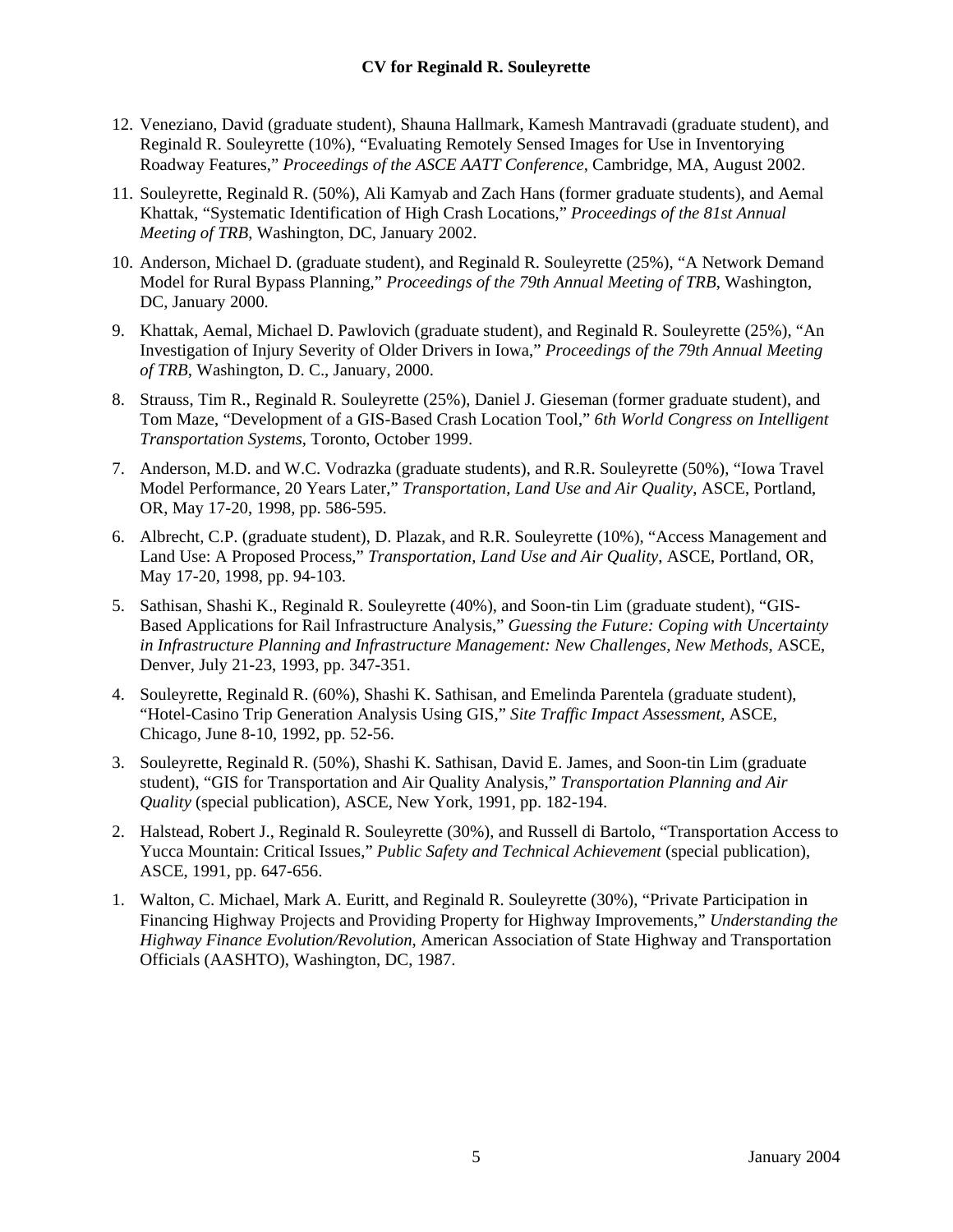# <span id="page-5-0"></span>**2.3 Refereed Books (chapter)**

## **1. Souleyrette, R.R. (50%), and T.R. Strauss (1999), "Transportation,"** *Urban Planning and Development Applications of GIS***, Said Easa and Yupo Chan (eds.), ASCE, Reston, VA, Chapter 7, pp.117-133**

# **2.4 Selected Citations**

- *Guidebook on Method to Estimate Non-Motorized Travel: Supporting Documentation*, Publication NO. FHWA-RD-98-166, cites 1996 AASHTO GIS-T bicycle planning paper.
- TranSafety, Inc., *Road Management and Engineering Journal*, summarizes TRR 1553 paper ([http://www.usroads.com/journals/rmj/9708/rm970801.htm\)](http://www.usroads.com/journals/rmj/9708/rm970801.htm).
- Eatough, Brich, and Demetsky, "A Statewide Intermodal Freight Transportation Planning Methodology," *Transportation Quarterly*, Vol. 39(1), 2000, pp. 145-155, cites TRR 1613 paper.
- "A Statewide Intermodal Freight Transportation Planning Methodology," *Transportation Quarterly,*  Winter 2000, cites TRR 1613 paper.
- *Collection and Presentation of Roadway Inventory Data*, NCHRP Report 437, 2000, cites TRR 1553 paper.
- "The Unique Analytic Capabilities Geographic Information Systems can offer the Traffic Safety Community," *TRB Proceedings*, January 2000, cites 1994 *Microcomputers* paper.
- "Value of GIS in Crash Countermeasures," Virginia Transportation Research Council, April 1999, cites 1996 GIS ALAS Semisesquicentennial paper and 1994 *Microcomputers* paper.
- Jobes and Papayannoulis, "An Integrated Traffic Simulation/GIS Platform," *TRB Proceedings*, January 1998, cites *FHWA Priority Technology Program Report: Transportation Planning GIS.*
- "Choosing an Inventory Data Collection System," *TRB Proceedings*, January 1999, cites TRR 1553 paper.
- "GIS Improves City Management Services," *Cityscape*, August 1997, quotes.
- "Networks, Reminiscence and Lessons," *Flux*, Spring 1990, cites dissertation work.

# **2.5 Honors and Awards**

- 28th International Traffic Records Forum Best Practices Award (Honorable Mention for role in developing Iowa's Emergency Response Information System, 2002.
- Joseph and Elizabeth Anderlik Award for Excellence in Undergraduate Teaching, CCEE Department, ISU, 2001.
- Iowa Department of Public Safety Commissioner's Special Award for Traffic Safety (for development of Iowa Traffic Safety Data Service), 2001.
- 26th International Traffic Records Forum Best Practices Award (award for role in Iowa National Model/Crash Location Software Development), 2000.
- Hammer Award, Vice President's National Partnership for Reinventing Government (additional award for role in Iowa National Model/Crash Location Software Development), 2000.
- Charles W. Schaefer Award for Excellence in Teaching, Research and Service in Civil Engineering, CCEE Department, ISU, 1998.
- Distinguished Lecturer, Mid-America Transportation Center, Transportation Seminar Series, April 1998.
- Governor's Volunteer Award for Outstanding Service to the State of Iowa, 1998.
- American Society of Engineering Education Centennial Award, 1993.
- American Society of Engineering Education, Dow Chemical Corporation Outstanding Young Faculty Award, Pacific Southwest Section, 1992.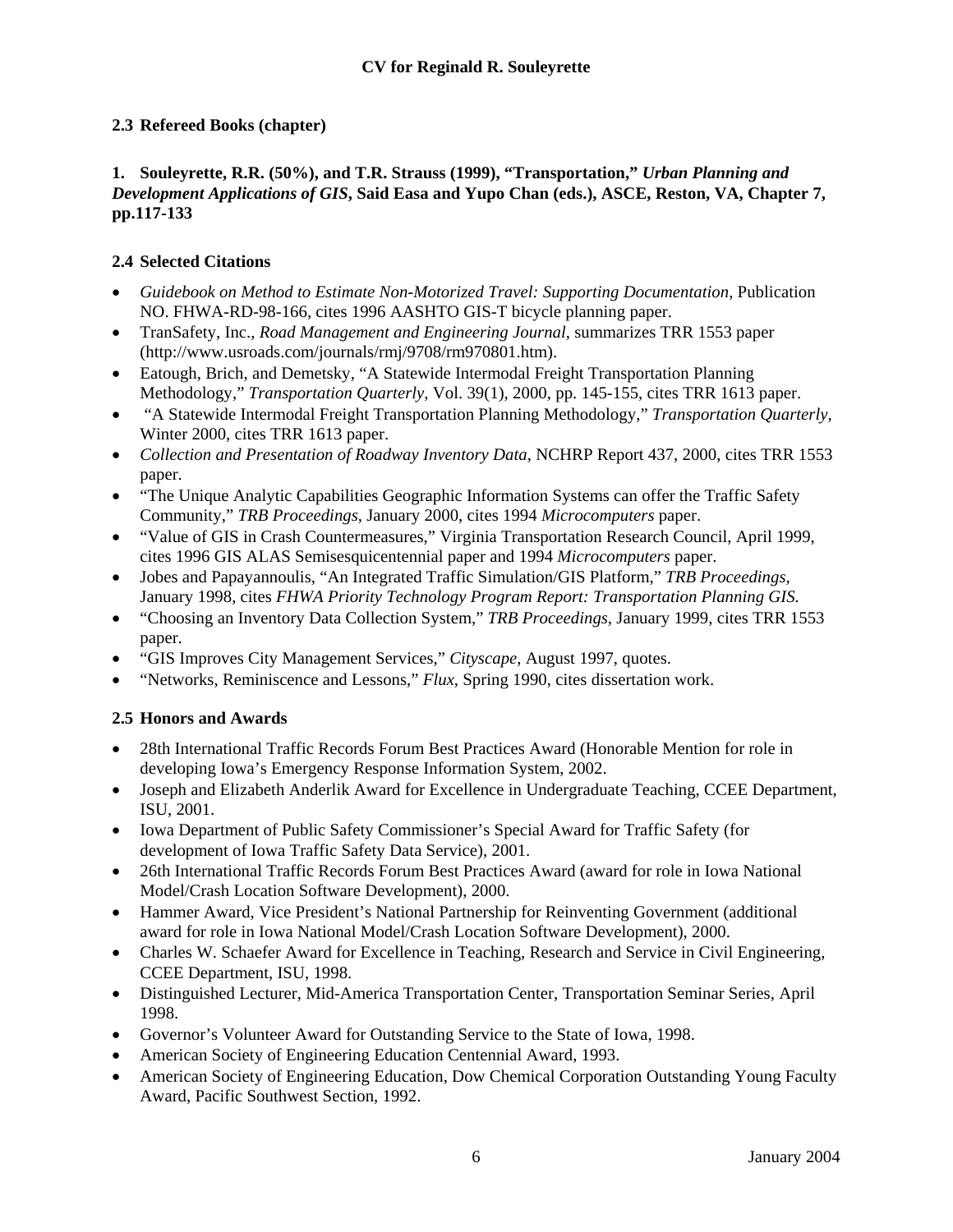- <span id="page-6-0"></span>• Regents of the University of Nevada System Outstanding Faculty Award, 1991.
- Sigma Xi, Scientific Research Society, inducted 1991.
- Outstanding Graduate Student Instructor, University of California, Berkeley, 1987.
- Industrial Liaison Program Scholarship, University of California, Berkeley, 1986.
- Institute of Transportation Engineers (ITE) District 5 Best Student Paper Award, 1986.
- Eno Foundation for Transportation Fellowship, University of Texas, 1985.
- Tau Beta Pi, inducted 1983.
- Chi Epsilon, inducted 1983.
- Ernest Cockrell Jr. Scholarship, University of Texas, 1980-1984.

## **2.6 Student Advisees' Major Awards**

- Jerry Shadewald, M.S., U.S. DOT Regional Student of the Year, 2001
- Richard Storm, M.S., U.S. DOT Eisenhower Fellowship, 1999-2001
- Chris Monsere, Ph.D., U.S. DOT Eisenhower Fellowship, 1998-2000
- David Preissig, M.S., U.S. DOT Eisenhower Fellowship, 1996-1998
- Michael Anderson, Ph.D., U.S. DOT Eisenhower Fellowship, 1996-1999
- Michael Anderson, M.S., U.S. DOT Eisenhower Fellowship, 1994-1996

## **3.0 Teaching Activities**

## **3.1 Courses**

| <b>Semester</b> | <b>Number</b> | <b>Title</b>                                                                    | <b>Credits</b> | Enroll. | <b>Rating</b> |
|-----------------|---------------|---------------------------------------------------------------------------------|----------------|---------|---------------|
| 2004 S          | <b>CE 453</b> | Highway Design (two sections)                                                   | $\overline{4}$ | 34      | NA            |
| 2003 F          | TR 555        | Research Methods with Tom Maze (I did<br>30% of course)                         | 3(1)           | 12      | NA            |
| 2003 F          | <b>CE 453</b> | Highway Design with Shauna Hallmark<br>$(10\%)$ $(1/2 \text{ of lab sections})$ | $\overline{4}$ | 35      | <b>NA</b>     |
| 2003 S          | <b>CE 453</b> | Highway Design (two sections)                                                   | $\overline{4}$ | 34      | 4.04          |
| 2002F           | CE 453        | Highway Design (two sections)                                                   | $\overline{4}$ | 41      | 4.12          |
| 2002S           | <b>CE 453</b> | Highway Design with Ed Kannel (90%)                                             | $\overline{4}$ | 37      | 4.07          |
| 2001F           | CE 453        | Highway Design with Ed Kannel (90%)                                             | $\overline{4}$ | 35      | 4.50          |
| 2001F           | CE 451/551    | Urban Transportation Planning (20%)                                             | 3              | 18      | NA            |
| 2001S           | <b>CE 486</b> | Senior Design (10%)                                                             | 3              | 48      | NA            |
| 2001S           | CE 453        | <b>Highway Design</b>                                                           | $\overline{4}$ | 25      | 4.05          |
| 2000F           | <b>CE 486</b> | Senior Design (10%)                                                             | 3              | 29      | <b>NA</b>     |
| 2000F           | CE 451/551    | <b>Urban Transportation Planning</b>                                            | 3              | 19      | 4.07          |
| 2000S           | CE 354        | <b>Airport Planning and Design</b>                                              | $\overline{2}$ | 27      | 4.40          |
| 1999F           | CE 353        | Railroad Planning and Design                                                    | $\overline{2}$ | 25      | 4.00          |
| 1999F           | CE 451/551    | <b>Urban Transportation Planning</b>                                            | 3              | 21      | 4.16          |
| 1999S           | CE 352-1      | <b>Transportation Engineering</b>                                               | 3              | 22      | 4.03          |
| 1999S           | CE 352-2      | <b>Transportation Engineering</b>                                               | 3              | 23      | 4.03          |
| 1998F           | CE 451/551    | <b>Urban Transportation Planning</b>                                            | 3              | 17      | 4.47          |
| 1998S           | CE 352-1      | <b>Transportation Engineering</b>                                               | 3              | 20      | 4.00          |
| 1998S           | CE 352-2      | <b>Transportation Engineering</b>                                               | 3              | 22      | 4.05          |
| 1997F           | CE 451/551    | <b>Urban Transportation Planning</b>                                            | 3              | 23      | 4.13          |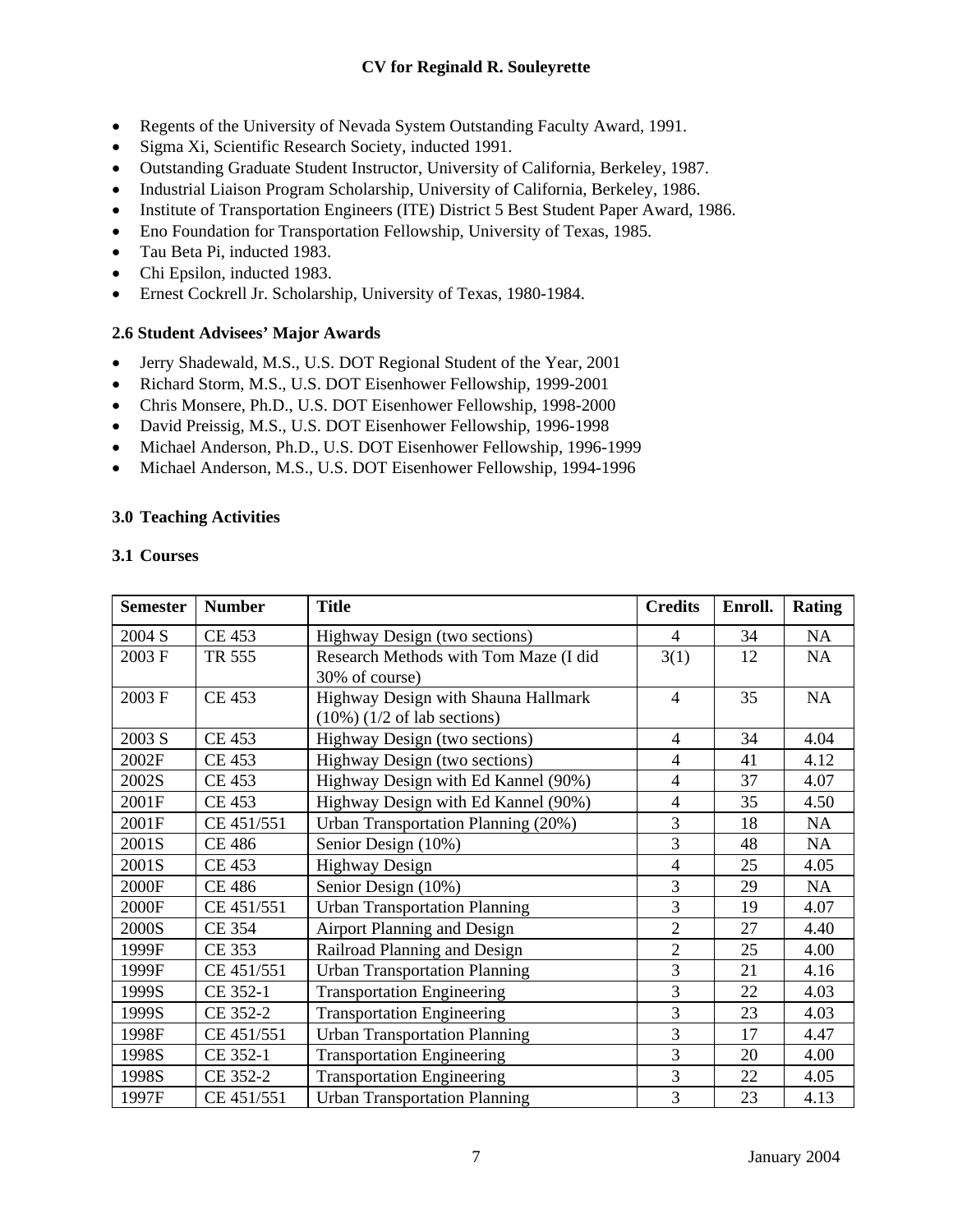## **CV for Reginald R. Souleyrette**

<span id="page-7-0"></span>

| 1997F | CE 553         | <b>Traffic Engineering</b>                | 3              | 10     | 4.22      |
|-------|----------------|-------------------------------------------|----------------|--------|-----------|
| 1997S | CE 352-1       | <b>Transportation Engineering</b>         | 3              | 31     | 4.00      |
| 1997S | CE 352-2       | <b>Transportation Engineering</b>         | 3              | 26     | 4.00      |
| 1996F | CE 451/590     | <b>Urban Transportation Planning</b>      | 3              | 23     | 4.36      |
| 1996F | CE 553         | <b>Traffic Engineering</b>                | $\overline{3}$ | 10     | 4.00      |
| 1996S | CE 352-1       | <b>Transportation Engineering</b>         | 3              | 23     | 3.80      |
| 1996S | CE 352-2       | <b>Transportation Engineering</b>         | 3              | 30     | 4.10      |
| 1995F | CE 553         | <b>Traffic Engineering</b>                | 3              | 12     | 4.82      |
| 1995S | <b>CE 451</b>  | <b>Urban Transportation Planning</b>      | 3              | 14     | 4.75      |
| 1994F | CE 553         | <b>Traffic Engineering</b>                | $\overline{3}$ | 8      | 4.47      |
| 1994S | <b>CE 451</b>  | <b>Urban Transportation Planning</b>      | 3              | 12     | 4.55      |
| 1993F | <b>CE 553</b>  | <b>Traffic Engineering</b>                | $\overline{3}$ | 8      | 4.35      |
| 1993S | CEG 467/667    | Computer Apps. in Trans. Engineering      | 3              | 7      | <b>NA</b> |
| 1992F | <b>CEG 795</b> | GIS Apps. in Trans. Engineering           | 3              | 8      | 4.62      |
| 1992S | CEG 468/668    | GIS Apps. in Civil Engineering            | 4              | 6      | 4.68      |
| 1992S | <b>CEG 795</b> | <b>Advanced Studies in Transportation</b> | 3              | 5      | 4.50      |
| 1991F | <b>CEG 795</b> | Apps. of Trans. Planning Models           | 3              | 10     | 4.50      |
| 1991S | CEG 467/667    | Computer Apps. in Trans. Engineering      | 3              | 11     | 4.50      |
| 1990F | <b>CEG 760</b> | Urban Trans. Network Analysis & Planning  | 3              | $\tau$ | 4.26      |
| 1989F | <b>CEG 462</b> | <b>Transportation Engineering</b>         | 3              | 7      | 4.84      |

- 11 undergraduate independent studies (CE 490), including four senior design projects
- 9 graduate independent studies (CE 590)

## **3.2 Undergraduate Student Advising**

- 18 undergraduate students advised each semester from 1993 to present.
- 3.3 Graduate Student Advising

## **3.3.1 Major and Co-Major Professor**

#### **Ph.D. Students**

#### *Current:*

4. Tom Stout, CCEE, Dissertation topic: Validation of Solomon's Curve, expected 2004/5.

- 3. Michael D. Pawlovich, CCEE, Dissertation: "Evaluating Traffic Safety Resource Allocation: An Initial Framework Utilizing the Hierarchical Bayesian Philosophy," December 2003.
- 2. Chris Monsere, (co-major professor with Tom Maze) CCEE, Dissertation: "A GIS-Based Multicommodity Freight Model: Model Refinement and Field Validation," August 2001.
- 1. Michael D. Anderson, CCEE, Dissertation: "Assessing the Benefit of Improved Traveler Information: A Pseudo-Dynamic Modeling Approach," December 1998.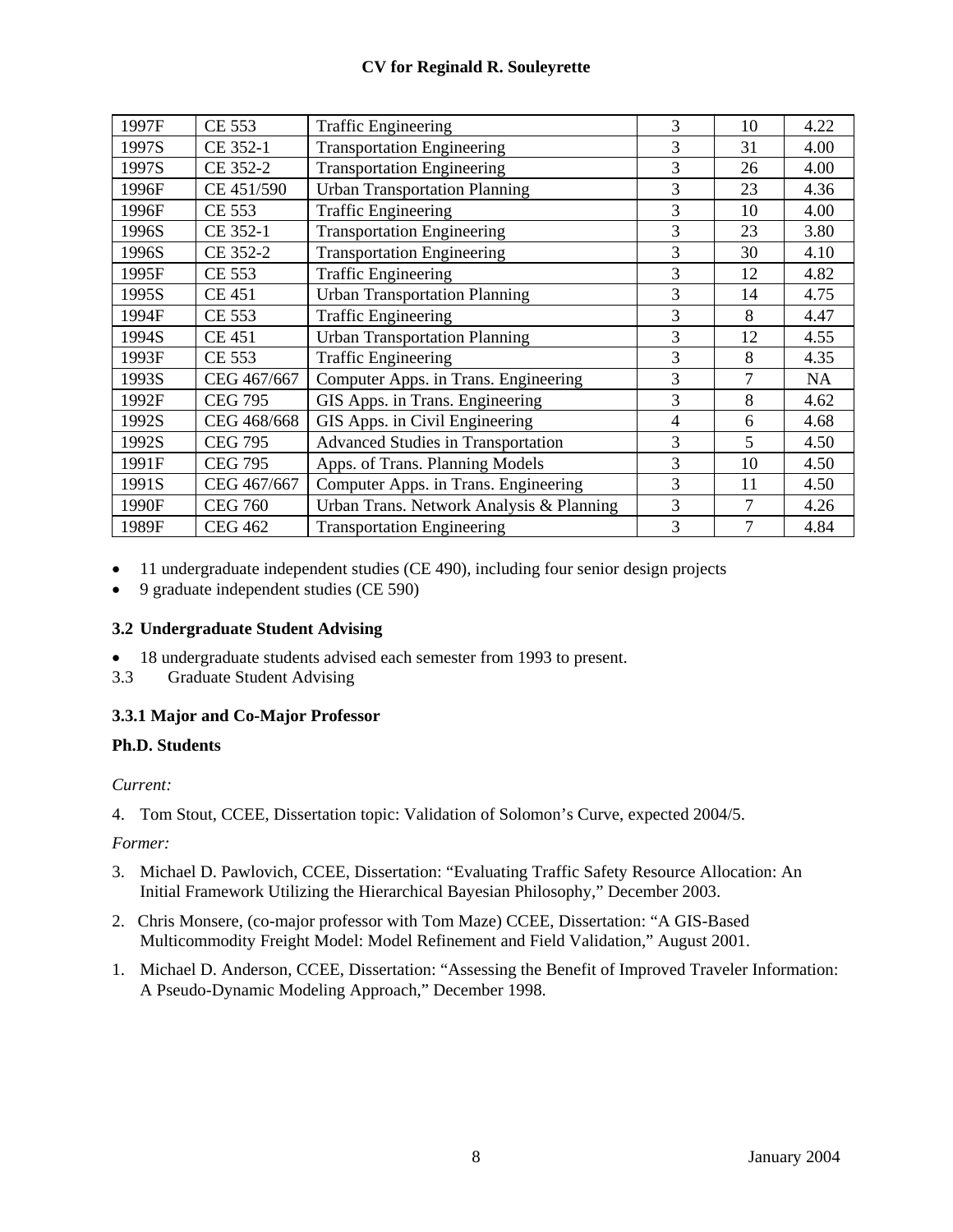#### **M.S. Students**

*Current:* 

- 34. Todd Knox, CCEE, Thesis Topic: TBD.
- 33. Xudong Chai, Transportation, Thesis topic: TBD.
- 32. Ryan Tenges, CCEE, Thesis topic: TBD.
- 31. Paula Lempky, Transportation, Thesis topic: TBD.
- 30. Marc DeLong, CCEE, Thesis topic: TBD.
- 29. Hossein Naraghi, CCEE, Thesis topic: Safety Implications of Older-Younger Driver Interaction.
- 28. Mike Bagheri, CCEE, Thesis topic: Pedestrian Safety Toolbox.
- 27. Kevin Triggs, Transportation, Thesis topic: Emergency Response Information System.

- 26. Molly O'Brien, CCEE, Thesis: "Effectiveness of the all-red clearance interval on intersection crashes," December 2003.
- 25. Turhan Yerdelen, Transportation, Thesis: "Evaluation of electronic collection of vehicle crash data in Iowa," August 2003.
- 24. Jerry Roche, CCEE, Creative Component: "Design and Evaluation of an Emergency Response Information System," May 2002.
- 23. Srinivasa Veeramallu (co-major professor with Shauna Hallmark), CCEE, Thesis: "Applications of Remote Sensing to Highway ACCEEss Management," December 2001.
- 22. Aravind Gottemukkulla (co-major professor with Keith Knapp), CCEE, Thesis: "Improved Data Retrieval Techniques for Crash Analysis," August 2001.
- 21. Richard Storm, CCEE, Thesis: "Methods to Implement GIS for Validation, Reasonableness Checks and Traffic Adjustment of Transportation Planning Models," August 2001.
- 20. Kyle Evans, CCEE, Creative Component: "A Statistical Analysis of Collisions in Ankeny, IA," August 2001.
- 19. Terry Powell, Transportation, Thesis: "Transportation Maintenance Costs and Urban Density: A Central Iowa Case Study," December 2000.
- 18. Jerry Shadewald, CCEE, Thesis: "The Use of Travel Demand Models with Geographic Information Systems in Transportation Planning," December 2000.
- 17. Molly Dimond Long, CCEE, Thesis: "Applications of Remote Sensing to Transportation," August 2000.
- 16. Brad Estochen, CCEE, Thesis: "An Evaluation of Medical Crash Costs: A CODES Application," May 1999.
- 15. David Preissig, CCEE, Thesis: "Multimodal Statewide Freight Transportation Modeling Process," May 1998.
- 14. Daniel Geiseman, Transportation, Thesis: "Graphical Analysis of Roadway Sufficiency Parameters for Improved Asset Management," May 1998.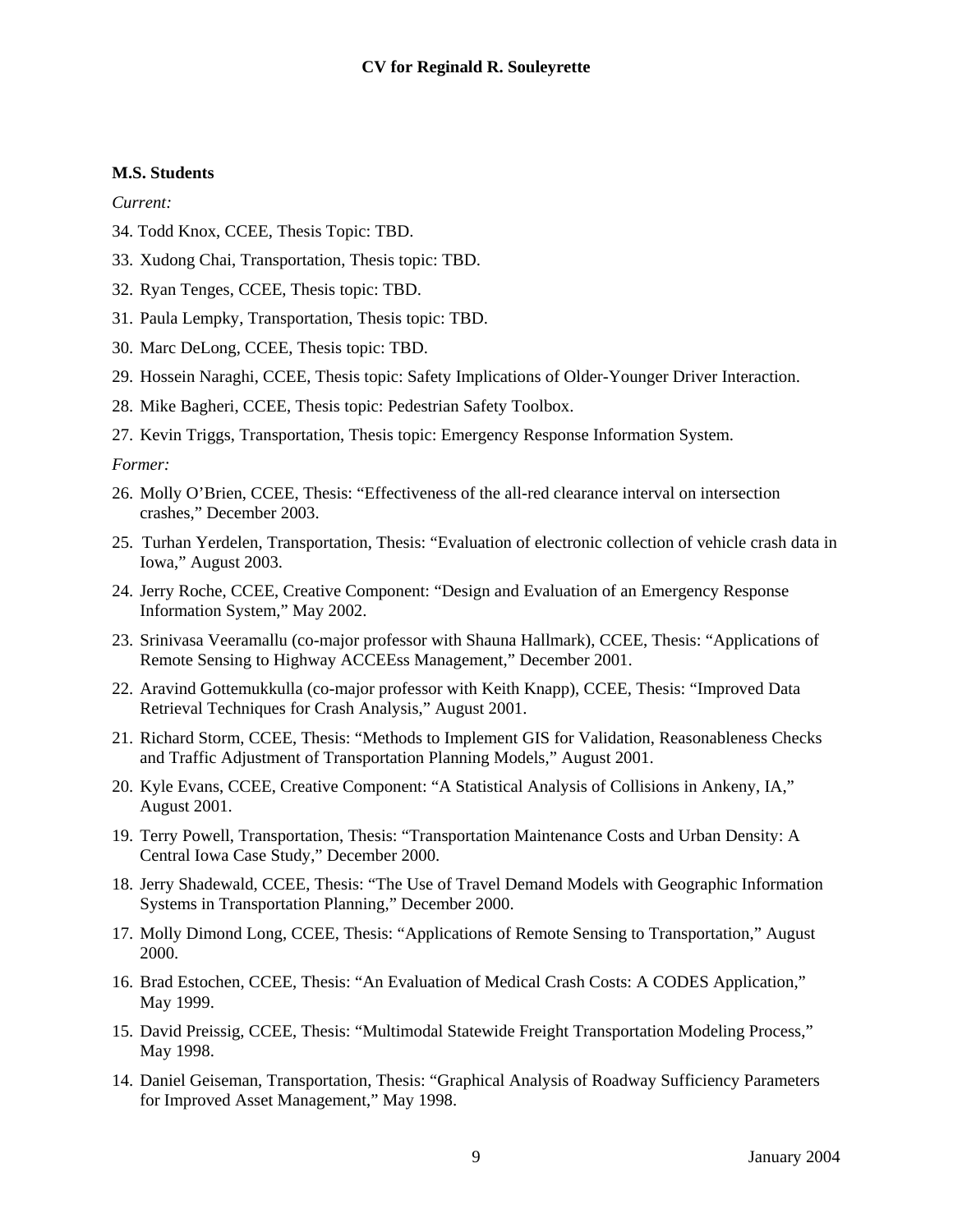- <span id="page-9-0"></span>13. Walter C. Vodrazka, CCEE, Thesis: "Travel Models for Small Urban Areas: A Forensic Assessment," December 1997.
- 12. Jai Shanker Bhoothanath, CCEE, Creative Component: "Use of Category Models for Pavement Management," May 1997.
- 11. Shirish Pathak, CCEE, Creative Component: "A GIS-based Layered Approach to Statewide Freight Transportation Modeling," May 1997.
- 10. Muru S. Muniandi, CCEE, Creative Component: "The Impact of Speed Limit Increase on Traffic Safety, an Analysis of Miles Traveled, Speed, and Accidents on Public Highways in Iowa," August 1996.
- 9. Michael Pawlovich, CCEE, Thesis: "A Geographic Information System Based Accident Location and Analysis System," August 1996.
- 8. Phillip J. Mescher, Transportation Planning, Thesis: "Utilizing a Multiobjective Decision Making Process in a Geographic Information System Environment to Facilitate Bicycle Route Transportation Planning," May 1996.
- 7. Michael D. Anderson, CCEE, Thesis: "Quick Response Techniques to Transportation Planning: An Integrated Geographic Information System Approach," May 1996.
- 6. Ted Smith, Transportation Planning, Thesis: "An Information Engineering Approach for the Coordinated Development of Statewide Multi-modal Transportation Forecasting Models," May 1995.
- 5. Zach Hans, CCEE, Thesis: "A Geographic Information System for Transportation Modeling, Alternatives and Policy Analysis," December 1994.
- 4. Peggi Knight, CCEE, Creative Component: "Evaluation of Referencing Systems for the Iowa DOT," December 1994.
- 3. Greg Royster, Transportation Planning, Thesis: "Using Traffic Operations Software to Expand the Applicability of Travel Forecasting Models," August 1994.
- 2. Justin Rasas, Thesis: "Linkages between Transportation Planning, Risk Assessment, and GIS Models," May 1992.
- 1. Soon-tin Lim, Thesis: "Impact Assessment using Geographic Information Systems: Some Transportation Engineering Applications," December 1991.

#### **3.3.2 Graduate Committees**

#### **Ph.D. Students**

*Current:* 

4. David Veneziano, CCEE, Dissertation topic: TBD.

- 3. Ali Kamyab, CCEE, Dissertation: "Evaluation of Automatic Vehicle Specific Identification (AVSI) in a Traffic Signal Control System," May 1995.
- 2. Emelinda Parentela, Dissertation: "GIS for Radioactive Materials Routing Analysis," May 1996.
- 1. Ken Ackeret, Dissertation: "Analysis of Intersection Geometry Improvements," May 1996.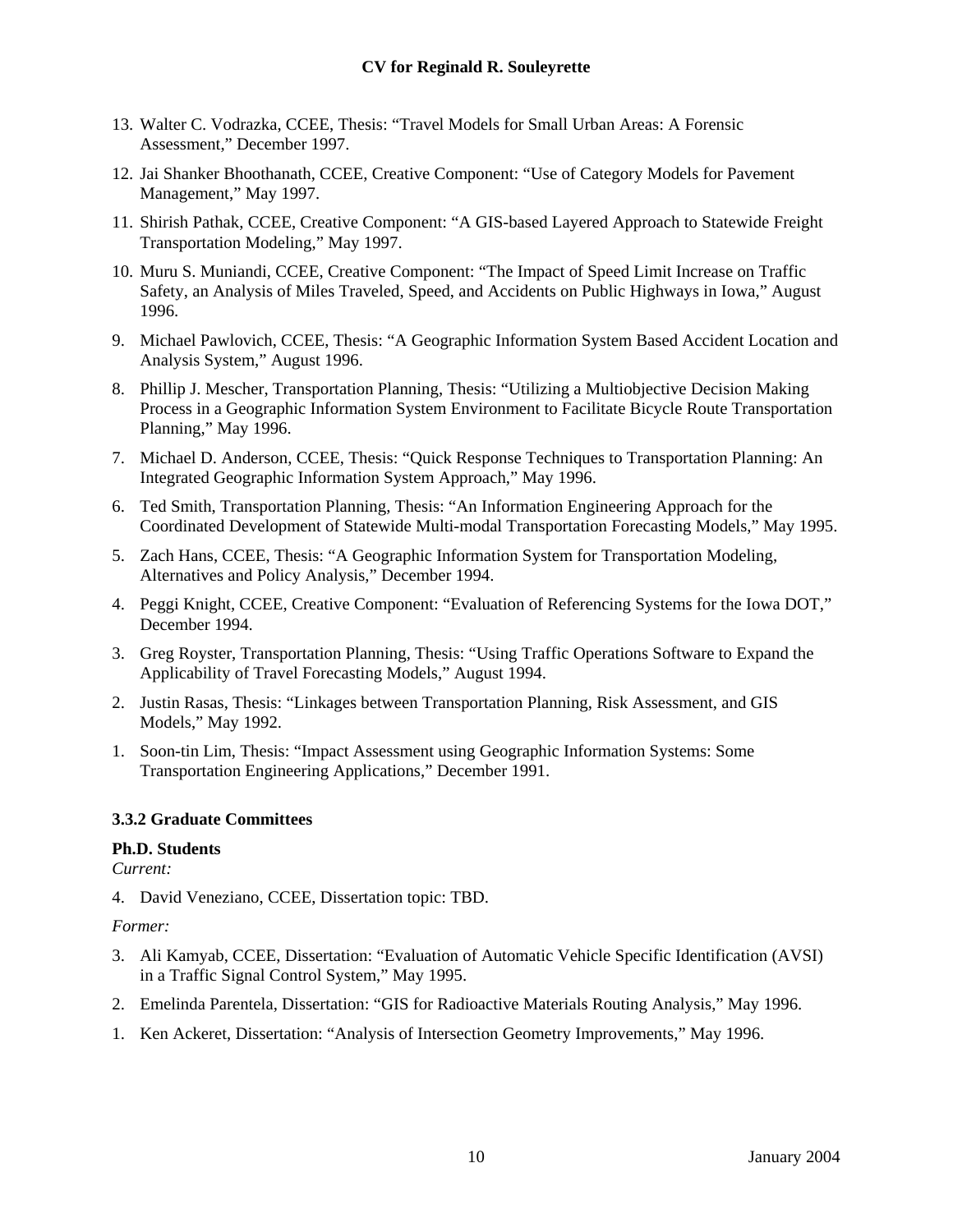## **M.S. Students**

*Current:* 

- 32. Bill Jansen, CCEE, Thesis topic: TBD.
- 31. Hillary Isebrands, CCEE, Thesis topic: TBD.
- 30. Vinod Binyala, Transportation, Thesis topic: TBD.
- 29. Manish Agarwal, CCEE, Thesis topic: TBD.
- 28. Jonathan Rees, Transportation, Thesis topic: TBD.
- 27. Ron Sinwell, Industrial Education, Thesis topic: Seat Belt Use in Rural Areas.

- 26. Sitansu Pattnaik, CCEE, Thesis, "Remote Sensing for Grade and Cross Slope Estimation.," August 2003.
- 25. Sheldon Harrison, Transportation, Thesis, "Sensitivity of Air Quality Emissions Estimates to Travel Demand Modeling Techniques," August 2003.
- 24. Don Tebben, Community and Regional Planning, Report topic: Evaluation of DOT Public Participation Process, August 2003.
- 23. Andy Swisher, CCEE, Creative Component: Sensitivity of Mobile 6 Emissions Estimates, December 2002.
- 22. David Veneziano, Transportation, Thesis: "Evaluation of LIDAR-Derived Terrain Data in Highway Planning and Design," August 2002.
- 21. Jason Stribiak, Transportation, Thesis: Comparison of Five Methods to Identify and Prioritize Locations for Red Light Enforcement Equipment," December 2001.
- 20. Karen Giese, CCEE, Thesis: "Operational Impacts of Converting 4-Lane Roadways to 3-Lane Cross Sections," August 2001.
- 19. Kamesh Mantravadi, CCEE, Thesis: "Evaluating Remotely Sensed Images for use in Inventorying Roadway Infrastructure Features," August 2001.
- 18. Richard Herrick, CCEE, Creative Component: "Traffic Impact and ACCEEss Study for the Iowa State University Research Park," August 2001.
- 17. Michael Clay, Community and Regional Planning, Professional Report: "Automated Bridge Anti-Icing Pilot Project," May 2001.
- 16. Han-Cheng Wu, CCEE, Thesis: "Performance of Epoxy Coated Bars in the State of Iowa Bridge Decks," August 1999.
- 15. Steven D. Schrock, CCEE, Thesis: "Evaluation of Alternative Rural Interstate Work Zone Traffic Management Plans Using Simulation: A Case Study," August 1999.
- 14. Jon Resler, CCEE, Thesis: "Sensitivity Analysis of the Quadrennial Needs Study Results Using Automated Pavement Condition Data," December 1998.
- 13. Jeff Gerken, CCEE, Thesis: "Evaluation of Variable Message Signs in Managing Freeway Incidents Using Simulation," August 1998.
- 12. Chunlin Cao, Community and Regional Planning, Thesis: "Urban Form and Transportation," May 1998.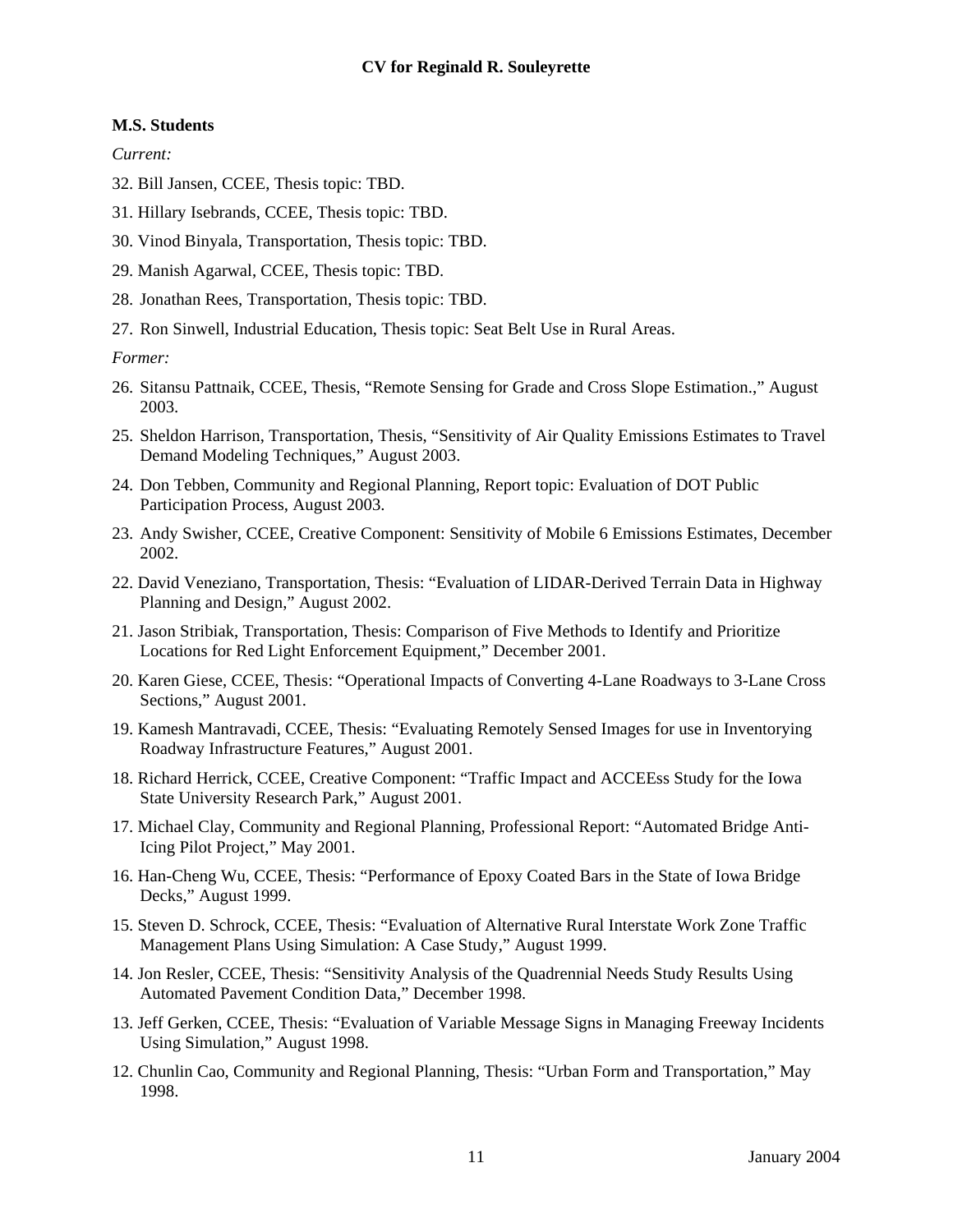- <span id="page-11-0"></span>11. Elsye Walker, Community and Regional Planning, Thesis: "Assessing the Benefits of an Integrated, Open ACCEEss Cost Recovery Policy for Spatial Data," May 1998.
- 10. Chris Monsere, CCEE, Thesis: "Economic Analysis of the Application of Intelligent Transportation Systems Technologies for Commercial Vehicle Operations to the Mid-Continent Corridor," December 1997.
- 9. Tim Simodynes, CCEE, Thesis: "The Effect of Reducing Conflict Points on Reducing Accident Rates," August 1997.
- 8. Shanmuganathan Raju, CCEE, Thesis: "Impact of the 65 MPH Speed Limit on Iowa's Rural interstate Highways: An Integrated Bayesian Forecasting and Dynamic Modeling Approach," August 1997.
- 7. Milagros M. Ortiz, Community and Regional Planning, Thesis: "Intercity Transportation for Disabled Persons in Puerto Rico," December 1995.
- 6. Patrick A. Pittenger, Transportation Planning, Thesis: "The Role of Pavement Management Systems in Iowa Regional Planning Agencies," December 1995.
- 5. Steve Mortensen, Community and Regional Planning, Thesis: "Impact of IVHS on Land Use Patterns and Development," August 1995.
- 4. Frank Eastman, Business Administration and Transportation Planning, Thesis: "An Exploratory Study: Implications and Propositions Regarding Vanpooling, the Employer's Perspective," December 1994.
- 3. Keith B. Helmuth, Civil and Environmental Engineering, Thesis: "Evaluation of Operational Strategies for Urban Arterials: Two-Way Streets vs. One-Way Couplets," May 1993.
- 2. Odeh Kheir, Architecture, Thesis: "Factors Affecting Airport Terminal Configuration: An Application and Design for the Future Jerusalem International Airport," May 1993.
- 1. Emelinda Parentela, Civil and Environmental Engineering, Thesis: "A Comprehensive Study of Bus Turnouts: Effectiveness, Location, And Design," December 1990.

## **3.4 Curriculum Development Activities (Courses Developed or Significantly Redeveloped)**

## *ISU:*

- CE 453, Highway Design
- CE 451/551, Urban Transportation Planning
- CE 354, Airport Planning and Design
- CE 353, Railroad Planning and Design
- CE 352, Transportation Engineering
- CE 553, Traffic Engineering

## *UNLV:*

- CEG 467/667, Computer Applications in Transportation Engineering
- CEG 468/668, GIS Applications in Civil Engineering
- CEG 795, Advanced Studies in Transportation
- CEG 795, Applications of Transportation Planning Models
- CEG 760, Urban Transportation Network Analysis and Planning
- CEG 462, Transportation Engineering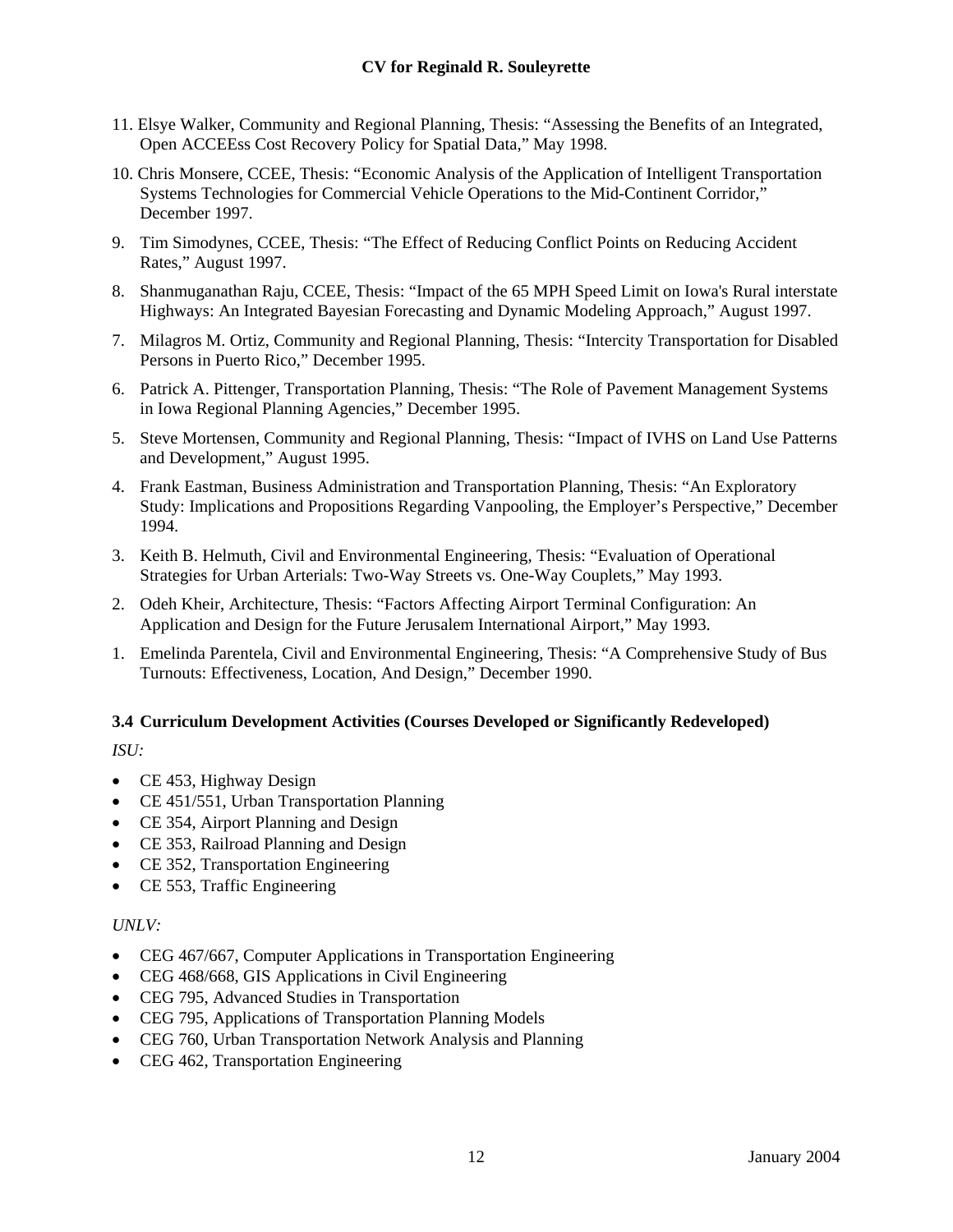## <span id="page-12-0"></span>**3.5 Teaching-Related Service, including Leadership Positions**

- Committee on Education, ASCE, Urban Planning and Development Division, 1996-present.
- Co-Chair, American Society for Engineering Education, Pacific Southwest Section Annual Conference, October 1990.
- Vice Chair for Membership, American Society for Engineering Education, Pacific Southwest Section, 1991-1993.
- Planning Committee, Iowa County Engineers Special Schools, 1997-1998.

## **4.0 Research/Creative Activities**

#### **4.1 Major Final Reports**

- 63. Souleyrette, Reginald R. (50%), Shauna L. Hallmark, Molly O'Brien (graduate student), Sitansu Pattnaik (graduate student), and Zachary N. Hans, *Remote Sensing Change Analysis Methodology to Support Traffic Monitoring Programs*, CTRE, ISU, July 2003.
- 62. Kannel, Edward J., Reginald R. Souleyrette (30%) and Ryan Tenges (graduate student), *In-Street Yield to Pedestrian Sign Application in Cedar Rapids, Iowa*, CTRE, ISU, May 2003.
- 61. Souleyrette, Reginald R. (50%), Thomas J. McDonald, and Ryan Tenges (undergraduate student), *Angle Parking on Iowa's Low Volume Primary Extensions in Small Towns*, CTRE, ISU, January 2003.
- 60. Plazak, David and Reginald R. Souleyrette (30%), *Process to Identify High-Priority Corridors For ACCEEss Management Near Large Urban Areas in Iowa*, CTRE, ISU, December 2002.
- 59. Souleyrette, Reginald R. (25%), Zachary N. Hans, Nick Burdine, and Jerry Roche (graduate student), *Emergency Response Information System CD and Documentation*, CTRE, ISU, July 2002.
- 58. Souleyrette, Reginald R. (35%), et al., *Comparison of LIDAR & Conventional Mapping Methods for Highway Corridor Studies*, CTRE, ISU, June 2002.
- 57. Souleyrette, Reginald R. (25%), et al., *Paved Shoulders on Primary Highways in Iowa: An Analysis of Shoulder Surfacing Criteria, Costs, and Benefits*, CTRE, ISU, November 2001 ([http://www.ctre.iastate.edu/reports/pavedshoulder.pdf \)](http://www.ctre.iastate.edu/Research/detail.cfm?projectID=478).
- 56. Hans, Zach, and Reginald R. Souleyrette (20%), *Iowa DOT Road Work Report Website*, CTRE, ISU, 1998-present (<http://www.ctre.iastate.edu/iowaroadwork/>).
- 55. Gieseman, Dan, Nick Burdine, and Reginald R. Souleyrette (20%), *Iowa DOT Weatherview Web Site*, CTRE, ISU, 1999-present, [\(http://www.weatherview.dot.state.ia.us/](http://www.weatherview.dot.state.ia.us/))
- 54. Souleyrette, Reginald R. (50%), et al., *Iowa Traffic Safety Data Service*, CTRE, ISU, September 1999-present, ([http://www.ctre.iastate.edu/itsds\)](http://www.ctre.iastate.edu/itsds).
- 53. Gieseman, Daniel J., and Reginald R. Souleyrette (25%), *Incident Location Software User's Manual*, CTRE, ISU, December 2001.
- 52. Hallmark, Shauna, Kamesh Mantravadi (graduate student), Reginald R. Souleyrette (35%), and David Veneziano (graduate student), *Use of Remote Sensing for Collection of Data Elements for Linear Referencing Systems*, CTRE, ISU, September 2001 [\(http://www.ctre.iastate.edu/\)](http://www.ctre.iastate.edu/).
- 51. Souleyrette, Reginald R. (80%), Srinivasa Rao Veeramallu (graduate student), and Shauna L. Hallmark, *Use of Remote Sensing to Identify Access Elements for Safety Analysis*, CTRE, ISU May 2001 [\(http://www.ctre.iastate.edu/reports/RemoteSenseAccess.pdf](http://www.ctre.iastate.edu/)).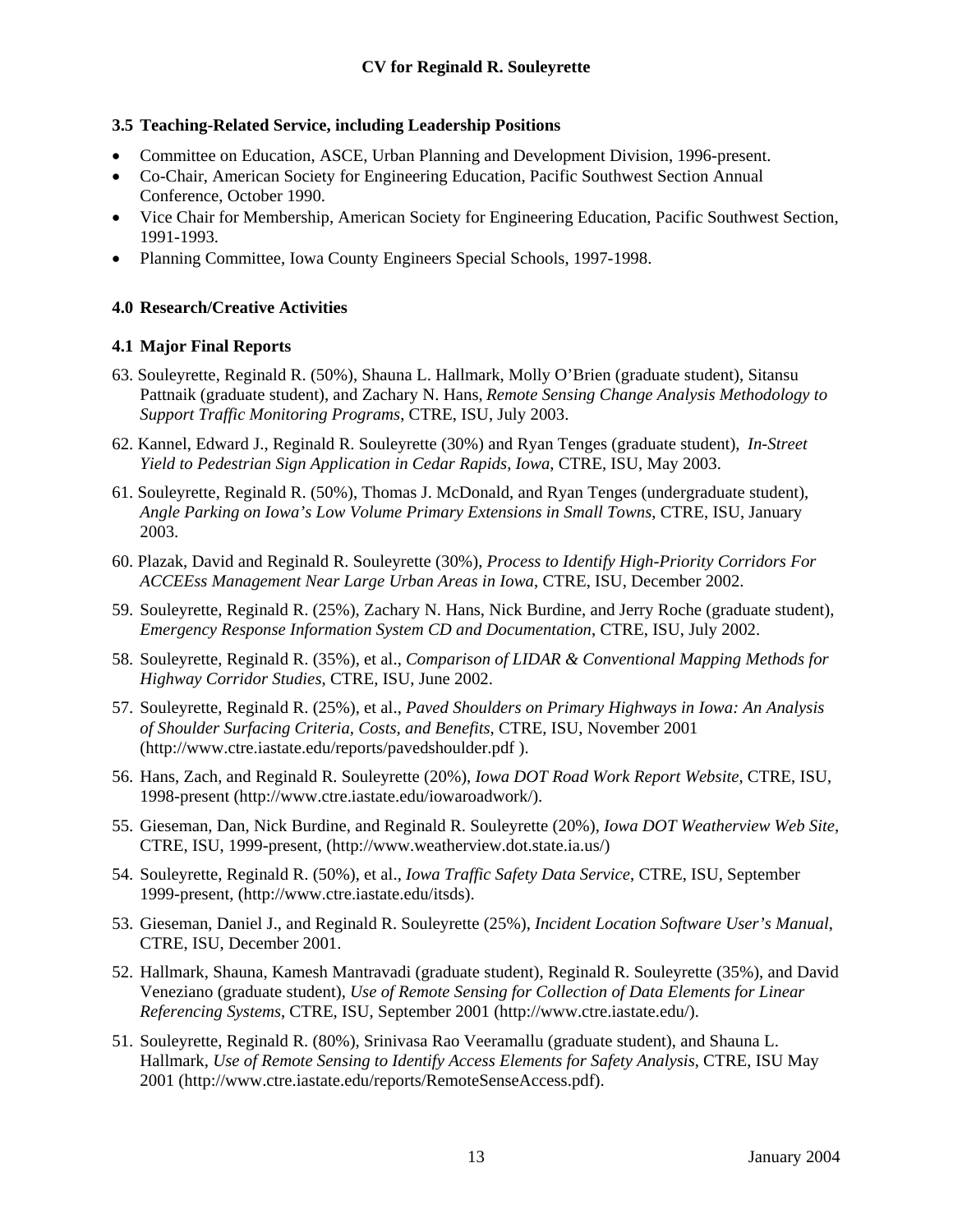- 50. Hallmark, Shauna L., Kamesh Mantravadi (graduate student), David Veneziano (graduate student), and Reginald R. Souleyrette (20%), *Evaluating Remotely Sensed Images for use in Inventorying Roadway Infrastructure Features*, CTRE, ISU, May 2001 ([http://www.ctre.iastate.edu/reports/RemoteSenseInvent.pdf](http://www.ctre.iastate.edu/)).
- 49. Souleyrette, Reginald. R. (25%), Ali Kamyab, Zach Hans, Keith Knapp, and Aemal Khattak, *Systematic Identification of High Crash Locations*, CTRE, May 2001. ([http://www.ctre.iastate.edu/reports/hcl.pdf\)](http://www.ctre.iastate.edu/reports/hcl.pdf).
- 48. Storm, Richard and Jerry Shadewald (graduate students), and Reginald R. Souleyrette (30%), *GIS/Tranplan Enhancement Software and Documentation*, CTRE, ISU, December 1999 (<http://www.ctre.iastate.edu/Research/enhance/download.html>).
- 47. Monsere, Chris M. (graduate student), Reginald R. Souleyrette, and Chunlin Cao (graduate student), CD ROM and Workbooks for Federal Data Users: Freight, Employment and Spatial Data, CTRE, ISU, August 1999.
- 46. Estochen, Brad (graduate student), and Reginald R. Souleyrette (30%), *Crash Outcomes Data Evaluation System (CODES) GIS Development*, CTRE, ISU, May 1999 (software database only, project website at [http://www.ctre.iastate.edu](http://www.ctre.iastate.edu/)).
- 45. Schuman, William G., Zachary N. Hans, and Reginald R. Souleyrette (30%), *Iowa DOT Linear Referencing System RFP*, CTRE, ISU, December 1998.
- 44. Souleyrette, Reginald R. (50%), Tim R. Strauss, Michael D. Pawlovich and Brad Estochen (graduate students), *GIS-Based Accident Location and Analysis System (GIS-ALAS), Project Report Phase II (Software is now maintained as SAVER by Iowa DOT)*, CTRE, ISU, April 1999.
- 43. Hans, Zachary N., and Reginald R. Souleyrette (30%), *Geographic Information System (GIS) Database Development, Integration, and Maintenance for the Iowa Department of Transportation Maintenance Division*, CTRE, ISU/Iowa DOT Maintenance Division, December 1998.
- 42. Gieseman, Daniel J., and Reginald R. Souleyrette (30%), *CTAMS (Coordinated Transportation Analysis and Management System) User Tool Software and Documentation*, CTRE, ISU, July 1998.
- 41. Anderson, Michael D. (graduate student), and Reginald R. Souleyrette (50%), *GIS Traffic Planning Tools: Software, Documentation and Final Report*, CTRE, ISU, December 1998 (<http://www.ctre.iastate.edu/Research/traffic/gis-tpt.pdf>).
- 40. Plazak, D., T.R. Strauss, and R.R. Souleyrette (35%), *Improved Employment Data for Transportation Planning Final Report*, CTRE, ISU, October 1998 ([http://www.ctre.iastate.edu/reports/employ.pdf\)](http://www.ctre.iastate.edu/reports/employ.pdf).
- 39. Gieseman, Daniel J., and Reginald R. Souleyrette (10%), *Incident Location Software*, CTRE, ISU, July 1998 (software–various versions through present–see project report #52 for User's Manual, project website: [http://www.ctre.iastate.edu](http://www.ctre.iastate.edu/)).
- 38. Souleyrette, Reginald R. (70%), and David T. Preissig (graduate student), *Statewide Transportation Planning Model and Methodology Development Program, Software, Data, Documentation, and Phase II Report*, CTRE, ISU, May 1998 [\(http://www.ctre.iastate.edu/Research/statmod/](http://www.ctre.iastate.edu/Research/statmod/planning.htm)  [planning.htm](http://www.ctre.iastate.edu/Research/statmod/planning.htm)).
- 37. Schuman, William G., Tim R. Strauss, Reginald R. Souleyrette (25%), and Zachary N. Hans, *Iowa DOT GIS Implementation Plan (Strategic Plan Update)*, CTRE, ISU/Iowa DOT, May 1998.
- 36. Souleyrette, Reginald R. (50%), Tim R. Strauss, Michael D. Pawlovich (graduate student), and Brad Estochen (graduate student), *GIS-Based Accident Location and Analysis System (GIS-ALAS), Project Report Phase I*, CTRE, ISU, April 1998 ([http://www.ctre.iastate.edu/Research/gis](http://www.ctre.iastate.edu/Research/gis-alas/papers/gisalasph1.pdf)[alas/papers/gisalasph1.pdf\)](http://www.ctre.iastate.edu/Research/gis-alas/papers/gisalasph1.pdf).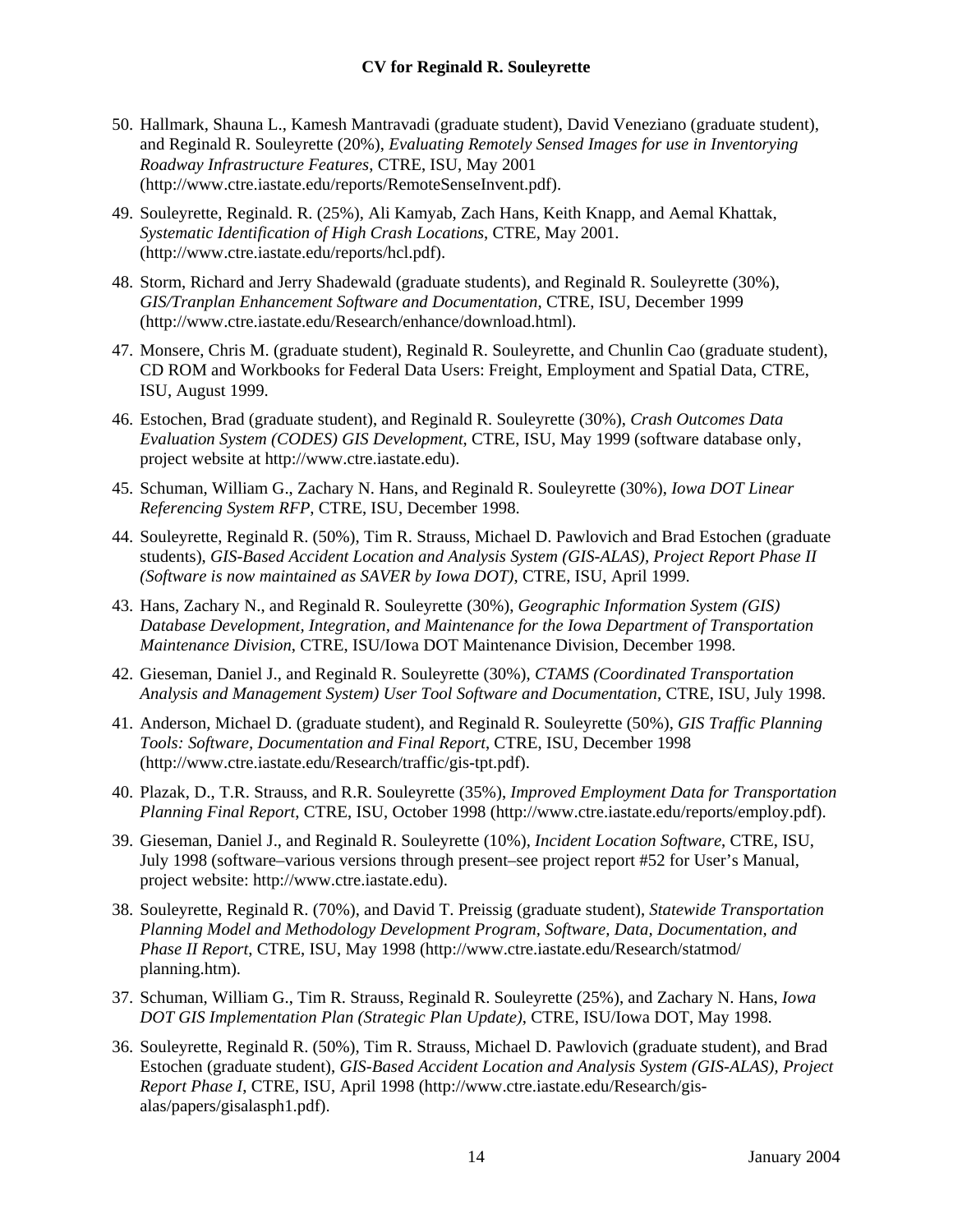- 35. Location Referencing System Team Report, CTRE, ISU/Iowa DOT, January 1998.
- 34. Souleyrette, Reginald R. (30%), Marilyn Kuntemeyer, Dan Geiseman (graduate student), and Michael D. Anderson (graduate student), *Coordination of Data Elements from the DOT Management Systems*, CTRE, ISU, May 1997.
- 33. Souleyrette, Reginald R. (50%), and Michael D. Anderson (graduate student), *FHWA Priority Technology Program, Final Report: Transportation Planning GIS*, Publication No. FHWA-PT-96-IA (01), Federal Highway Administration (FHWA), U.S. DOT, February 1997 (<http://www.ctre.iastate.edu/Research/fhwa/FHWAPTP1.PDF>).
- 32. Souleyrette, Reginald R. (70%), Zachary N. Hans, and Shirish Pathak (graduate student), *Statewide Transportation Planning Model and Methodology Development Program, Phase I Report*, CTRE, ISU, November 1996 (<http://www.ctre.iastate.edu/Research/statmod/freightph1.pdf>).
- 31. Hans, Zachary N., and Reginald R. Souleyrette (30%), *GIS Special Studies and Pilot Projects and Special for Iowa DOT*, CTRE, ISU, January 1997 (online report only: [http://www.ctre.iastate.edu\)](http://www.ctre.iastate.edu/).
- 30. Souleyrette, Reginald R. (10%), et al., State of Iowa Geographic Information Systems Work Group, *Iowa Intergovernmental Information Technology and Telecommunications Plan*, December 20, 1996.
- 29. Souleyrette, Reginald R. (75%), et al., *Applications for Interactive Transportation Planning GIS (TPGIS)*, CTRE, ISU, May 1996.
- 28. Souleyrette, Reginald R. (60%), and Zachary N. Hans, *A Review of the Transportation Components of the Disposal of Canada's Nuclear Fuel Waste: Preclosure Assessment of a Conceptual System*, for Beak Consultants, Ltd., Brampton, Ontario, Canada, February 10, 1995.
- 27. Souleyrette, Reginald R. (75%), et al., *GIS Strategic Plan for the Iowa DOT*, CTRE, ISU, December 1994.
- 26. Souleyrette, Reginald R. (50%), and Zachary N. Hans (graduate student), *High Speed Computing to Facilitate Real Time Analysis of Transportation Planning Alternatives through GIS*, CTRE, ISU, January 1995
- 25. Souleyrette, Reginald R. (40%), Daniel R. Croce (graduate student), and Zachary N. Hans (graduate student), *Use of Supercomputer for Interactive Travel Demand Modeling through GIS*, CTRE, ISU/Cray Research, November 1994.
- 24. Souleyrette, Reginald R. (70%), and Jeff J. Jensen (graduate student), *Development of Census Block TAZ Correspondence Tables*, UNLV/TRC/RR-93-02, April 1993.
- 23. Dilger, Fred C. III, and Reginald R. Souleyrette (50%), *Data Automation in Support of the Colorado River Regional Transportation Study*, UNLV/TRC/RR-93/04, City of Bullhead City, Arizona, April 1993.
- 22. Parentela, Emily (graduate student), Reginald R. Souleyrette (40%), and Daniel R. Croce (graduate student). *Traffic Data Collection, Reduction and Dissemination Program Needs Assessment*, UNLV/TRC/RR-93/01, January 1993.
- 21. Lim, Soon-tin (graduate student), and Reginald R. Souleyrette (50%), *RADTRAN Analysis for the Canadian Spent Fuel Transportation Scenarios*, UNLV/TRC/RR-92/11, October 1992.
- 20. Yang, Xinnong (graduate student), Reginald R. Souleyrette (40%), and Elisabeth White (graduate student), *Rideshare Program User's Manual*, UNLV/TRC/RR-92/10, September 1992.
- 19. Souleyrette, Reginald R. (70%), and Soon-tin Lim (graduate student), *GIS-Based Characterization of Rail and Highway Access to Yucca Mountain*, UNLV/TRC/RR-92/05, September 1992.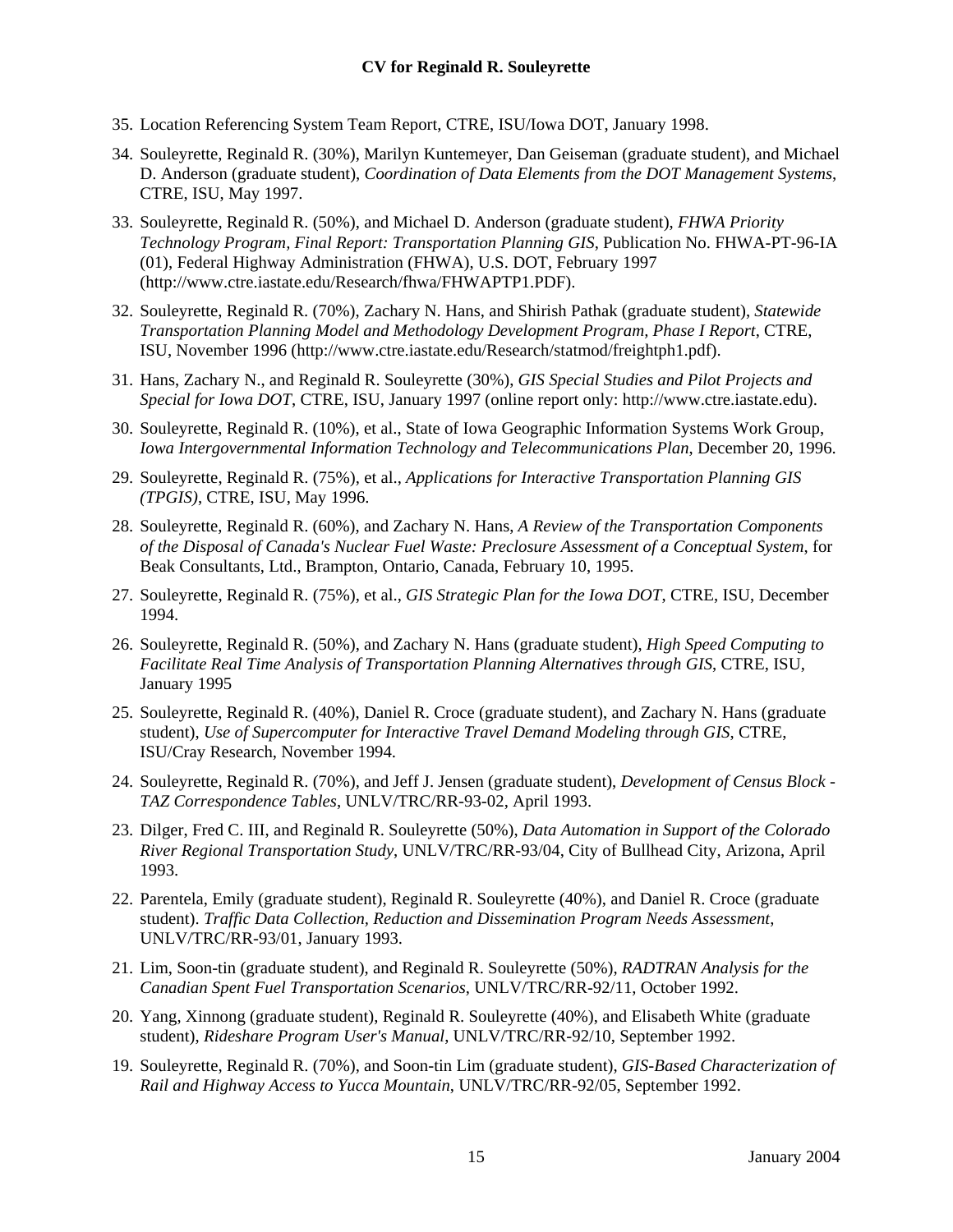- 18. Parentela, Emelinda M. (graduate student), Sathisan, Shashi K., Reginald R. Souleyrette (20%), and Edward S. Neumann, *Development of a Knowledge-Based Decision Support System*, UNLV/TRC/RR-92/07, August 1992.
- 17. Sathisan, Shashi K., and Reginald R. Souleyrette (50%), *Recommendations for Implementation of GIS at the Nevada DOT*, UNLV/TRC/RR-92/06, August 1992.
- 16. di Bartolo, Russell, and Reginald R. Souleyrette (50%), *Report of the Environmental Advisory Team on the Canadian High-level Nuclear Waste Disposal Concept*, *Vol. III, Technical Appendix - Transportation*, for Beak Consultants Ltd., February 1992.
- 15. Souleyrette, Reginald R. (50%), and Kristin Pryor (graduate student), *An Assessment of RADTRAN Capabilities and Limitations*, UNLV/TRC/RR-91/03, December 1991.
- 14. Sathisan, Shashi K., and Reginald R. Souleyrette (40%), *GIS Applications in the Development of a Nuclear Waste Transportation Modeling System*, UNLV/TRC/RR-91/06, December 1991.
- 13. Sathisan, Shashi K., Reginald R. Souleyrette (30%), Edward S. Neumann, and Russell di Bartolo, *Transportation System Base Case Conditions* (two volumes), UNLV/TRC/RR-91/04, August 1991.
- 12. Parentela, Emily (graduate student), Reginald R. Souleyrette (40%), and Shashi K. Sathisan, *Trip Generation Analysis Report: Hotels-Casinos within the Las Vegas Urbanized Area*, UNLV/TRC/RR-91-01, August 1991.
- 11. Souleyrette, Reginald R. (50%), Shashi K. Sathisan, and Russell di Bartolo, *Yucca Mountain Transportation Routes: Preliminary Characterization and Risk Analysis*, UNLV/TRC/RR- 91/02, May 31, 1991.
- 10. Parentela, Emily (graduate student), Reginald R. Souleyrette (35%), and Shashi K. Sathisan, *A Study of the Requirements for Modeling Bus Operations*, UNLV/TRC/RR-90-03, November 1990.
- 9. Parentela, Emily (graduate student), Shashi K. Sathisan, and Reginald R. Souleyrette (20%), *Guidelines for Geometric Design and Location of Bus Turnouts*, UNLV/TRC/RR-90-02, November 1990.
- 8. Parentela, Emily (graduate student), Shashi K. Sathisan, and Reginald R. Souleyrette (20%), *Effectiveness of Las Vegas Boulevard Bus Turnouts*, UNLV/TRC/RR-90-01, April 1990.
- 7. Sathisan, Shashi K., Russell di Bartolo, and Reginald R. Souleyrette (30%), *Functional Requirements for a Geographic Information System at the Regional Transportation Commission of Clark County*, UNLV/TRC/NW-90/02, October 1990.
- 6. Souleyrette, Reginald R., *Transportation Services and Residential Housing Construction: A Study of the Relations between Transportation and Production* (Ph.D. Dissertation), William L. Garrison, Chair, Michael Teitz and Mark Hansen, University of California, Berkeley, Dissertation Series, 1989, and University Microfilms International, 1990.
- 5. Souleyrette, Reginald R. (80%), and Francesc Robuste, *TRAVEL User's Manual: Trade, Transport, and Reversal - Simulated Annealing for Vehicle Routing on L-metrics*, Technical Document UCB-ITS-TD-88-3, University of California, Berkeley, February 1988.
- 4. Robuste, Francesc, and Reginald R. Souleyrette (20%), *CALHOP User's Manual: A Computer Program for the Routing of Vehicles with Simulated Annealing*, Technical Document UCB-ITS-TD-88-2, University of California, Berkeley, January 1988.
- 3. Gosling, Geoffrey D., and Reginald R. Souleyrette (30%), *Alternative Control Strategies for Air Traffic Flow Management*, University of California, Berkeley, May 1987.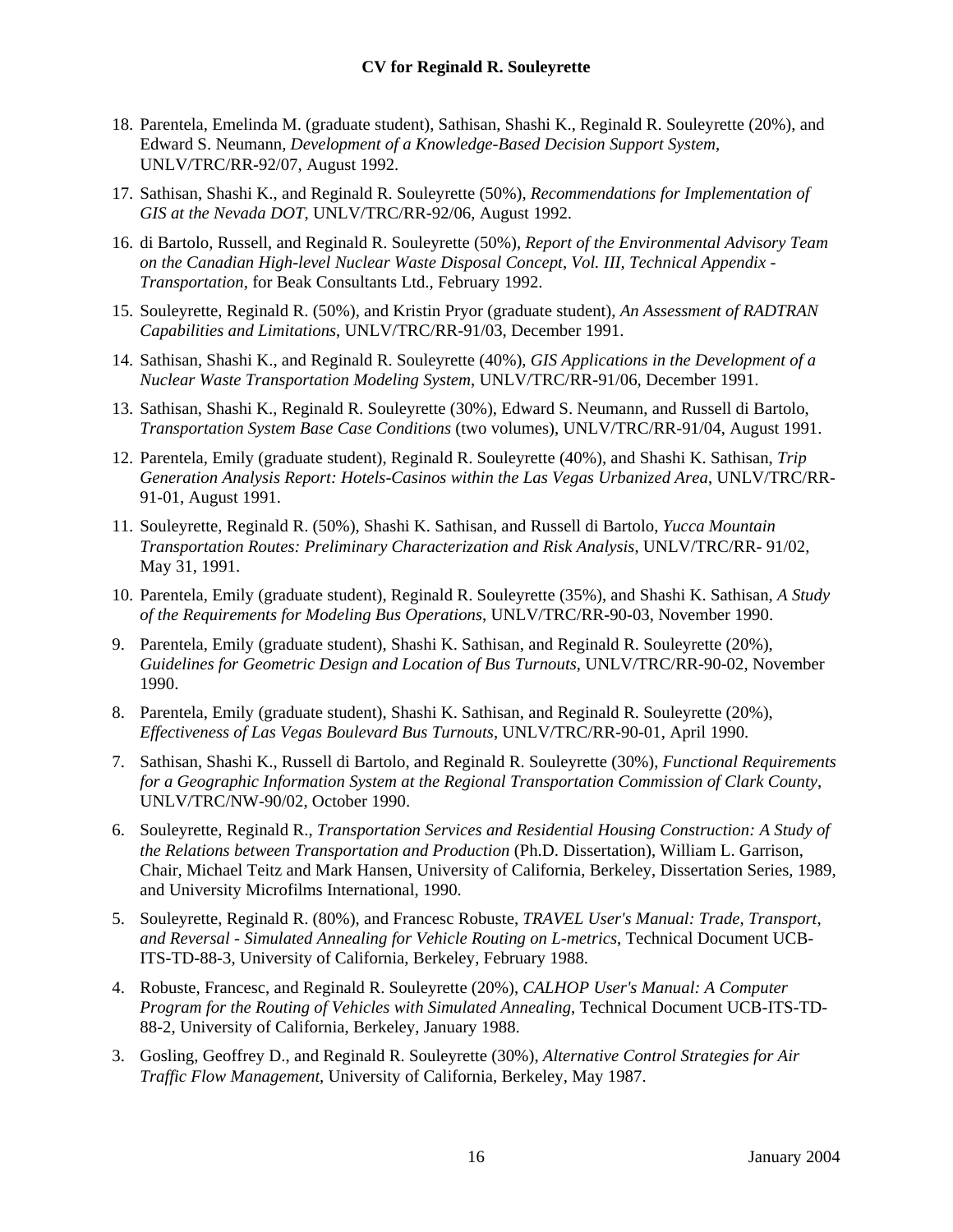- <span id="page-16-0"></span>2. Souleyrette, Reginald R. (70%), C. Michael Walton, and Hani S. Mahmassani, *Identification of Candidate Toll Roads in Current and Future Highway Development*, Research Report FHWA/TX-87/23+413/1F, University of Texas at Austin, August 1986.
- 1. Katz, James, Reginald R. Souleyrette (10%), et al., *The Safety of Robert Mueller Airport*, Policy Research Project, LBJ School of Public Affairs, University of Texas at Austin, July 1986.

# **4.2 Publications in Abstract-Reviewed Proceedings**

- 28. Plazak, David J. and Reginald R. Souleyrette (20%), "Process to Identify High Priority Corridors for Access Management Near Large Urban Areas in Iowa Using Spatial Data," Mid-Continent Transportation Research Symposium, Ames, August 21-22, 2003.
- 27. Hans, Zachary N., Ryan J. Tenges (graduate student), Shauna L. Hallmark, Reginald R. Souleyrette (10%), and Sitansu B. Pattnaik (graduate student), "Use of LiDAR-Based Elevation Data for Highway Drainage Analysis: A Qualitative Assessment," Mid-Continent Transportation Research Symposium, Ames, August 21-22, 2003.
- 26. Pattnaik, Sitansu (graduate student), Shauna Hallmark and Reginald R. Souleyrette (20%), Collecting Road Inventory using LIDAR Surface Models" Map India, Delhi, January 31, 2003.
- 25. Souleyrette, Reginald R. (80%) and Sitansu Pattnaik (graduate student), "Designing a Traffic Monitoring Program using Landuse Change Detection," Map India, Delhi, January 31, 2003.
- 24. Khattak, Aemal J., Michael D. Pawlovich and Reginald R. Souleyrette (15%), "Crash Injury Severity of Older Drivers in Iowa," *Proceedings of the Mid-Continent Transportation Symposium*, Ames, Iowa, May 15-16, 2000, pp. 235-240.
- 23. Preissig, David T. (graduate student), and Reginald R. Souleyrette (40%), "Multimodal Statewide Freight Transportation Modeling Process," *Metropolitan Conference on Public Transportation Research*, University of Illinois at Chicago, June 11, 1999, pp. 147-156.
- 22. Souleyrette, Reginald R. (60%), and Daniel J. Gieseman, "Development of an Automated Crash Location System for Iowa," *Geographic Information Systems for Transportation Symposium*, AASHTO, San Diego, CA, April, 1999 ([http://www.bts.gov/programs/gis/BTSWEB/GIS-](http://www.bts.gov/programs/gis/BTSWEB/GIS-T_99/Session_23/232.html)[T\\_99/Session\\_23/232.html\)](http://www.bts.gov/programs/gis/BTSWEB/GIS-T_99/Session_23/232.html).
- 21. Anderson, M.D. (graduate student), and R.R. Souleyrette (25%), "Quick-Response Bypass Forecasting for Small Urban Communities using an Economic Gravity Model for External Trip Analysis," *Crossroads 2000*, Ames, IA, August 19-20, 1998, pp. 67-70.
- 20. Anderson, M.D. (graduate student), and R.R. Souleyrette (25%), "Simulating Traffic for Incident Management and ITS Investment Decisions," *Crossroads 2000*, Ames, IA, August 19-20, 1998, pp. 7-11.
- 19. Pawlovich, M.D. (graduate student), R.R. Souleyrette (25%), and T.R. Strauss, "A Methodology for Studying Crash Dependence on Demographic and Socioeconomic Data," *Crossroads 2000*, Ames, IA, August 19-20, 1998, pp. 209-215.
- 18. Schuman, W.G., T.R. Strauss, D. Geiseman (graduate student), and R.R. Souleyrette (10%), "Iowa DOT Statewide Coordinated GIS," *Crossroads 2000*, Ames, IA, August 19-20, 1998, pp. 187-191.
- 17. Cao, Chunlin (graduate student), Tim Strauss, Reg Souleyrette (10%), and Duane Shinn, "Transportation and Urban Form: A Case Study of the Des Moines Metropolitan Area," *Crossroads 2000*, Ames, IA, August 19-20, 1998, pp. 232-237.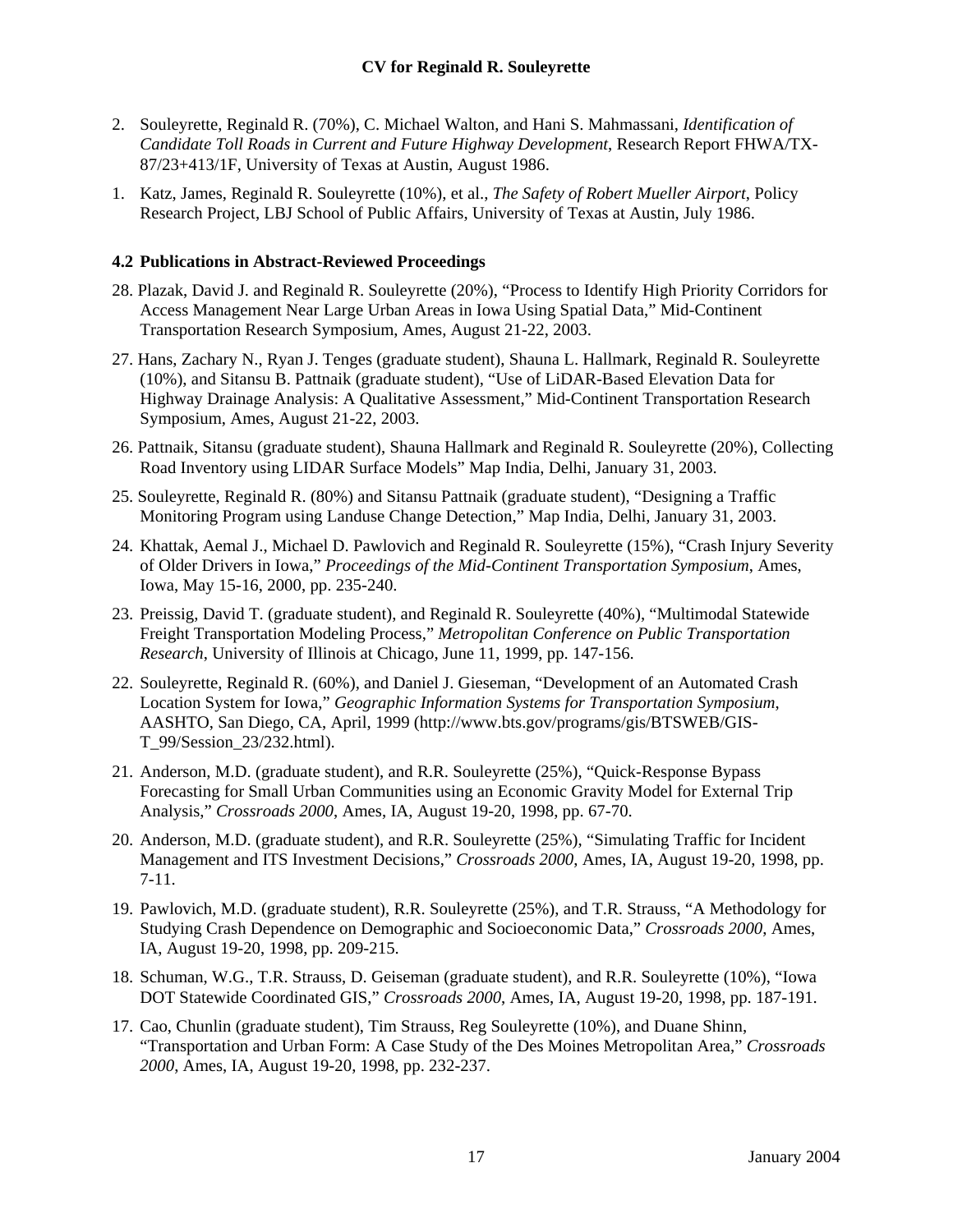- 16. Estochen, B.M. (graduate student), T.R. Strauss, and R.R. Souleyrette (20%), "An Assessment of Emergency Vehicle Response Pre-Deployment Using GIS Identification of High-Accident Density Locations," *Crossroads 2000*, Ames, IA, August 19-20, 1998, pp. 221-226.
- 15. Souleyrette, R. (50%), T. Strauss, M. Pawlovich, and B. Estochen, "Safety Data in a GIS Environment: New Tools for the Four Es," 2*4th Annual International Forum on Traffic Records and Highway Information Systems*, Minneapolis, MN, July 26-29, 1998.
- 14. Souleyrette, R. (50%), T. Strauss, M. Pawlovich, and B. Estochen, "GIS ALAS, The Integration and Analysis of Highway Crash Data in a GIS Environment," *Geographic Information Systems for Transportation Symposium*, AASHTO, Salt Lake City, Utah, April 20-22, 1998, pp. 411-428.
- 13. Hans, Z.N., O.G. Smadi, T.H. Maze, R.R. Souleyrette (10%), and J.L. Resler, (graduate student), "Iowa's Pavement Management Program Database: Issues and Design Considerations," *Maintenance Management*, AASHTO/TRB, Saratoga Springs, New York, July 1997.
- 12. Pawlovich, Michael D. (graduate student), and Reginald R. Souleyrette (50%), "A GIS-based Accident Location and Analysis System," *TRB Semisesquicentennial Transportation Conference*, Ames, Iowa, May 1996, pp. 29-34.
- 11. Mescher, Philip J. (graduate student), and Reginal R. Souleyrette (50%), "Utilization of a Geographic Information System to Facilitate the Bicycle Facility Planning Process," *AASHTO GIS-T Symposium*, Kansas City, April 1996, pp. 283-306.
- 10. Souleyrette, Reginald R., "Issues in Implementing GIS and GPS," *Professional Surveyor*, Vol. 15, No.7, October 1995, pp. 24-30.
- 9. Maze, T.H., A.G. Smadi, and R.R. Souleyrette, "An Iowa Approach to Statewide Freight Demand Models or the Onion Approach to Freight Demand Forecasting," invited paper in *Proceedings of the Urban Goods and Freight Forecasting Conference*, Albuquerque, NM, September 1995, pp. 13.1- 13.8.
- 8. Souleyrette, Reginald R. (50%), John Whitaker, and Shashi K. Sathisan, "Options for Implementation of GIS at the Nevada DOT," *AASHTO GIS-T Symposium*, Albuquerque, NM, 1993, pp. 291-301.
- 7. Souleyrette, Reginald R. (70%), Walter C. Vodrazka, and Fred C. Dilger III, "Using GIS to Support Regional Transportation Modeling," *Ninth International Conference on Systems Engineering*, Las Vegas, NV, 1993, pp. 146-150.
- 6. Parentela, Emily, Reginald R. Souleyrette (40%), and Daniel R. Croce (graduate student), "GIS as a Traffic Monitoring System Tool," *46th ITE District 6 Meeting Compendium of Technical Papers*, Las Vegas, NV, 1993, pp. 111-118.
- 5. Dilger, Fred C. III, Peter Lima, and Reginald R. Souleyrette (30%), "A Geographical Information/Transportation Modeling System," *46th ITE District 6 Meeting Compendium of Technical Papers*, Las Vegas, NV, 1993, pp. 85-90.
- 4. Sathisan, Shashi K., Emelinda M. Parentela, Reginald R. Souleyrette (20%), and Edward S. Neumann, "Knowledge-Based Expert System to Monitor Impacts of Transporting Radioactive Materials," *International Conference on Artificial Intelligence Applications in Transportation Engineering*, San Buenaventura, CA, June 20-24, 1992, pp. 479-492.
- 3. Parentela, Emily (graduate student), Shashi K. Sathisan, and Reginald R. Souleyrette (25%), "A Study of the Effectiveness of Bus Turnouts," *43rd ITE District 6 Meeting*, Boise, ID, 1990, pp. 237- 246.
- 2. Garrison, William L., and Reginald R. Souleyrette (40%), "Transportation, Innovation, and the Space Economy," *1989 Meeting of the Regional Sciences Association*, Santa Barbara, CA, October 1989.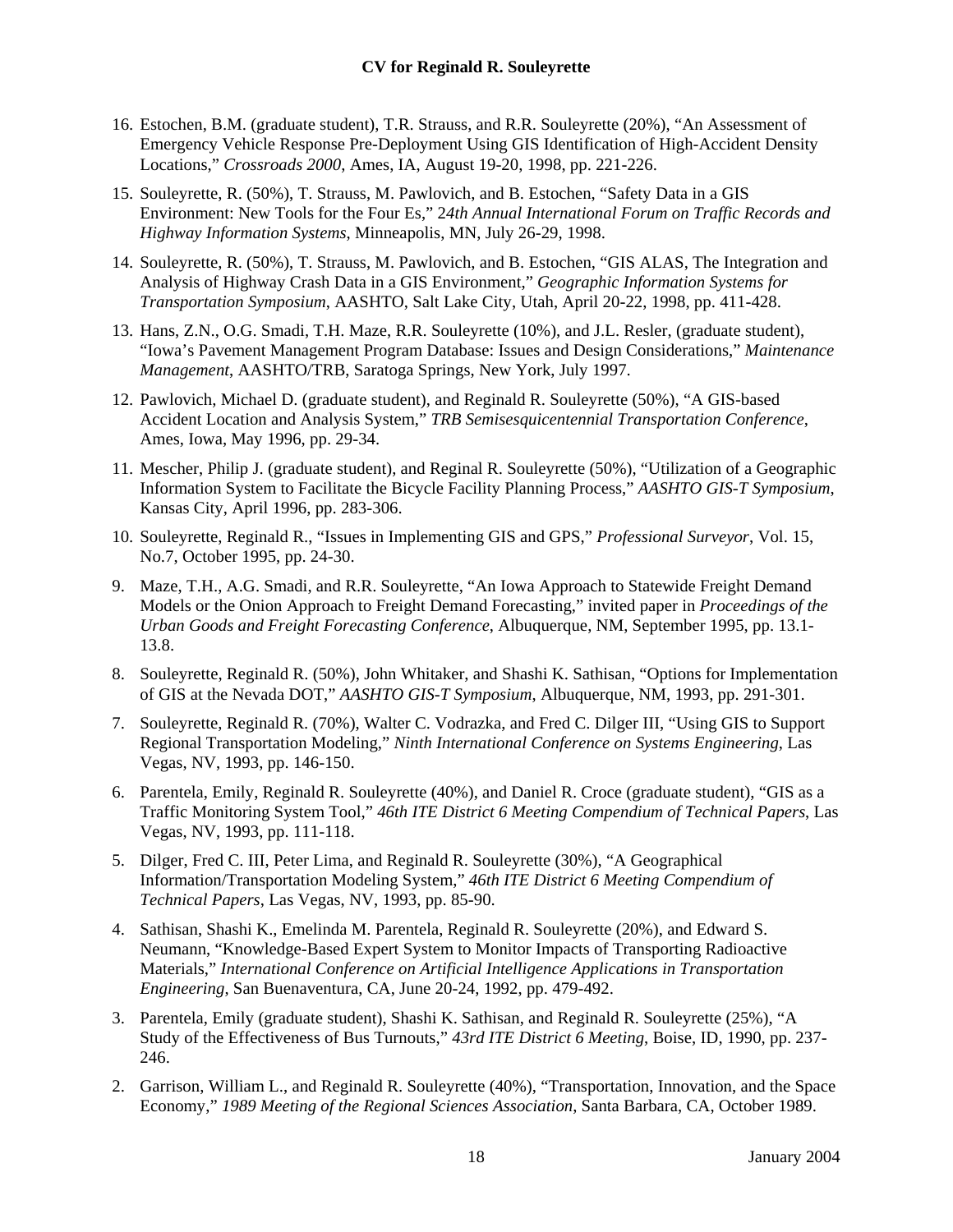<span id="page-18-0"></span>1. Walton, C. Michael, Reginald R. Souleyrette (40%), and Hani S. Mahmassani, "Tolling Concepts in Highway Financing," *Symposium on Innovative Financing for Transportation: Sharing Solutions to Shared Problems*, University of Virginia, December 11-13, 1985.

#### **4.3 Presentations**

- 98. "Process to Identify High Priority Corridors for Access Management Near Large Urban Areas in Iowa Using Spatial Data," Mid-Continent Transportation Research Symposium, Ames, August 21-22, 2003.
- 97. "Spatial Data and Remote Sensing Applications in Transportation Research," Invited seminar and videoconference, Kittelson and Associates, Inc., Broadcast from Portland, Oregon, July 14, 2003.
- 96. "Marketing Outside the Highway Safety Arena: Iowa's ERIS project," 54<sup>th</sup> Annual Traffic and Safety Conference and Seminars, Columbia, Missouri, May, 2003.
- 95. "LIDAR Applications and Tests," Midwest Regional Remote Sensing in Technology Workshop, Sponsored by the National Consortium on Remote Sensing in Transportation, Madison, April, 2003.
- 94. "Spatial Data Systems for Road Planning and Design," Workshop, MapIndia 2003, Delhi, India, January, 2003.
- 93. "Designing a Traffic Monitoring Program using Landuse Change Detection, MapIndia 2003, Delhi, India, January, 2003.
- 92. "GPS to LRM: Integration of Spatial Point Features with Linear Referencing Methods (poster)," TRB, January, 2003.
- 91. "Crash Information Systems," Mid America Transportation Center Seminar (invited lecture), Omaha, NE, December, 2002.
- 90. "Unmanned Aerial Vehicles in Transportation Research," invited lecture, Department of Civil and Environmental Engineering, Indian Institute of Technology, Madras, Chennai, India, November 2002.
- 89. With Shauna Hallmark, David Veneziano (grad student) and Sitansu Pattnaik (grad student), "Evaluation of LIDAR for Highway Planning, Location and Design," Pecora 15/Land Satellite Information IV Conference, 10-15 November 2002, Denver, CO.
- 88. "Marketing Outside the Highway Safety Arena: A Case Study (Iowa's ERIS project)," 28th International Forum on Traffic Records and Highway Information Systems, Orlando, FL, August 2002.
- 87. "Using Remote Sensing Data for Access Management" (poster), TRB Annual Access Management Conference, Austin, TX, June 2002.
- 86. With Richard Storm (graduate student), "Methods to Implement Geographic Information Systems for Validation and Reasonableness Checks of Transportation Planning Models," Thirteenth Annual Transportation Research Conference, Center for Transportation Studies, University of Minnesota, St. Paul, MN, May 2002.
- 85. "Airborne LASER Swath Mapping Assessment," Steering Committee of the National Consortia for Remote Sensing in Transportation, Santa Barbara, CA, February 2002.
- 84. "Systematic Identification of High Crash Locations," TRB, National Academy of Sciences, Washington, DC, January 2002.
- 83. Poster and Computer Demonstration on Remote Sensing in Transportation, TRB Conference on Remote Sensing, National Academy of Sciences, Washington, DC, December 2001.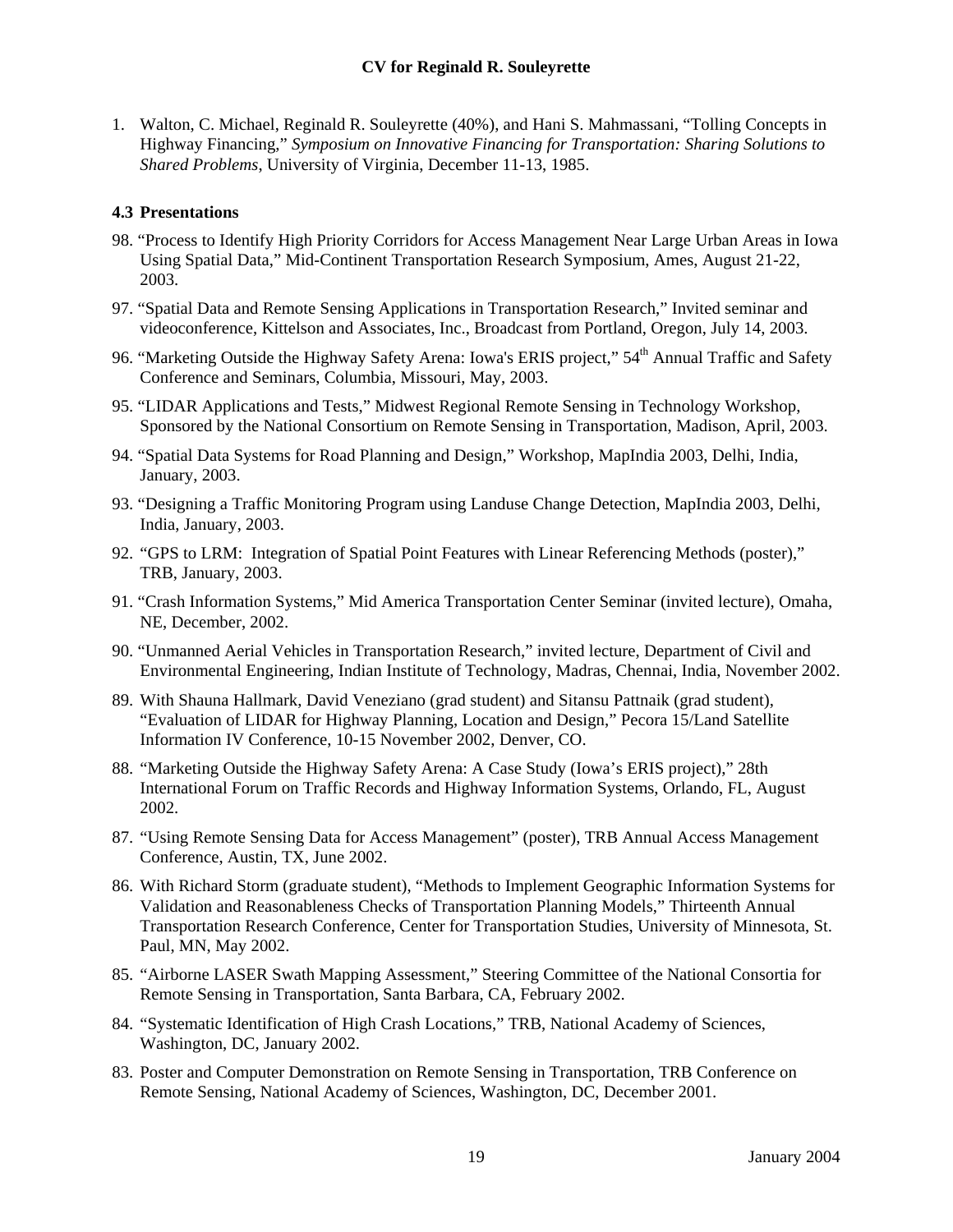- 82. "Systematic Identification of High Crash Locations," Missouri Valley Section, ITE, Ames, IA, October 2001.
- 81. "Iowa Traffic Data Safety Service," Multidisciplinary Safety Teams Meeting (sponsored by the Governor's Traffic Safety Bureau), September 2001.
- 80. "Systematic Identification of High Crash Locations," 6th Annual Traffic and Safety Engineering Forum, Des Moines, IA, September 2001.
- 79. "Remote Sensing for Transportation Research at ISU," TRB/NCRST MidWest Tri-State DOT Technology Exchange Meeting, Decorah, IA, August 14, 2001.
- 78. "Iowa Traffic Data Safety Service," International Traffic Records Forum, New Orleans, LA, July 31 2001.
- 77. "Transportation Applications of Advanced Geo Surface Modeling," National Science Foundation Workshop on Advanced Geosurficial Mapping, Gainesville, FL, July 2001.
- 76. "Remote Sensing Applications in Infrastructure Management," poster presentation to Congress, Senate Russell Building, April 17, 2001.
- 75. "Remote Sensing for Access Management and Collection of Inventory Elements," Steering Committee of the National Consortia for Remote Sensing in Transportation, Gainesville, April 2001.
- 74. Moderator, "Traffic Safety Tools Lab," Iowa State Traffic Accident Records Symposium, Ames, February 2001.
- 73. "Transportation Safety Analysis Tools," NHTSA National Model Conference, Des Moines, IA, November 2000.
- 72. Invited Speaker, "Transportation and Society: Looking Back to Look Forward," UNLV University Forum, October 16, 2000. (Presentation also given to UNLV ASCE student chapter.)
- 71. "Iowa Traffic Safety Data Service," Iowa Traffic and Safety Engineering Forum, Des Moines, IA, October 16, 2000.
- 70. "Iowa State University/CTRE NCRST-I Projects," Steering Committee of the National Consortia for Remote Sensing in Transportation, Santa Barbara, CA, October 2000.
- 69. "Identifying High-Crash Locations with Data Fusion," Mid-Continent Transportation Symposium, Ames, IA, May 15-16, 2000.
- 68. "Iowa Traffic Safety Data Service," Iowa Statewide Traffic Records Advisory Committee Meeting, Ames, IA, April 12, 2000.
- 67. Moderator, session on GIS for highway safety, AASHTO GIS-T Annual Conference, Minneapolis, MN, March 27-29, 2000.
- 66. "Innovative GIS Display of Crash Data," Iowa Traffic Engineering and Safety Forum, Des Moines, IA, December 15, 1999.
- 65. "Spatial Data & Remote Sensing: Next Steps," Pecora 14/Land Satellite Information III Remote Sensing Symposium and Conference, Denver, CO, December 9, 1999.
- 64. "Development of the Iowa Traffic Safety Data Service," Iowa Traffic Control and Safety Association Fall Conference, Ames, IA, October 21, 1999.
- 63. "GIS-ALAS: Locating and Analyzing Crash Locations within a GIS Environment," Coordinating GIS for Iowa's Future, Iowa Geographic Information Council, Storm Lake, IA, July 28-30, 1999.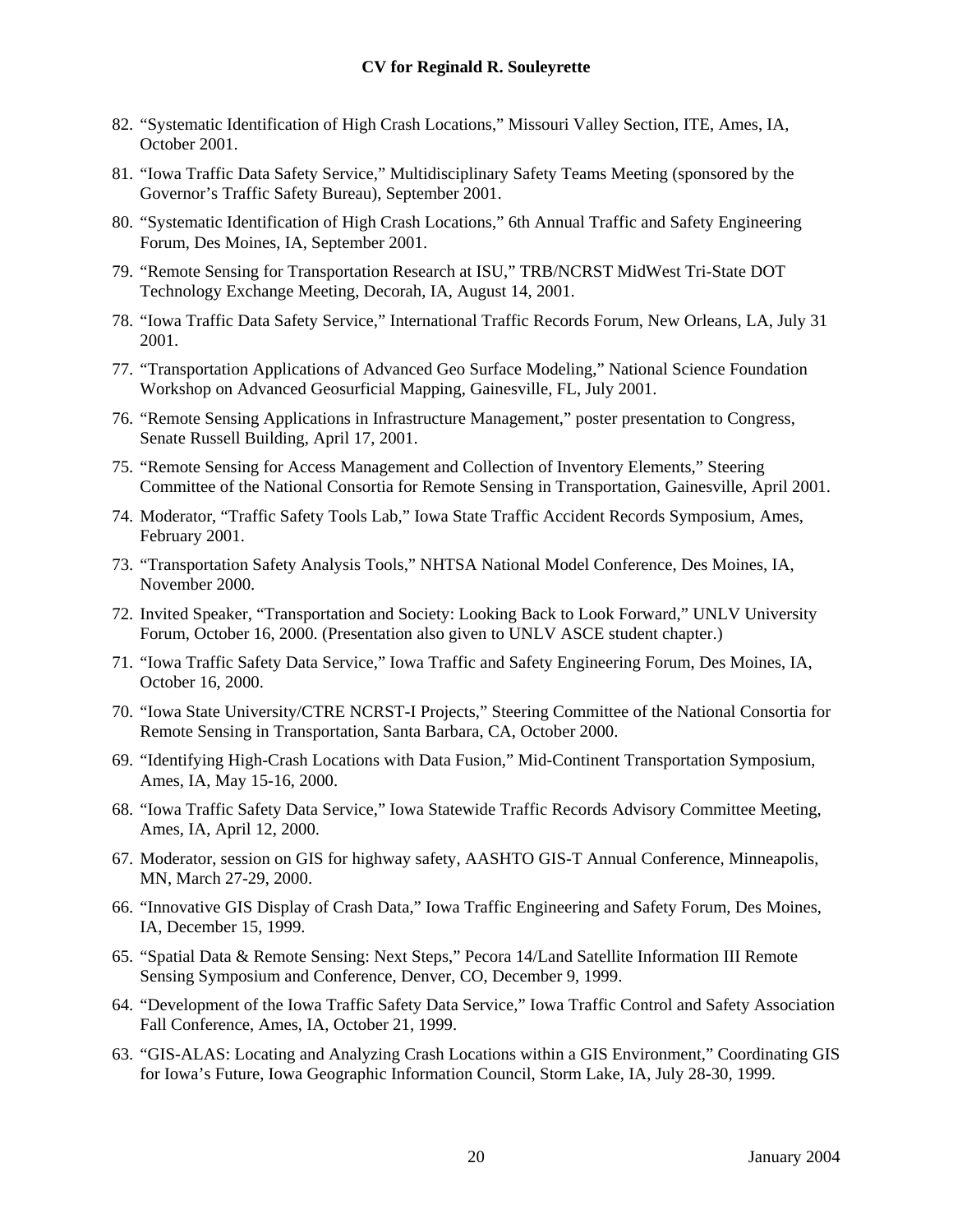- 62. "Smart Maps Crash Locations & GIS Accident Location and Analysis System (ALAS)" (plenary session and workshops), Region Seven Data Conference, National Highway Traffic Safety Administration, Kansas City, June 8-10, 1999.
- 61. "Development of an Automated Crash Location System for Iowa," Geographic Information Systems for Transportation Symposium, AASHTO, San Diego, CA, March 1999.
- 60. "A Smart-Map Methodology for In-vehicle Crash Location," Iowa National Model for Highway Safety Conference, Des Moines, IA, December 9, 1998.
- 59. "A Proposed Crash Location Enhancement for Advantage Safety," Statewide Traffic Records Advisory Committee, Ames, IA, October 22, 1998.
- 58. "Improved Employment Data for Transportation Planning," Midwest Transportation Model Users Group, Ames, IA, September 16, 1998.
- 57. "Validating Freight Transportation Models," Crossroads 2000, Ames IA, August 19-20, 1998.
- 56. "GIS for Transportation Asset Management in Iowa," Transportation, Land Use and the Environment: International, National and Local Perspectives, TRB, Seattle, WA, July 12-14, 1998.
- 55. "Safety Data in a GIS Environment: New Tools for the Four Es," 24th Annual International Forum on Traffic Records and Highway Information Systems, Minneapolis, MN, July 26-29, 1998.
- 54. "Iowa Travel Model Performance, 20 Years Later," ASCE Urban Transportation Division National Specialty Conference: Transportation, Land Use and Air Quality, Portland, OR, May 17-20, 1998.
- 53. Moderator, "GIS Applications, Challenges and Rewards," ASCE Urban Transportation Division National Specialty Conference: Transportation, Land Use and Air Quality, Portland, OR, May 17-20, 1998.
- 52. "The Development and Use of Geographic Information Systems in Transportation Research and DOT Applications," Mid-America Transportation Center Distinguished Lecture and Transportation Series (satellite broadcast), Ames, IA, April 30, 1998.
- 51. "GIS ALAS, The Integration and Analysis of Highway Crash Data in a GIS Environment," Geographic Information Systems for Transportation Symposium, AASHTO, Salt Lake City, UT, April 20-22, 1998.
- 50. "GIS-ALAS Mapping Highway Safety in Iowa," Governor's Highway Traffic Safety Conference, Bettendorf, IA, March 25-26, 1998.
- 49. "GIS Data Management and Distribution for Pavement Management," Iowa Pavement Management Workshop, Ames, March 11, 1998.
- 48. "A GIS-T for Managing Iowa's Transportation Assets," Annual Meeting of TRB, Washington, DC, January 1998.
- 47. Moderator, Implementation of GPS/GIS Panel, Iowa County Engineer Conference, Ames, IA, December 3, 1997.
- 46. "GIS in Transportation Research," Iowa Engineering Society, Ames, IA, October 23, 1997.
- 45. Moderator, "Iowa Transportation Applications," Third Annual Iowa Conference on Geographic Information Systems, Cedar Falls, IA, October 7, 1997.
- 44. "GIS for Transportation Research in Iowa," Third Annual Iowa Conference on Geographic Information Systems, Cedar Falls, IA, October 7, 1997.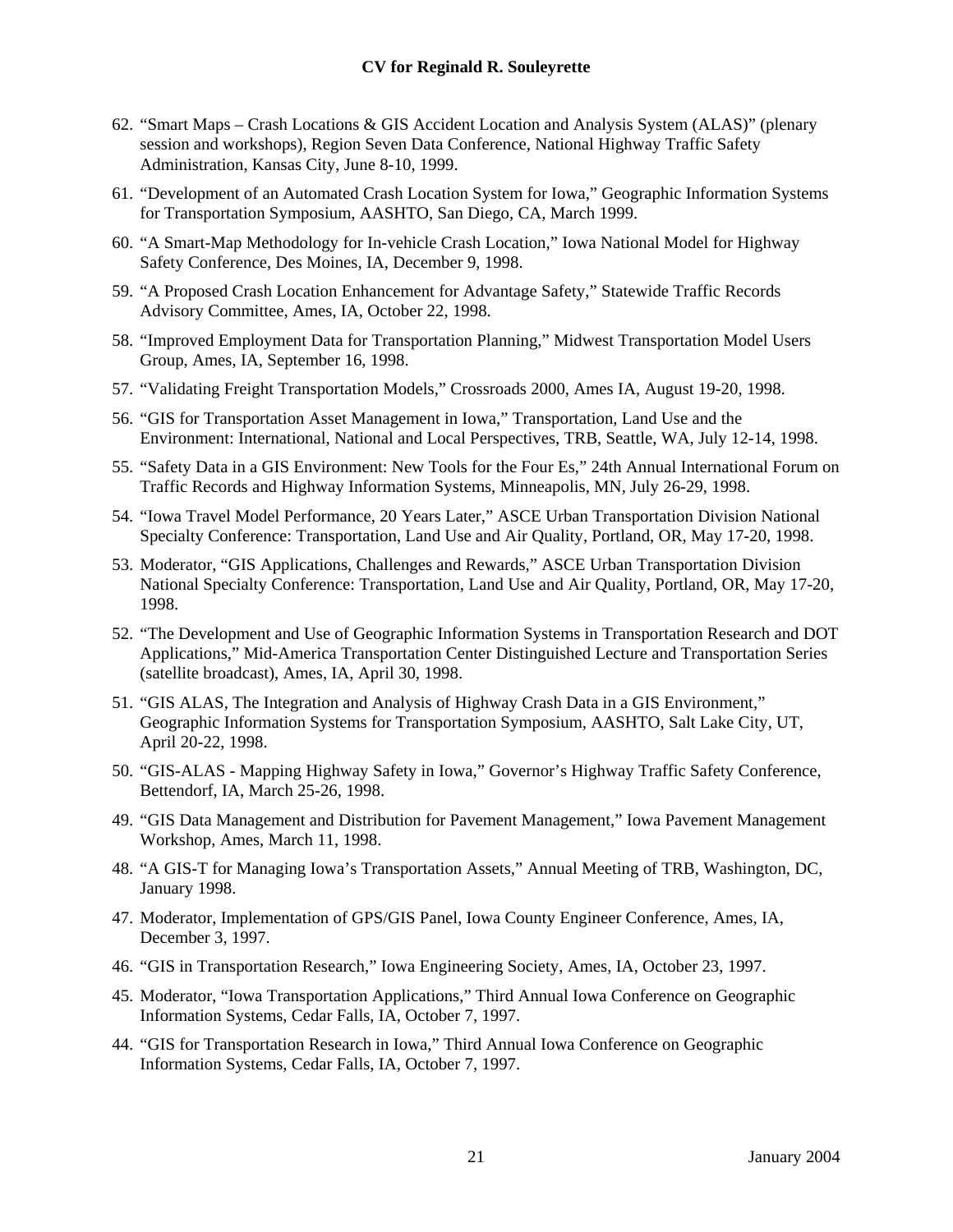- 43. "Introduction to GIS and GPS for County Road Maintenance," Iowa County Road Superintendents Conference, Ames, IA, September 25, 1997.
- 42. "A Desktop GIS-based Travel Demand Model for Small to Medium Sized Areas," First Annual Iowa Transportation Planning Conference, Ames, IA, August 26, 1997.
- 41. "GIS Accident Location and Analysis System," Area 3 Annual Conference of the Highway Engineering Exchange Program, Ames, IA, April 9, 1997.
- 40. "Current Traffic/Safety Research," Iowa Traffic/Safety Engineering Forum, Grinnell, IA, April 2, 1997.
- 39. "GIS Applications for Public Works," Annual Meeting, Iowa Chapter, American Public Works Association, Ames, IA, March 7, 1997.
- 38. "GIS Applications for County Engineering," Annual Meeting, Iowa County Engineers Association, Ames, IA, December 4, 1996.
- 37. "Statewide Freight Demand Modeling: A Multi-Commodity Layered Approach," FHWA National Freight Planning Applications Conference, San Antonio, TX, October 14-16, 1996.
- 36. "Statewide Freight Demand Modeling: A Multi-Commodity Layered Approach," Third Annual ASCE/Nevada Transportation Conference, Las Vegas, NV, September 1996.
- 35. Moderator, "Application Showcase: Public Health and Transportation," Second Annual Iowa Conference on Geographic Information Systems, October 8, 1996.
- 34. "Resources Available to Address MPO and State Technical Assistance and Research Needs," Midwest Regional MPO Conference, "Towards NEXTEA," Kansas City, July 1996.
- 33. "GIS for the Iowa DOT," Annual Transportation Conference, Iowa DOT, Ames, IA, March 1996.
- 32. Coordinator and Moderator, Session on Transportation Applications, First Annual Iowa GIS Conference, Iowa City, IA, November 8, 1995.
- 31. "GIS for Analysis of Employment Data," Iowa Department of Employment Services, Des Moines, IA, September 11, 1995.
- 30. Invited speaker, "A GIS-QRS Methodology to Develop Travel Models for Smaller Urban Areas," Second Annual ASCE/Nevada Transportation Conference, Las Vegas, NV, September 16, 1995.
- 29. "GIS-T for Locals: Past, Present and Future," National Annual Conference of Local Technology Assistance Programs, FHWA, Kansas City, August 7, 1995.
- 28. "GIS and GPS for County Engineering," Mid-year Meeting/Conference of the Iowa County Engineers Association, Ames, IA, July 20, 1995.
- 27. Moderator, session on GIS Tools, AASHTO GIS-T Annual Conference, Sparks, NV, April 2-5, 1995.
- 26. "GIS and GPS for Transportation Engineering: A Primer," 6th Annual Midwest Traffic Engineering and Parking Seminar, Peoria, IL, March 30-31, 1995.
- 25. "Geographic Information Coordination," Iowa Rural Development Council, Des Moines, IA, December 9, 1994.
- 24. "GIS and GPS for Transportation: A Primer," Joint Annual Meeting of the Missouri Valley Section, ITE and the Iowa Traffic Control and Safety Association, Des Moines, IA, November 11, 1994.
- 23. Session coordinator and moderator, "Geographic Information Systems," Joint Annual Meeting of the Missouri Valley Section, ITE and the Iowa Traffic Control and Safety Association, Des Moines, IA, November 11, 1994.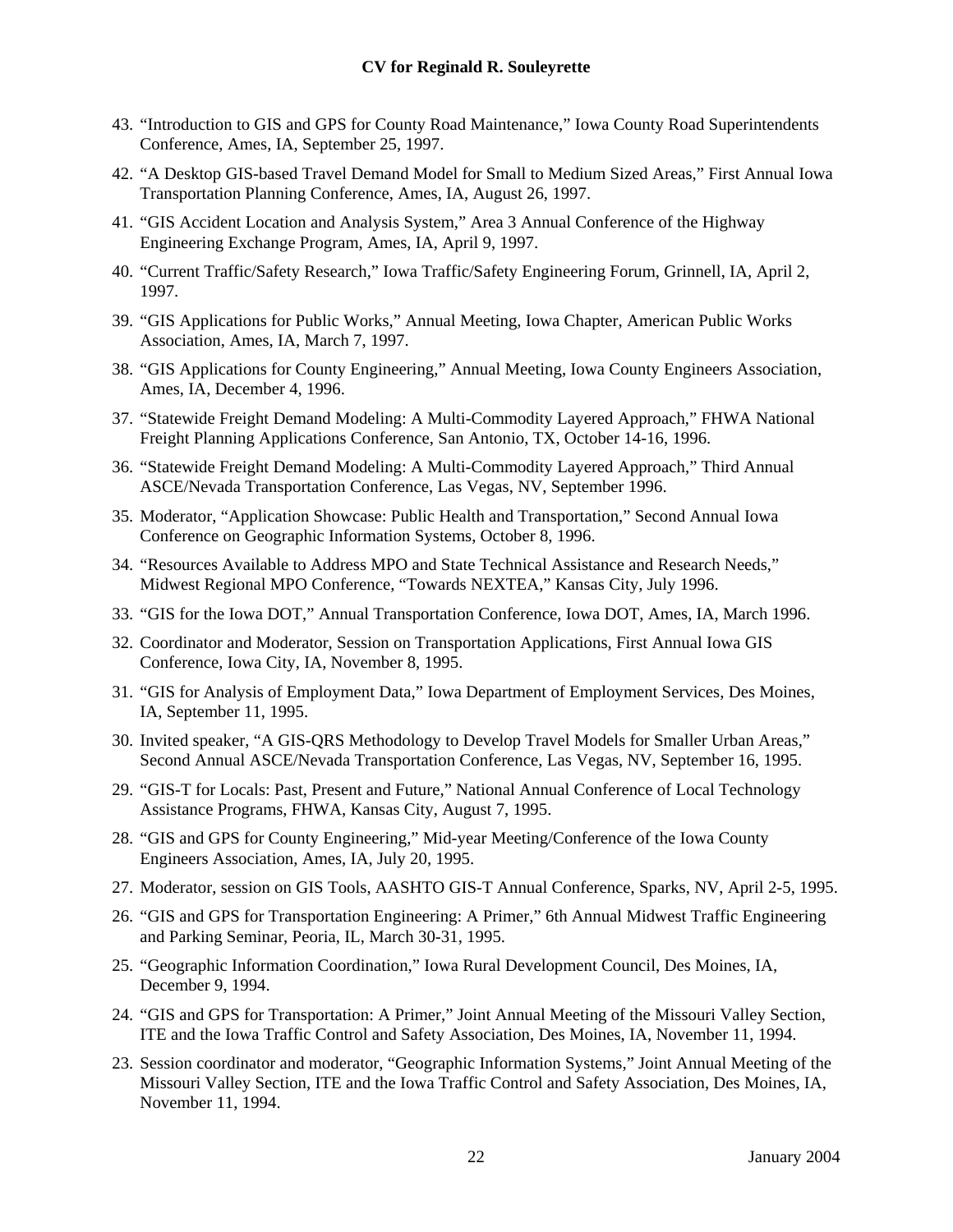- 22. "Geographic Information Systems, Mapping Iowa's Future," First Iowa Conference on Highway Safety Information Systems, Waterloo, IA, November 3, 1994.
- 21. "GIS for Travel Demand Modeling," Midwest Transportation Center P.I.'s Conference, Ames, IA, August 11, 1994.
- 20. "Geographic Information Systems for Transportation," Iowa Association of Regional Councils Annual Conference, Carroll, IA, May 19, 1994.
- 19. "GIS at the Iowa Transportation Center," GIS Open House, Geographic Information System Support and Research Facility, ISU, Ames, IA, April 28, 1994.
- 18. "GIS Development at the Iowa DOT," Spring Meeting of the Iowa Chapter of AM/FM International, Amana, IA, April 20, 1994.
- 17. "Demonstration of Geographic Information Systems for Transportation," Iowa DOT Annual Transportation Fair, Ames, IA, February 25, 1994.
- 16. "Traffic Growth" A Self Limiting Process," Interdisciplinary Scholars Seminar, Midwest Transportation Center, ISU/University of Iowa, February 11, 1994.
- 15. "Placarding and Signing for Hazardous Materials Shipments," TRB Hazardous Materials Transportation Conference, Albuquerque, NM, August 24, 1993.
- 14. "Organization and Time Management," New Faculty Workshop of the PSW Section Annual Conference, American Society for Engineering Education, Los Angeles, CA, October 16, 1992.
- 13. "GIS/Rail Routes for Nuclear Waste," 5th Biennial Railroad Safety Conference, Sparks, NV, July 28- 30, 1992.
- 12. "TIGER Data Improves GIS Analytical Capabilities for Studies of Nuclear Waste Transportation at UNLV," Second Annual Nevada State GIS Conference, Las Vegas, NV, December 15-17, 1991.
- 11. "Applications of Geographic Information Systems to the Transport of Hazardous Wastes," Transportation Science Seminar, Institute of Transportation Studies, University of California, Berkeley, October 4, 1991.
- 10. "Applications of Geographic Information Systems to the Transport of Hazardous Wastes," Center for Advanced Transportation Research, Arizona State University, September 24, 1991.
- 9. "Transportation Access to Yucca Mountain: Critical Issues," ASCE/ANS International High-Level Radioactive Waste Management Conference: Public Safety and Technical Achievement, Las Vegas, NV, April 28-May 3, 1991.
- 8. "Geographic Information Systems in Transportation Research: State and Regional Applications," 14th Annual AM/FM (Automated Mapping/Facilities Management) International Conference, San Diego, CA, March 23-27, 1991.
- 7. Moderator, "GIS in Transportation Tract," 14th Annual AM/FM (Automated Mapping/Facilities Management) International Conference, San Diego, CA, March 23-27, 1991.
- 6. With Shashi K. Sathisan, "Geographic Information Systems Applications for State and Regional Transportation Studies," First Annual Nevada State GIS Conference, Carson City, NV, December 13- 14, 1990.
- 5. "The Relations between Transportation and Production," Annual Meeting of TRB, Washington, DC, January 1990.
- 4. Transportation, Innovation, and the Space Economy," Annual Meeting of the Regional Sciences Association, Santa Barbara, CA, November 1989.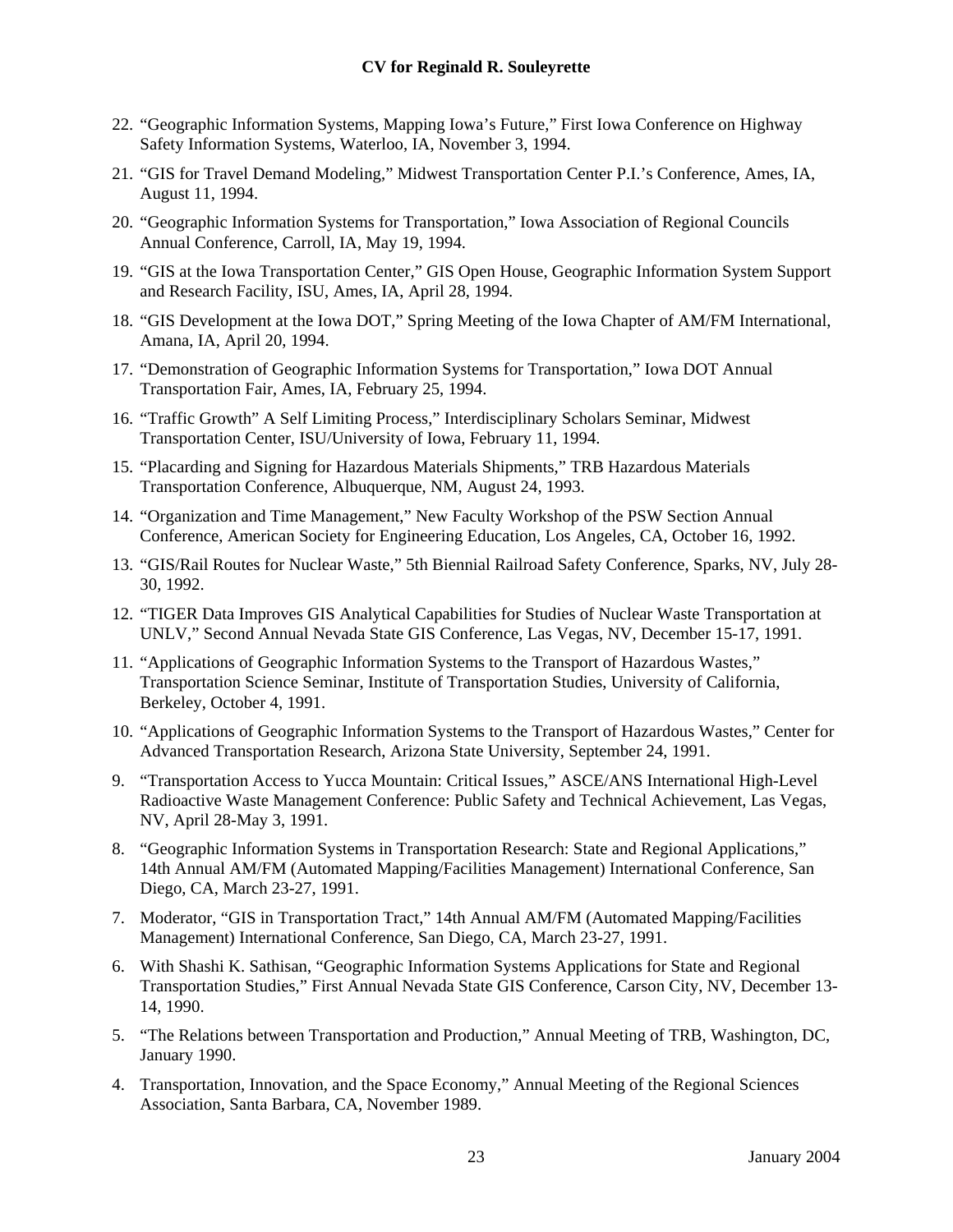- <span id="page-23-0"></span>3. "Transportation Services and Residential Housing Construction: A Study of the Relations between Transportation and Production," Transportation Science Seminar, Institute of Transportation Studies, University of California, Berkeley, April 28, 1989.
- 2. "An Operational Typology for Toll Financing of Highway Facilities," Annual Meeting of TRB, Washington, DC, January 1986.
- 1. "An Operational Typology for Toll Financing of Highway Facilities," Winter Meeting of the District 5 ITE, College Station, TX, February 1986.

## **4.4 Grants and Contracts (\$6,320,000 total; \$4,356,000 as P.I.; \$1,964,000 as co-P.I.)**

- 95. Co-P.I. (20%), "City of West Des Moines Growth Research Project," City of West Des Moines, October 2003-April 2004 (\$55,079), one undergraduate student funded.
- 94. P.I., "Iowa Traffic Safety Data Service: Phase 5," Governor's Traffic Safety Bureau, October 2003- September 2004 (\$75,000), two graduate and one undergraduate students funded.
- 93. P.I., "Traffic Monitoring Program Planning with Remote Sensing," Iowa DOT, May 2003-May 2004 (\$27,500), one graduate student funded.
- 92. P.I., "Incident Location Tool Support for Florida State University," Florida State University through Iowa DOT, September 2003-November 2003 (\$14,864), two undergraduate students funded.
- 91. P.I., "Crash Mapping and Analysis Tools: Traffic and Criminal Software interface Framework," Iowa DOT, Addendum 138, April 2003-September 2003 (\$29,177), two undergraduate students funded.
- 90. P.I., "'Effectiveness of All Red Clearance Time on Intersection Accidents and Violation Trends," Minnesota DOT Local Roads Research Board, May 2003 – February 2004, (\$49,978), one undergraduate student funded.
- 89. P.I., "Weatherview Phase III Support," Iowa DOT, October 2002-September 2003 (\$67,627).
- 88. P.I., "Incident Location Tool Support for Delaware State Police," Delaware Dept. of Public Safety, October 2002-March 2003 (\$49,017), two undergraduate students funded.
- 87. P.I., "Iowa Traffic Safety Data Service: Phase 4," Governor's Traffic Safety Bureau, October 2002- September 2003 (\$75,000), two graduate and one undergraduate students funded.
- 86. P.I., "Vendor Weather Forecast," Iowa DOT, August-October 2002 (\$12,242).
- 85. P.I., "Iowa Department of Transportation Linear Referencing System: Preliminary Linear Data Creation," Iowa DOT Addendum 112, May 2002-June 30, 2004 (\$239,102), one graduate and two undergraduate students funded.
- 84. P.I., "Incident Location Tool for Georgia DOT," Georgia DOT, July 2002-March 2003 (\$50,000), one undergraduate student funded.
- 83. P.I., "Incident Location Tool for New York State Police," Technology Enterprise Group, April 2002- September 2002 (\$50,000), one graduate student funded.
- 82. Co-P.I. (25%), "Planning, Implementation, and Operation of the Iowa Pavement Management Program, Phase VIII," Iowa DOT, June 2002-May 2003 (\$201,094), two graduate and two undergraduate students funded.
- 81. P.I., "Develop GIS-Based Incident Location Tool, Phase 8: Support for the Iowa DOT," Iowa DOT, July 2002-June 2003 (\$49,438+\$7923), one undergraduate student funded.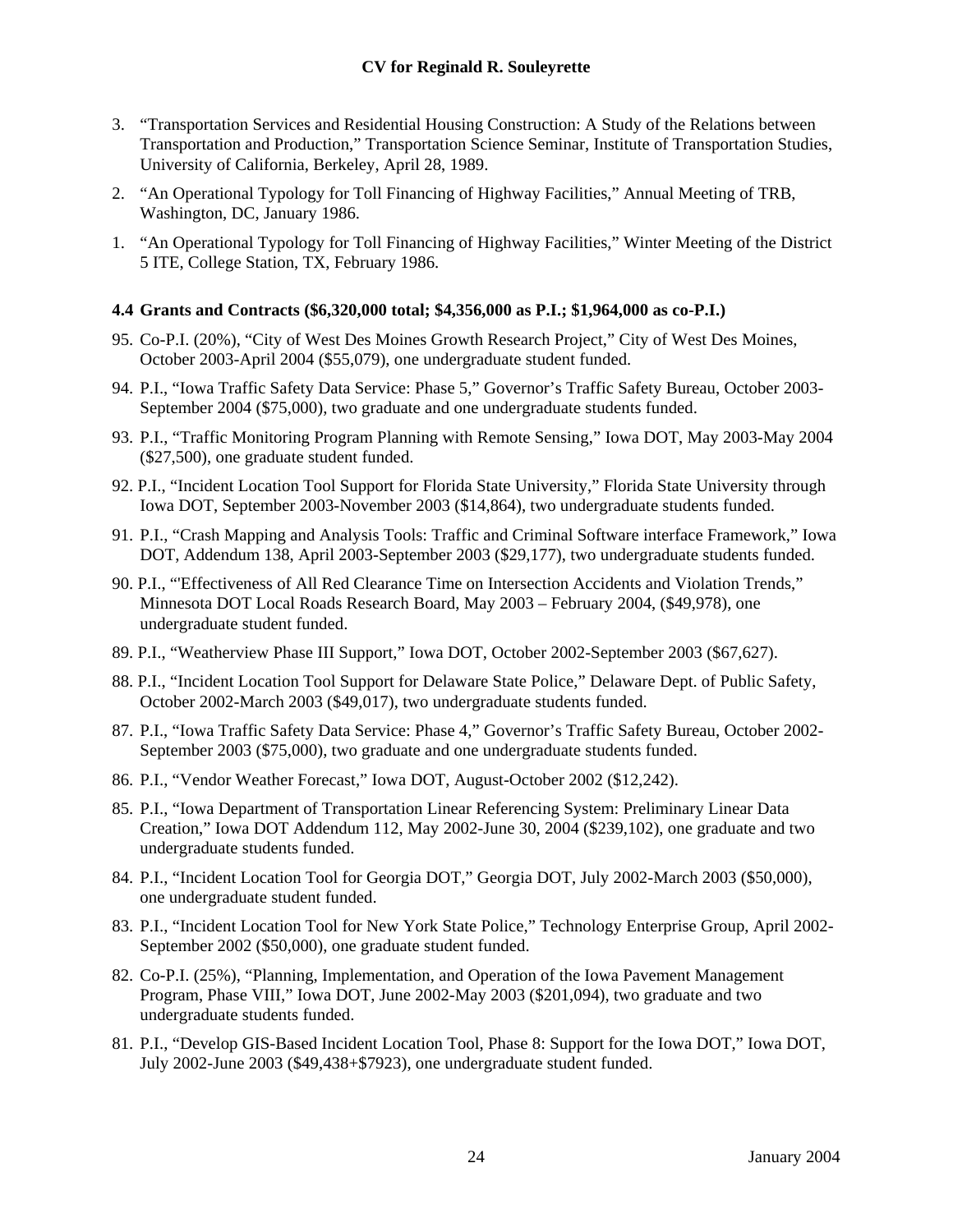- 80. Co-P.I. (50%), "Pedestrian Crossing Safety Technology Assessment," Iowa DOT, June-December 2002 (\$15,587), one undergraduate student funded.
- 79. P.I., "Change Detection Analysis: Phase 3," Iowa DOT, May 2002-May 2003 (\$17,500), one graduate student funded.
- 78. P.I., "Advanced Technologies in Roadway Feature Collection for Design, Performance, Emissions and Security Assessment: Phase 3," U.S. DOT/University of California, Santa Barbara, May 2002- May 2004 (\$97,596+\$10,000 extension), two graduate students funded. (Includes "Outreach to India" component, two visits to India, 2002 and 2003, to transfer technology, exchange ideas and pursue collaborative opportunities related to remote sensing, GIS and infrastructure development).
- 77. P.I., "Iowa DOT Internet-Based Road Work Report, Phase 3, CY 2002," Iowa DOT, April-December 2002 (\$19,880), one undergraduate student funded.
- 76. P.I., "GIS-ALAS TraCS Conversion Software," Governor's Traffic Safety Bureau, October 2001- September 2002 (\$21,000), one undergraduate student funded.
- 75. P.I., "Iowa Traffic Safety Data Service, Phase 3," Governor's Traffic Safety Bureau, October 2001- September 2002 (\$50,000), two undergraduate students funded.
- 74. P.I., "Development of Internet Based RWIS (Roadway Weather Information System) AWOS (Airport Weather Observation System) Information Delivery Tools (Weatherview): Phase 2," Iowa DOT, Maintenance Division, August 2001-September 2002 (\$75,161), one graduate student funded.
- 73. P.I., "Develop GIS-Based Incident Location Tool, Phase 7: Implementation and Agency Support (additional tasks)," Iowa DOT, July 2001-June 2002 (\$59,994), one undergraduate student funded.
- 72. Co-P.I. (50%), "Application of Advanced Remote Sensing Technology to Transportation Asset Management," Midwest Transportation Consortium and Iowa DOT, August 2001-February 2003 (\$226,455), one graduate student funded.
- 71. P.I., "Causation and Mitigation of High Crash Locations: Enhancing the Iowa Traffic Safety Data Service," Iowa DOT, Addendum 82, June 2001 – June 2004 (\$91,964), two graduate students funded.
- 70. Co-P.I. (50%), "Comparison of LIDAR and Photogrammetry for Highway Planning and Design," Phase 2, Iowa DOT, May 2001-May 2002 (\$27,552) , one graduate student funded.
- 69. P.I. (50%), "Use of Remotely Sensed Data for Infrastructure Management: Phase 2," U.S. DOT/University of California, Santa Barbara, May 2001-May 2002 (\$94,750), two graduate students funded.
- 68. Co-P.I. (25%), "Planning, Implementation, and Operation of the Iowa Pavement Management Program: Phase 7," Iowa DOT, May 2001-April 2002 (\$245,669), three graduate students funded.
- 67. Co-P.I. (30%), "Identification of High Priority Corridors for Access Management," Iowa DOT, April 2001-March 2002 (\$45,000), one undergraduate student funded.
- 66. P.I., "Iowa DOT Internet-Based Road Work Report, Phase 2, CY 2001" Iowa DOT, March-December 2001 (\$20,895), one undergraduate student funded.
- 65. P.I., "Develop GIS-Based Incident Location Tool, Phase 6: Implementation and Agency Support," Iowa DOT, January-June 2001 (\$45,000), two undergraduate students funded.
- 64. P.I., "Iowa Traffic Safety Data Service, Phase 2," Governor's Traffic Safety Bureau, October 2000- September 2001 (\$15,000), one graduate student funded.
- 63. P.I., "Emergency Response Information System (ERIS): Phase 2" Iowa Department of Health, October 2000-September 2001 (\$25,000), one graduate and one undergraduate student funded.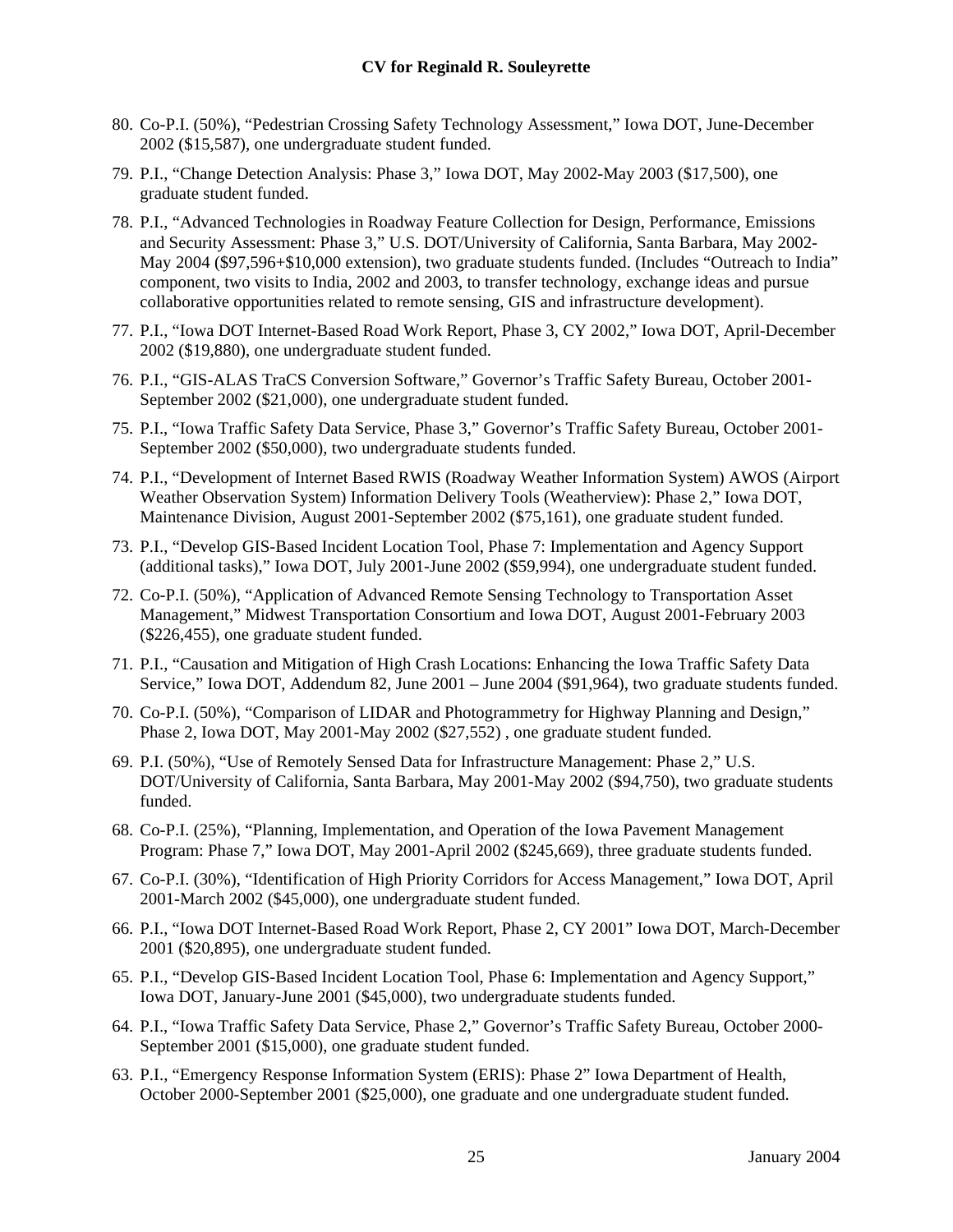- 62. P.I., "Develop GIS-Based Incident Location Tool, Phase 5: Implementation and Agency Support," Iowa DOT, July-December 2000 (\$30,392) , two undergraduate students funded.
- 61. Faculty Associate (100% of these funds), "Origin Destination Model Estimation for I-235 Traffic Simulation Study," Sverdrup Corp., June 2000-June 2001 (\$10,000).
- 60. P.I., " Paved Shoulder Analysis and Public Information," funded under GIS Accident Location and Analysis System, GIS-ALAS (additional tasks), Iowa DOT, July 2000-June 2001 (\$15,000).
- 59. P.I., "Remote Sensing to Support Linear Referencing Systems: Phase 1," Iowa DOT, July 2000-June 2001 (\$22,500).
- 58. P.I., "Develop GIS-Based Incident Location Tool, Phase 4: Implementation and Local Agency Support," Iowa DOT, January-June 2000 (\$45,876) , two undergraduate students funded.
- 57. P.I., "Iowa DOT Internet-Based Road Work Report, Phase 1, CY 2000," Iowa DOT, March-December 2000 (\$20,000), one undergraduate student funded.
- 56. P.I., "Use of Remotely Sensed Data for Infrastructure Management, Access Management and Inventory: Phase 1," U.S. DOT/ University of California, Santa Barbara, May 2000-May 2001 (\$72,250), three graduate students funded.
- 55. Co-P.I. (25%), "Planning, Implementation, and Operation of the Iowa Pavement Management Program: Phase 6," Iowa DOT, February 2000-April 2001 (\$249,631), three graduate students and two undergraduate students funded.
- 54. Co-P.I. (15%), "Implementation of the Iowa DOT Pavement Management Optimization Model," Iowa DOT, February 2000-January 2001 (\$149,937).
- 53. P.I. (90%), "Systematic Identification of High Crash Locations," Iowa Highway Research Board, January 2000-June 2001 (\$126,235), one graduate student funded.
- 52. P.I., "Eisenhower Fellowship for Graduate Studies," Student: Chris Monsere, Topic: Field Validation and Computer Automation of Statewide Freight Flow Model, U.S. DOT, January 2000-December 2000 (\$27,000), one graduate student funded.
- 51. P.I., "Development of Internet Based RWIS (Roadway Weather Information System) AWOS (Airport Weather Observation System) Information Delivery Tools (AKA Weatherview): Phase 1," Iowa DOT, Maintenance Division, October 1999-September 2000 (\$94,180) , two undergraduate students funded.
- 50. P.I., "Iowa Traffic Safety Data Service: Phase 1," Governor's Traffic Safety Bureau, October 1999- September 2000 (\$15,000), one graduate student funded.
- 49. P.I., "Eisenhower Fellowship for Graduate Studies," Student: Richard Storm, Topic: GIS Based Calibration and Validation of Systems Planning Models, U.S. DOT, August 1999-August 2001 (\$36,600), one graduate student funded.
- 48. P.I., "Implementation of GIS at Iowa DOT, Phase 7: Construction Status Web Site (cont.), Linear Referencing System Team Support, and Technical Support of DOT GIS Team," Iowa DOT, June-December 1999 (\$30,686), two undergraduate students funded.
- 47. P.I., "Develop GIS-Based Incident Location Tool, Phase 3, Integration Support and Maintenance Services," Iowa DOT, Motor Vehicle Division, July-December 1999, (\$23,256).
- 46. P.I., "GIS/Tranplan Enhancement Project," Iowa DOT, Office of Systems Planning, June 1999-June 2000 (\$49,166), two graduate students funded.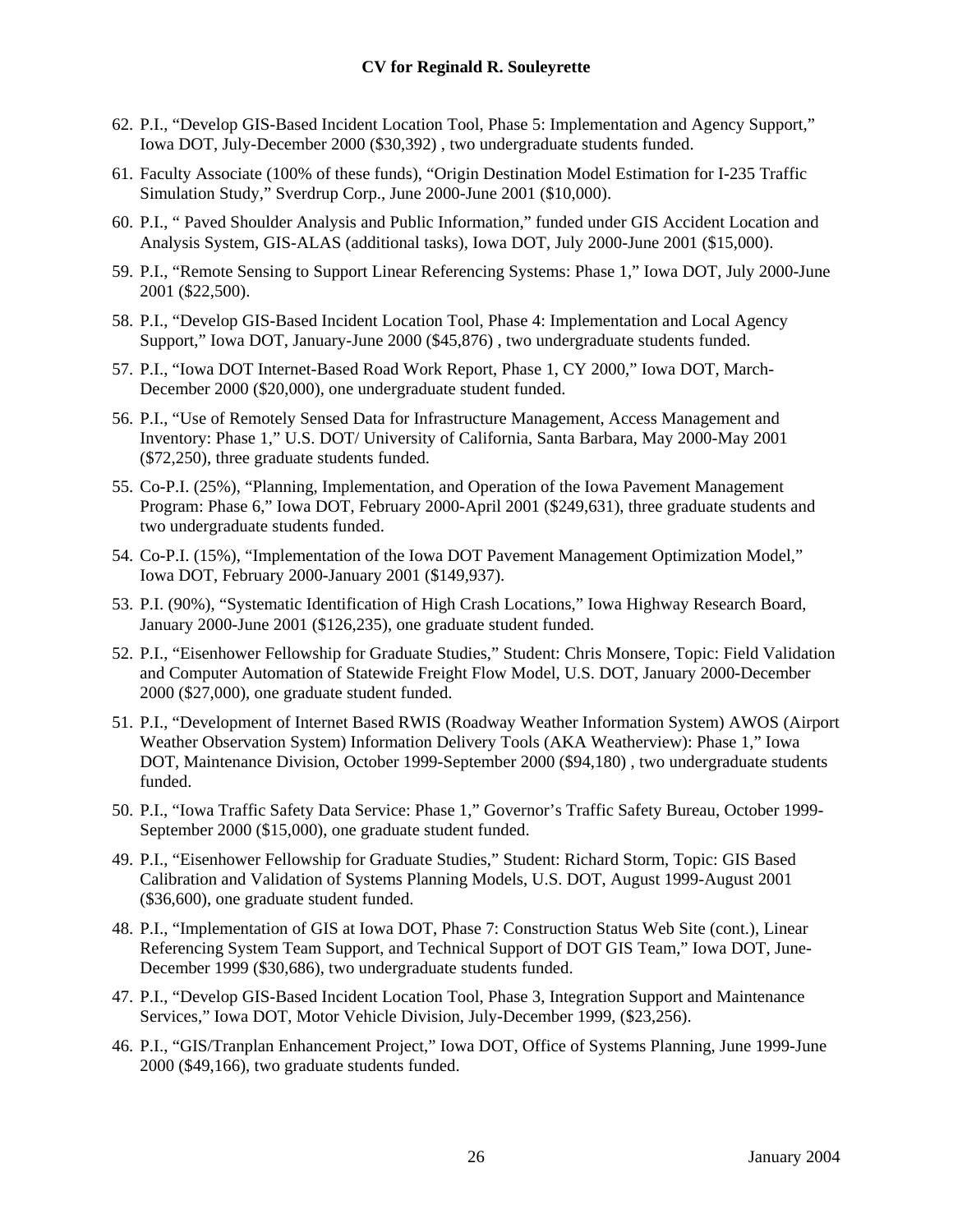#### **CV for Reginald R. Souleyrette**

- 45. P.I., "GIS Accident Location and Analysis System (GIS-ALAS), Phase 3, Additional Tasks: Access-ALAS Interface, ERIS (Emergency Response Information System) Location Tool and Safety System Analysis/Documentation," Iowa DOT, January 1999-June 2001 (\$75,000), two graduate students funded.
- 44. P.I., "Crash Outcomes Data Evaluation System (CODES)," Iowa Department of Health, October 1998-September 2000 (\$33,500), one graduate student funded.
- 43. P.I., "GIS Accident Location and Analysis System (GIS-ALAS), Phase 3: Implementation," Iowa DOT, January 1999-June 2000 (\$109,991), two graduate and one undergraduate student funded.
- 42. P.I., "Develop GIS-Based Incident Location Tool, Phase 2, Implementation," Iowa DOT, Motor Vehicle Division, January-June 1999, (\$39,995).
- 41. P.I., "Development of Federal Data Workbooks and GIS Applications: Employment, Freight and Geospatial Data" U.S. DOT, Bureau of Transportation Statistics, September 1998-January 1999 (\$60,000), two graduate students funded.
- 40. Co-P.I. (50%), "Development and Training for a Crash Information System," City of Cedar Falls Police Department, September-December 1998 (\$3,941), one graduate student funded.
- 39. P.I., "Develop GIS-Based Incident Location Tool: Phase 1," Iowa DOT, Motor Vehicle Division, August-December 1998 (\$24,908).
- 38. P.I., "Maintenance Division Application Development and Training," Iowa DOT, Maintenance Division, February-December 1998, (\$23,130).
- 37. P.I., "Implementation of GIS at Iowa DOT, Phase 6: Support GIS Coordinating Committee, Develop Linear Reference System RFP, Develop GIS Applications in Environmental, GPS and Rail, Develop Construction Status Web Site, Onsite GIS Software Support, Roadside Development Application, " Iowa DOT, February 1998-May 1999 (\$99,995), two undergraduate students and one graduate student funded.
- 36. P.I., "GIS Accident Location and Analysis System (GIS-ALAS): Phase 2," Iowa DOT, January-December 1998 (\$80,000), two graduate students funded.
- 35. P.I., Coordination of Data Elements to support ISTEA Management Systems, Phase 2, Statewide Implementation," Iowa DOT, July 1997-December 1998 (\$79,861), one graduate student funded.
- 34. Co-P.I. (25%), " Planning, Implementation, and Operation of the Iowa DOT Pavement Management Program, Phase 5: Implementation and Operation of the IPMP," Iowa DOT, January-December 1999 (\$249,056) three graduate students and three undergraduate students funded.
- 33. P.I., "Eisenhower Fellowship for Graduate Studies," Student: Dave Preissig, Topic: Multi-modal, Multi-commodity Statewide Freight Model, U.S. DOT, June 1996-May 1998 (\$48,610), one graduate student funded.
- 32. P.I., "Improved Employment Data for Transportation Planning," Iowa DOT, January 1997-June 1998 (\$76,433).
- 31. P.I., "GIS Traffic Planning Tools," Iowa Highway Research Board, May 1997-August 1998 (\$57,015), one graduate student funded.
- 30. P.I., "Implementation of GIS at Iowa DOT, Phase 5: Support GIS Coordinating Committee, Location Reference Team Support, Revise/Update GIS Strategic Plan, Develop GIS Data, Training, Standards and Procedures, Communications and Marketing Strategy, Test GIS Software for Systems Compatibility," Iowa DOT, April 1997-January 1998, (\$89,910), two undergraduate students and one graduate student funded.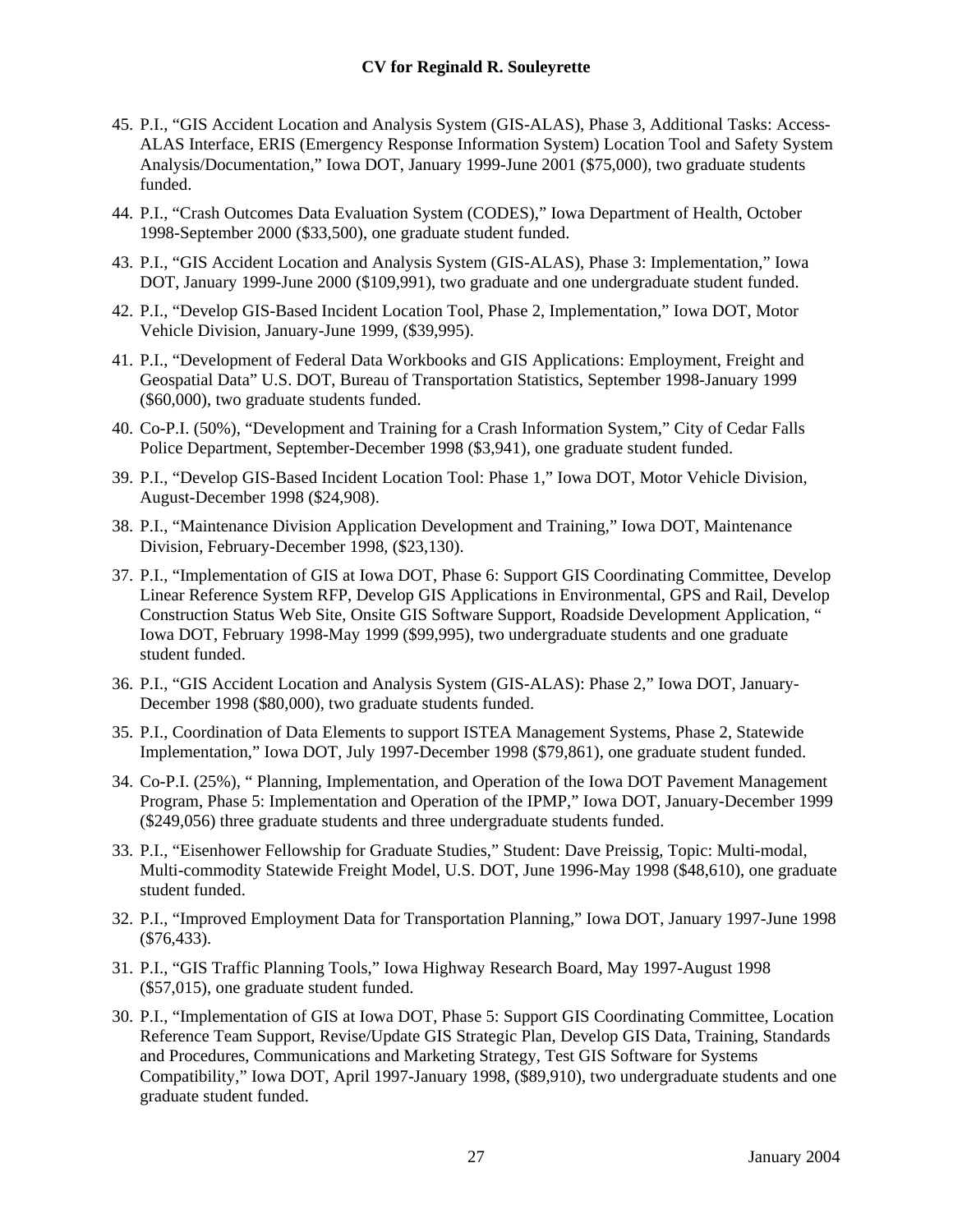- 29. P.I., "GIS Accident Location and Analysis System (GIS-ALAS): Phase 1," Iowa DOT, January-December 1997 (\$75,798), two graduate students and one undergraduate student funded.
- 28. P.I., "Statewide Transportation Planning Model and Methodology Development Program, Phase 2: Freight Commodity Models," Iowa DOT, October 1996-December 1998 (\$105,586), two graduate students and two undergraduate students funded.
- 27. P.I., "GIS Technology Transfer of Transportation Modeling Environment to Local Agencies," Priority Technology Program of the FHWA, U.S. DOT, August-December 1996 (\$10,083), one graduate student funded.
- 26. P.I., "Eisenhower Fellowship for Graduate Studies," Student: Michael D. Anderson, Topic: Integration of Travel Demand Models and GIS, U.S. DOT, August 1996-May 1999 (\$72,000), one graduate student funded.
- 25. P.I., Coordination of Data Elements to support ISTEA Management Systems: Phase 1," Iowa DOT, March 1996-June 1997 (\$119,992), two graduate students and one undergraduate student funded.
- 24. P.I., "Implementation of GIS at Iowa DOT, Phase 4: Support GIS Coordinating Committee, Mapping and Conversion, GPS Applications, Orthophotography Assessment, Support Iowa Geographic Information Council, and GIS Pilot Projects, including Sufficiency Data Access, Crash Node Mapping, Utility Inventory, Accidents and Roadside Features, Access Locations, Project Level Data, Detour Locations, Mitigation Areas, Routing, Parcel Inventory, Pavement Management, Travel Demand Modeling, Socioeconomics and Demographics, and Statewide Freight Flow Models," Iowa DOT, January 1996-March 1997 (\$117,500), one graduate student and two undergraduate students funded.
- 23. P.I., "Implementation of GIS at Iowa DOT, Phase 3: GIS Implementation Plan (continued), Applications Development, Training, Selection and Orientation of GIS Coordinator," Iowa DOT, July-December 1995 (\$18,988), two undergraduate students funded.
- 22. Faculty Associate (with Tom Maze, P.I.), "Early Deployment Study, Intelligent Transportation Systems for Des Moines, Iowa," FHWA, U.S. DOT and Iowa DOT, April 1995-July 1997 (responsible for approximately \$35,000 of the contract).
- 21. P.I., "Statewide Transportation Planning Model and Methodology Development Program, Phase 1," Iowa DOT and Midwest Transportation Center, January-December 1995 (\$101,556), two graduate students funded.
- 20. P.I., " Implementation of GIS at Iowa DOT, Phase 2: GIS Implementation Plan, Applications Development, Training, Database Development and Software Evaluation," Iowa DOT, January-June 1995 (\$39,561), one graduate student funded.
- 19. P.I., "Development of Applications for Interactive Transportation Planning GIS," Midwest Transportation Center and the Iowa DOT, December 1994-June 1996 (\$94,402), one graduate student, two undergraduate students funded.
- 18. P.I., "Newsletter Publication and Administrative Support of Iowa Geographic Information Council," Iowa Department of Economic Development/Iowa Rural Development Commission and other agencies, December 1994-December 1996 (\$4,962).
- 17. P.I., "Eisenhower Fellowship for Graduate Studies," Student: Michael D. Anderson, U.S. DOT, September 1994-May 1996 (\$40,714), one graduate student funded.
- 16. P.I., "Development of Computer Code and ITC GIS Lab Facility," Iowa DOT, January-September 1994 (\$8,769).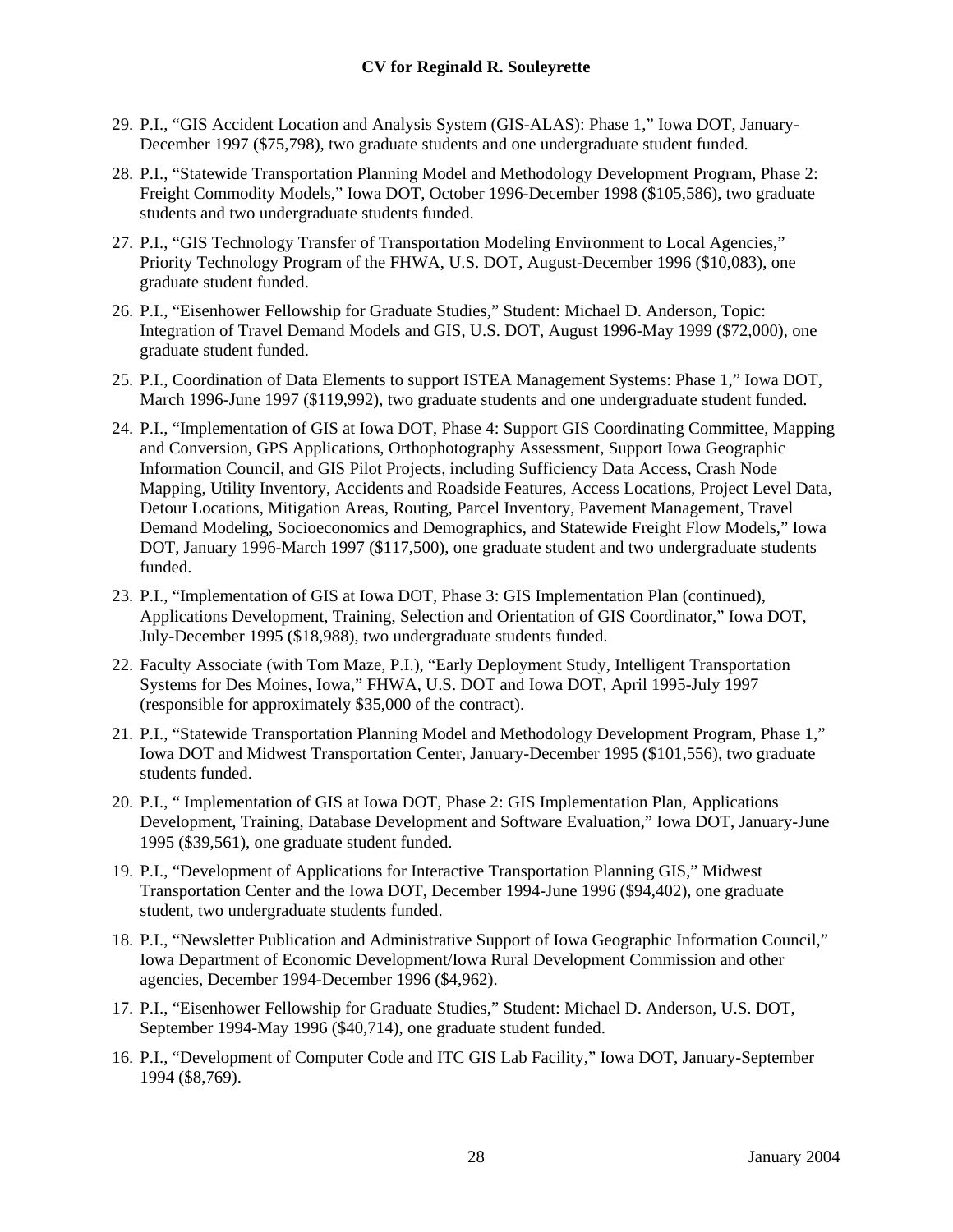- 15. P.I., " Implementation of GIS at Iowa DOT, Phase 1: GIS Strategic Plan and Institutional Structural Assessment" Iowa DOT, June 1993-December 1994 (\$115,303 plus additional award for computing equipment: Intergraph Interpro 6750 Workstation, \$39,725), two graduate students funded.
- 14. P.I., "High Speed Computing to Facilitate Real Time Analysis of Transportation Planning Alternatives through GIS," Midwest Transportation Center and Iowa DOT, July 1993-September 1994, (\$65,920), one graduate student funded.
- 13. P.I., "A GIS-Based Travel Demand Modeling System for Supercomputing," Cray Research, Inc., January-December 1993 (\$18,500), one undergraduate student funded.
- 12. P.I., "Needs Assessment: Traffic Data Storage, Processing, and Dissemination," Nevada DOT, January-December 1992 (\$25,000), one graduate student funded.
- 11. P.I., "GIS Planning and Resource Mapping for the Lake Mead National Recreation Area," U.S. National Park Service, January-December 1992 (\$83,297), one graduate student and one undergraduate student funded.
- 10. P.I., "Development of a Census Geography to Traffic Analysis Zone Correspondence Table," Regional Transportation Commission of Clark County, Nevada, January-December 1992, (\$10,000), one undergraduate student funded.
- 9. Co-P.I. (50%) (with Shashi Sathisan), "Functional Requirements Study for a Geographical Information System at the Nevada DOT," Nevada DOT, January-December 1992 (\$24,000), one graduate student funded.
- 8. P.I., Cooperative Agreement between the Nevada DOT, Southern Nevada Planning Division and the UNLV Transportation Research Center, "Southern Nevada Transportation Planning and Modeling," May-August 1992 (\$38,200), funding for one analyst and four engineering coop students provided directly by the Nevada DOT.
- 7. P.I., "GIS for Colorado River Transportation Study Automation," City of Bullhead City, AZ, January-December 1992 (\$31,721), one undergraduate student funded.
- 6. P.I., "Development of a Computerized System for Travel Demand Management Rideshare Matching," Clark County Regional Transportation Commission, January-December 1992 (\$20,000), one graduate student funded.
- 5. P.I., "GIS-Based Assessment of Impacts of Rail Access to Yucca Mountain," Nevada Agency for Nuclear Projects, Carson City, NV, January-December 1992 (\$55,009), two graduate students and two undergraduate students funded.
- 4. P.I., "Application of RADTRAN to Nevada Transportation Routes," Nevada Agency for Nuclear Projects, Carson City, NV, January-December 1992 (\$13,712).
- 3. P.I., Cooperative Agreement between the Nevada DOT, Southern Nevada Planning Division and the UNLV Transportation Research Center, "Southern Nevada Transportation Planning and Modeling," May-August 1991 (\$23,400), funding for one analyst and two engineering coop students provided directly by the Nevada DOT.
- 2. Co-P.I. (33%) (with Shashi Sathisan, Russell di Bartolo), "Yucca Mountain Transportation Routes: Preliminary Characterization and Risk Analysis," Nevada Agency for Nuclear Projects, August 1989- December 1991 (\$450,000), two graduate students and two undergraduate students funded.
- 1. P.I., "Trip Generation Analysis," Regional Transportation Commission of Clark County, NV, August 1990-May 1991 (\$45,000), one graduate student and three undergraduate students funded.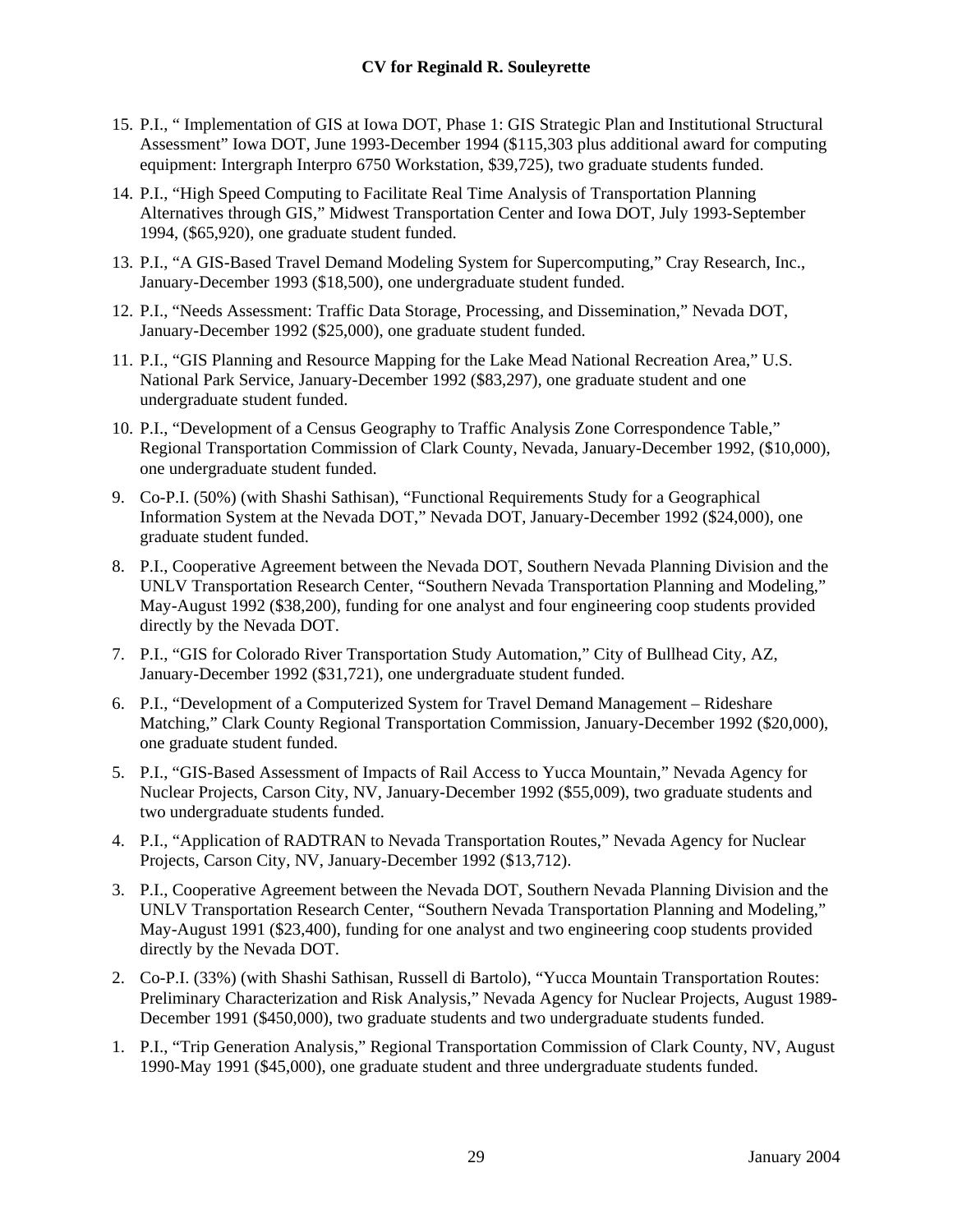# <span id="page-29-0"></span>**4.5 Proposals (see Section 4.4, Grants and Contracts)**

## **4.6 Unsponsored Research**

- Remote Sensing Applications in Transportation, 1999. (One graduate student completed thesis on this topic.)
- A Forensic Analysis of Iowa Urban Travel Demand Model Performance, 1997/1998. (One graduate student completed thesis on this topic, one paper published.)
- Investigations of Byproduct Radiations and Ultrasonic Measurements for Various Transportation Applications (with Walter Anderson), 1996-1997.
- Linking Travel Demand and Highway Capacity Models, 1993-1994. (One graduate student completed thesis on this topic.)
- Highway VMT Growth as a Self-Limiting Process: Implications for the Future of Congestion, 1989- 1995. (One paper published, one graduate student also worked on this.)
- Technological Innovation and the Relations between Transportation and Production, 1989-1995. (Three papers published.)

## **4.7 Research-Related Service, including Leadership Positions**

## *TRB:*

- Secretary (1997-present), Committee A5015, Spatial Data and Information Sciences, member 1995present.
- Committee on Intergovernmental Relations and Policy Processes, 1991-1998.

## *ASCE:*

- Chair, Committee on Transportation Planning and Economics, Transportation and Development Institute, 2002-present.
- Committee on Transportation Security, Transportation and Development Institute, 2002-present.
- Chair (2000-2002), Committee on Transportation Planning, Urban Transportation Division (member 1990-2002, control group 1996-2002, and vice chair 1998-2000).
- Secretary (1995-2002), Urban Transport Division, Committee on Hazardous Materials Transportation (member 1990-2002, control group 1995-2002).

#### *Other:*

- Advisory Board, Midwest Transportation Consortium, 1999-present.
- Iowa Statewide Traffic Records Advisory Committee, 1995-present.
- Iowa Safety Management Systems, Emergency Response Information System Task Force, 1999 present.
- Board of Directors, Iowa Crash Outcomes Data Evaluation System, 1998-present.
- Conference Planning Committee, Iowa State Traffic Accident Records Symposium, Ames, IA, February 2001.
- Governors 0.08 Task Force (Blood Alcohol Legislation Review Panel), 2000.
- AASHTO/TRB/FHWA National Infrastructure Renewal Task Force (invited participant), Washington, DC, December 1999.
- ASCE Urban Planning and Development Division, Subcommittee on GIS Applications, 1993-present.
- Iowa Safety Management System Committee, 2001-present.
- Technical Program Chair, ASCE National Specialty Conference of Transportation Planning and Air Quality, Portland, OR, May, 1998.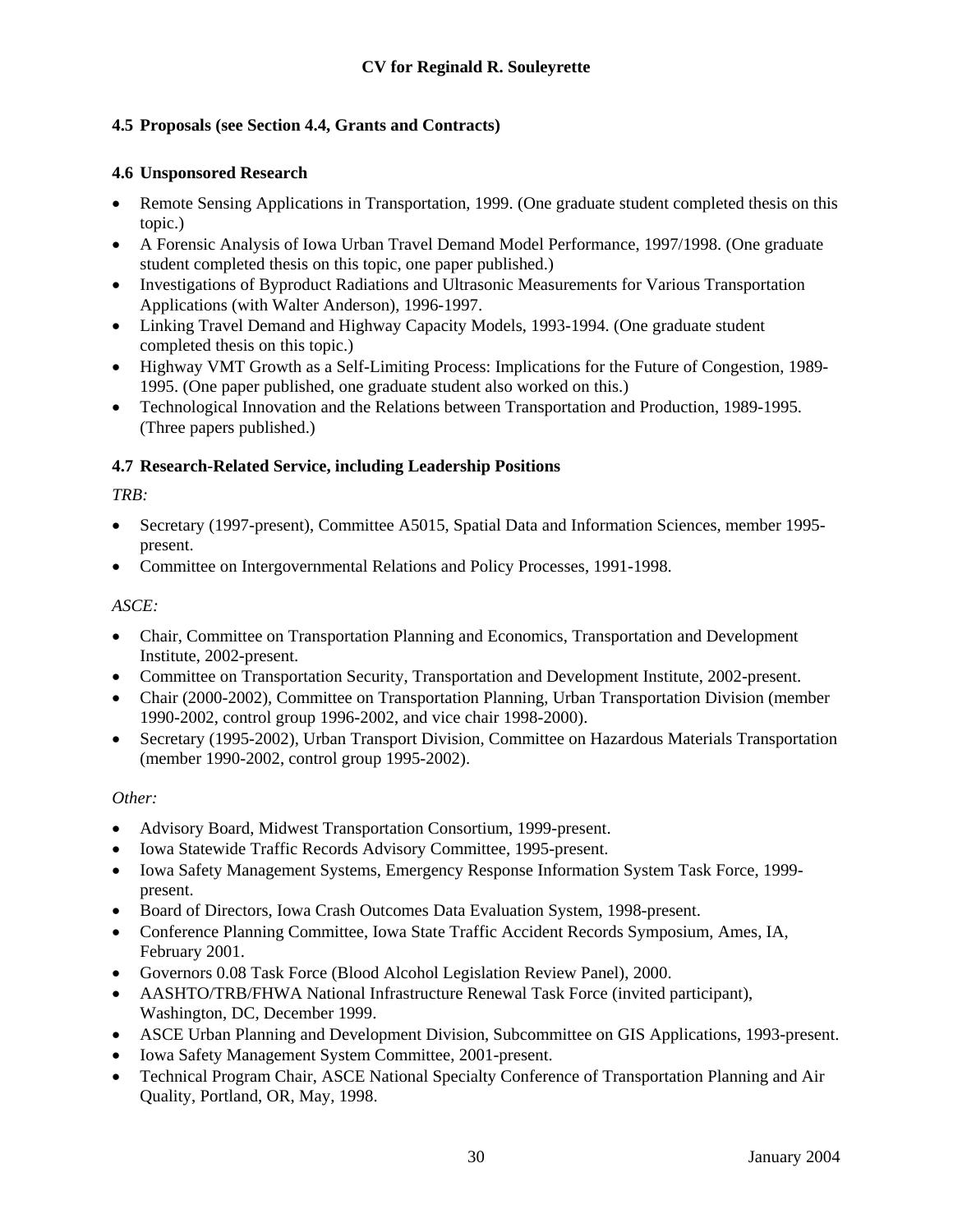- <span id="page-30-0"></span>• Program Chair, Southwest Region Tranplan Model Users Group, Quarterly Meeting, April 1992.
- Organizing Committee, ITE District 6 Conference, 1992-1993.
- Technical Advisory Committee, Colorado River Regional Transportation Study, 1991-1992.
- Technical Advisory Committee, California-Nevada Super Speed Train Commission, 1990-1991.
- Conference Planning Committee, Third Annual Iowa Conference on Geographic Information Systems: "Making the Vision a Reality – GIS Applications in Iowa," Cedar Falls, IA, October 6-7, 1997.
- Conference Chair, Second Annual Iowa Conference on Geographic Information Systems: "Coordinated GIS - Enhancing the Vision," Ames, IA, October 7-8, 1996.
- Geographic Information Systems Workgroup, Iowa Intergovernmental Information Technology and Telecommunications Task Force, 1996.
- Co-organizer and Secretary, Iowa Geographic Information Council (IGIC).

# **5.0 Extension/Professional Activities**

# **5.1 Workshops, Seminars, and Training Sessions**

- Coordinator and Instructor, Workshop on TransCAD Travel Demand Modeling, Sponsored by Iowa DOT Office of Systems Planning, December 18, 2001.
- Coordinator and Instructor, Workshop on Travel Demand Modeling, Siouxland Metropolitan Planning Commission, February 17, 2000.
- Coordinator and Instructor, Workshop on Metropolitan Transportation Planning, Bi-State Regional Commission, January 21, 1999.
- Coordinator and Instructor, Workshop on Use of Highway Capacity Software for Planners, Midwest Transportation Model Users Group, March 30, 1998.
- Instructor, Workshop on use of Statistics and Visualization, Iowa Dept. of Management, June 1997.
- Coordinator and Instructor, MapInfo for Transportation GIS, Iowa DOT Maintenance Division, January 1997.
- Coordinator and Instructor, Workshop on Travel Modeling and GIS, Midwest Travel Model User's Group, August 1996.
- Coordinator and Instructor, Tranplan Workshops for Sioux City Metropolitan Planning Organization, 1996
- Coordinator and Instructor, one-day workshop on Tranplan for Beginners, January 1994.
- Coordinator and Instructor, two-day workshop on Tranplan for Analysts, August 1993.
- Coordinator and Instructor, two-day workshop on GIS for the Manager, August 1992.
- Coordinator and Instructor, two-day workshop on TRANPLAN for Managers and TRANPLAN for Analysts, July 1992.
- Coordinator and Instructor, one-day workshop on Use of Personal Computers for Engineering and Office Automation, March 1992.

# **5.2 Technology Transfer**

- "GIS/GPS Implementation Issues: Part Two," *Technology News*, October 1995.
- "GIS/GPS Implementation Issues: Part One," *Technology News*, August 1995.
- "Now that I Have a GIS, Where's the Data?" *Coordinated GIS*, August 1995.
- "Issues in Implementing GIS and GPS," *Coordinated GIS*, May 1995.
- "Travel Demand Modeling in the Midwest," *Technology News*, October 1994.
- GIS for Transportation in the Midwest," *Technology News*, November 1993 (with Peggi Knight).
- "Key Issues in the Use of TRANPLAN," *Nevada Milepost*, Vol. 2, No. 1, 1992.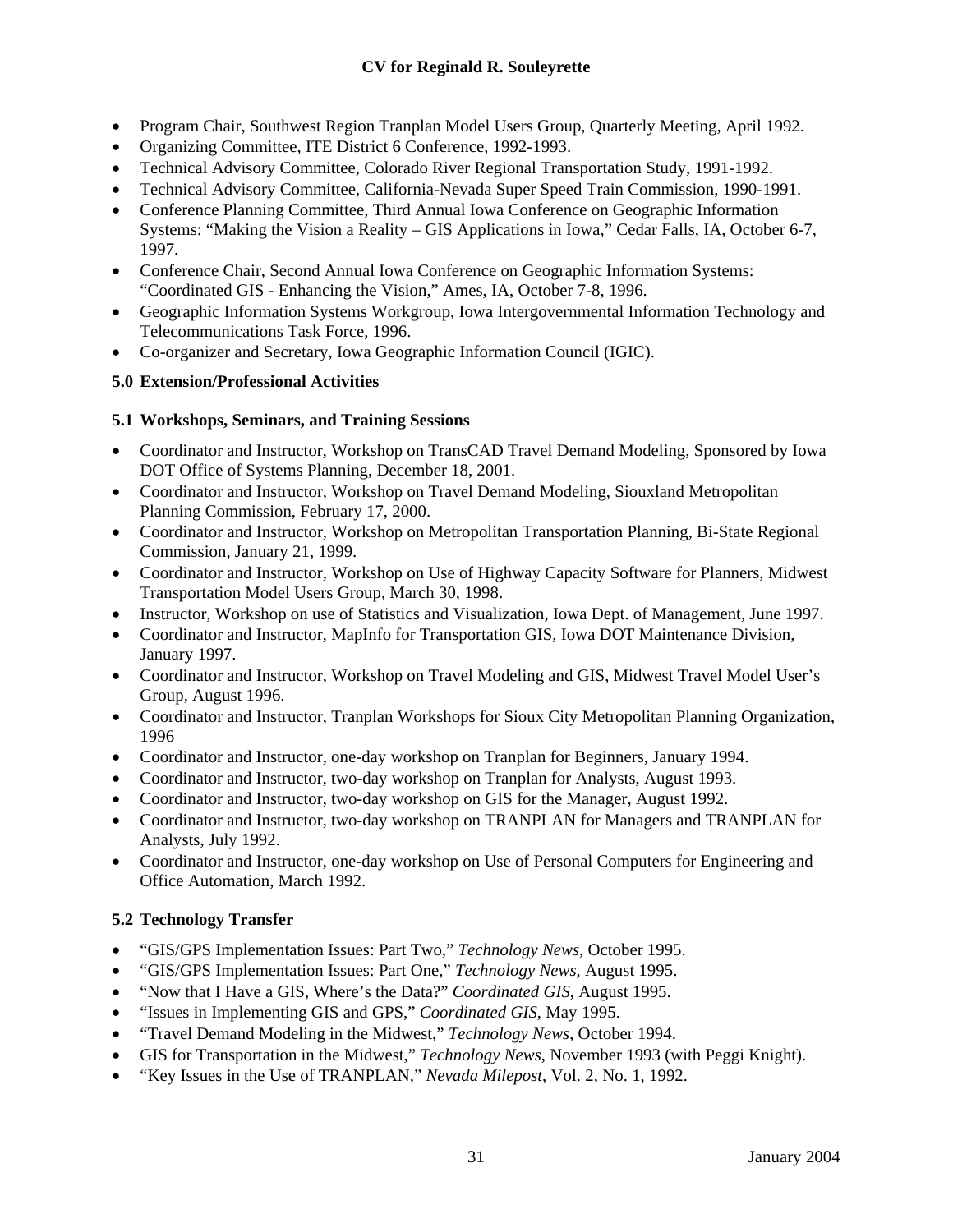- <span id="page-31-0"></span>• "ARC/INFO GIS for Transportation Studies," *SCENE*, National Supercomputing Center for Energy and the Environment, Vol. 1, No. 4, December 1991.
- "Geographic Information Systems," *Nevada Milepost*, Vol. 1, No. 1, Fall 1991.

## **5.3 Consulting**

- City of Maquoketa Travel Demand Model (for DMATS)
- HR Green Company, Travel Demand Modeling, January 2000-August 2002.
- City of Sac City Iowa, Bypass Analysis, April 1999-March 2000.
- WHKS Engineers, Traffic Impact Analysis, July 1999-February 2000.
- Mike Warden Architecture, Traffic Safety and Impact Analysis, July 1999.
- David Block Architect/Developer, Traffic Impact Analysis, July 1999.
- Dubuque Metropolitan Area Transportation Study; Travel Demand Modeling, June 1997-December 2000.
- City of Ames Schools, Bus Routing and Redistricting, June 1998-present.
- Jim Comes, landowner, Airport Planning and Expert Witness, April-June 1997.
- Story County Engineer's Office, Travel Demand Modeling, August 1996.
- City of Ames Traffic Engineering, Travel Demand Modeling, June 1995-March 1996.
- Beak Consultants, Ltd, Canada, Transportation Routes Radiological Risk Assessment, January-March 1995.
- Louis Berger Inc., Geographic Information Systems for Public Involvement, February 1993.
- G.D. Gosling Aviation System Planning and Research, Airport Planning, February-June 1989.

## **5.4 Editorial Responsibilities**

- Editorial Board, *Journal of Advanced Transportation*, 1996-present.
- Souleyrette, Reginald R., and Shashi K. Sathisan, Editors, *Journal of Advanced Transportation: Special Issue on Geographic Information Systems Applications in Transportation Engineering and Planning*, Vol. 29, No. 3, Fall 1995.
- Sathisan, Shashi K., and Reginald R. Souleyrette, Editors, *The Role of New Faculty in the 21st Century, Computers in Engineering Education: Proceedings of the 1990 Annual Meeting and Conference of the American Society for Engineering Education/Pacific Southwest Section*, October 17-20, 1990, 327 pages.

#### **5.5 Referee Services**

#### *Journals:*

- Pergamon Press, Handbook No. 5 on TRANSPORT GEOGRAPHY AND SPATIAL SYSTEMS, 2002
- *TRR, Journal of the Transportation Research Board*, 1995 (5), 1996 (4), 1997 (2), 1998 (1), 2000 (3), 2001 (2), 2002 (1), 2003 (1)
- *Environmental Modeling and Software*, 2002.
- *Photogrammetric Engineering and Remote Sensing*, 1999.
- *ASCE Journal of Transportation Engineering*, 1996(2), 1998 (2), 2002.
- *ASCE Journal of Urban Planning and Development*, 2000.
- *Transportation Research Journal, Part C*, 1999.
- *Journal of the Transportation Research Forum*, 1998.
- *Microcomputers in Civil Engineering*, 1993 (3).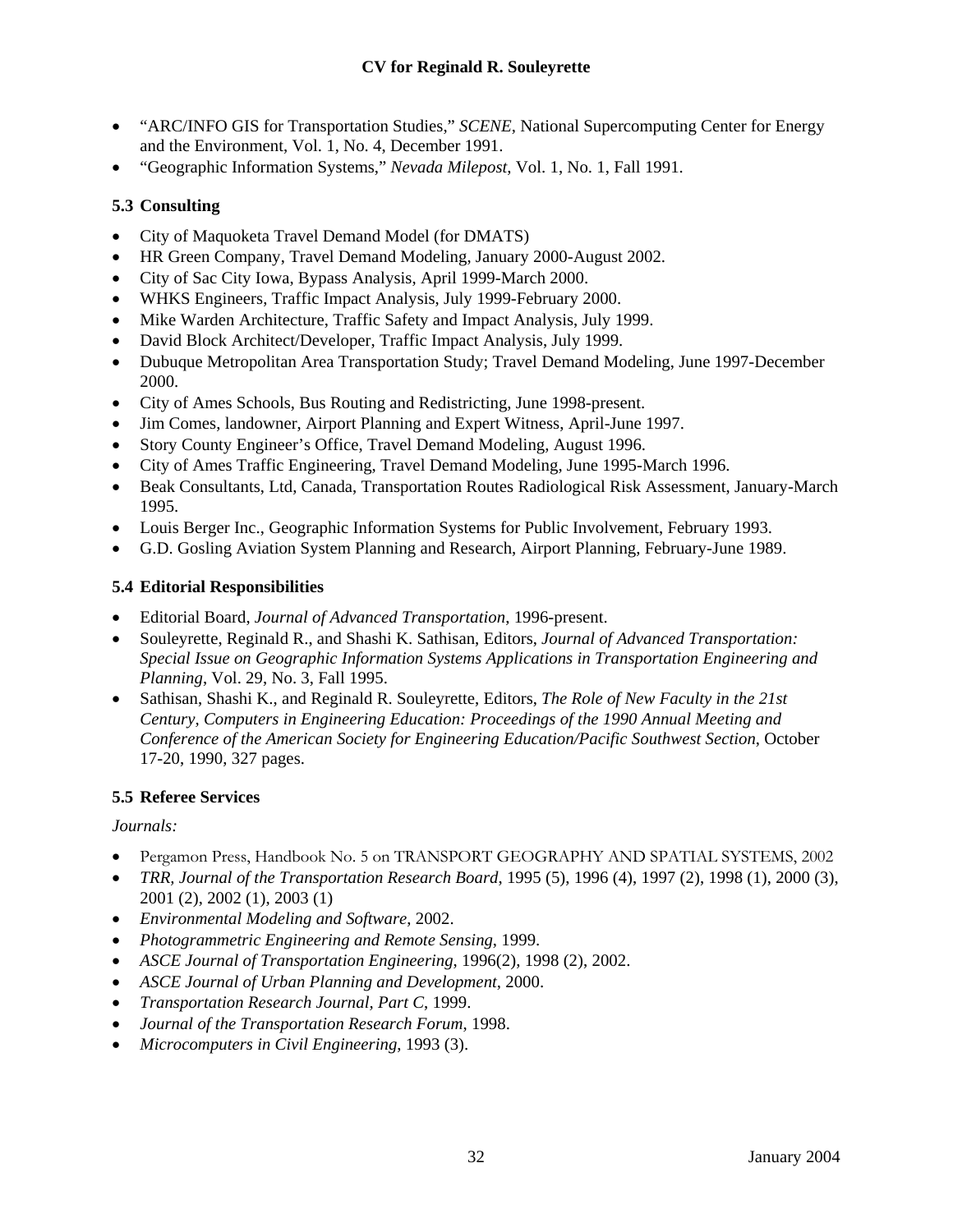## <span id="page-32-0"></span>*Promotion and Tenure Case Review:*

• Anonymous, 2000.

## *Proposal Review:*

- Hong Kong Research Grants Council, 2000, 2001 (3), 2003 (2)
- ISU Ames Lab (Department of Energy), 1998.
- Kansas State University, Special Group Incentive Research Awards Program, 1998.
- Oxford University Press (book proposal), 1997.
- ISU Agriculture Experiment Station, 1996.
- University of California, Berkeley, University Transportation Center, 1999.
- New Jersey Institute of Technology University Transportation Center, 1995 (4).

## **5.6 Extension-Related Service, including Leadership Positions**

• See Section 4.7, Research-Related Service.

## **6.0 Institutional Service (not included above)**

## **6.1 Departmental Committees and Leadership Positions**

- Director of Graduate Education, CCEE, 2003-present
- Division Leader, Transportation, and CCEE Administrative Council, 2002-present.
- Chair, Transportation Faculty Search Committee, 2001/2002.
- Curriculum Committee, 2001-2003, Chair 2003-2004
- Chair, Advising and Student Concerns Committee, 2000-2001.
- Chair, Task force on Faculty Workloads and Resource Allocation, 2000-2001.
- Faculty Council, 2000-2002.
- Faculty Advisor, Transportation Students Association, 1996-present.
- Faculty search committee, Structures Division, summer/fall 1998.
- Chair, CTRE Computer Committee, 1999-present.
- Learning-based Curriculum Task Force, 1997-2001.
- CCEE Computer Committee, 1994-1998.
- Moderator/host, Chi Epsilon Civil Engineering Honor Society, Mini-Conclave, March 1, 1997.
- Special Events Committee, 1993-97. (Chair, 1996/1997)
- TQM Strategic Planning Focus Group: Rewards and Recognition, 1995-1997.
- Engineering Week Lab Instructor, September 1995, September 1997.
- TQM Team, Scheduling and Access to Faculty, 1995.
- Planning Committee (ex-officio), 1995.
- Promotion and Tenure Review Committee, 1991-1993.
- Department Incoming Student Orientation, 1991, 1992.
- Student Award Selection Committee, 1992.
- Entry Level Courses Review Committee, 1991.

#### **6.2 College Committees and Leadership Positions**

- ISU Engineering Computing Fee Task Force (Chair of Extended Access Subcommittee), 1997-2000.
- UNLV College of Engineering Merit, Tenure, and Promotion Evaluation Committee, 1991-1993.
- UNLV College of Engineering, Tau Beta Pi Student Chapter Advisor, 1991-1993.